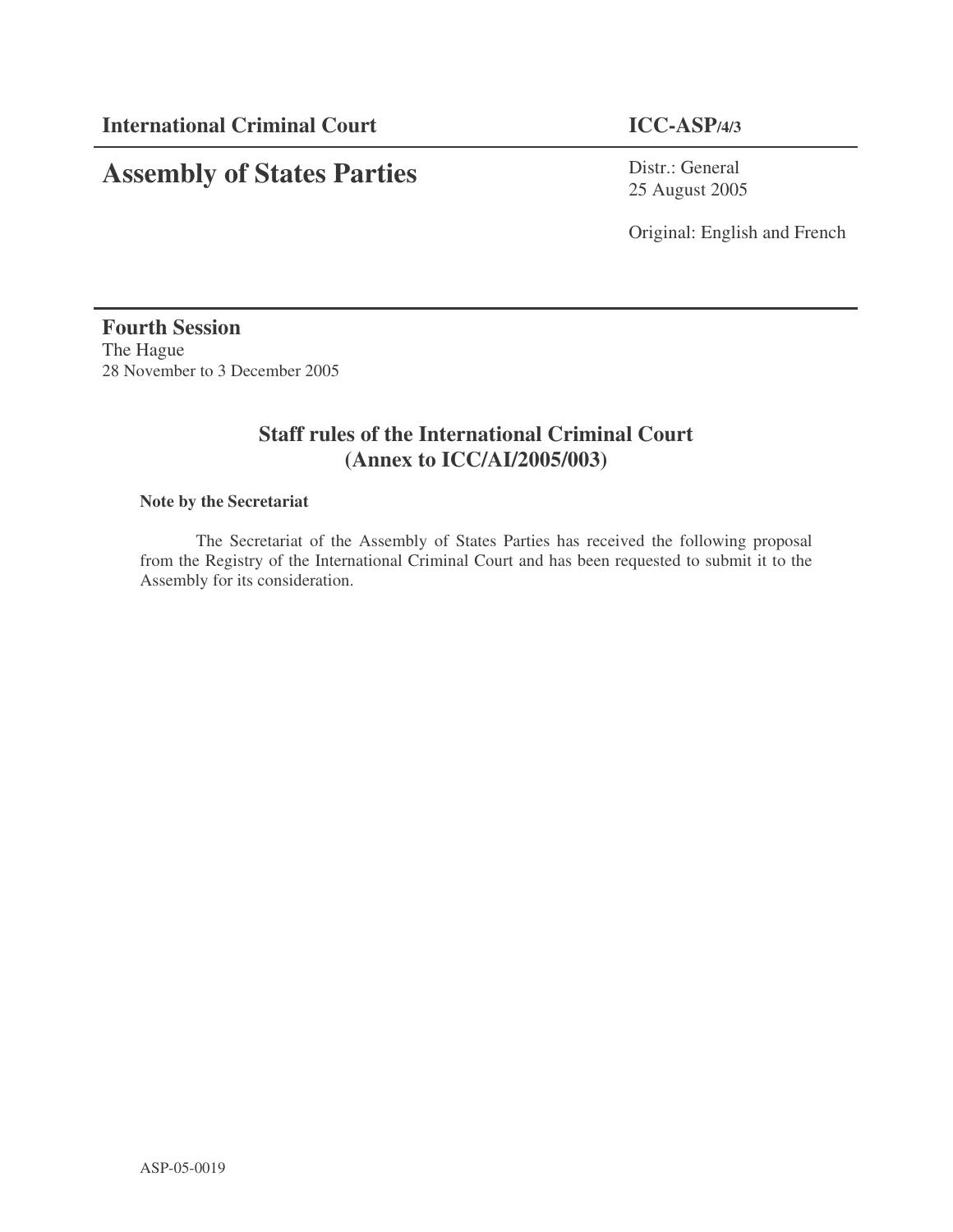# **Contents**

|                                                                     | Page           |
|---------------------------------------------------------------------|----------------|
|                                                                     | 9              |
|                                                                     | 9              |
|                                                                     | 9              |
|                                                                     | 9              |
|                                                                     | 9              |
|                                                                     | 9              |
|                                                                     | 9              |
|                                                                     | 9              |
|                                                                     | 10             |
|                                                                     | 10             |
|                                                                     | 10             |
|                                                                     | 11             |
|                                                                     | 11             |
|                                                                     | 11             |
|                                                                     | 11             |
|                                                                     | 12             |
|                                                                     | 12             |
|                                                                     | 12             |
|                                                                     | 12             |
|                                                                     | 12             |
|                                                                     | 13             |
|                                                                     | 13             |
|                                                                     | 14             |
|                                                                     | 14             |
| Rule 103.2: Salary of staff members in the General Service category | 14             |
| Rule 103.3: Salary of staff members in the Professional and higher  | 14<br>14<br>14 |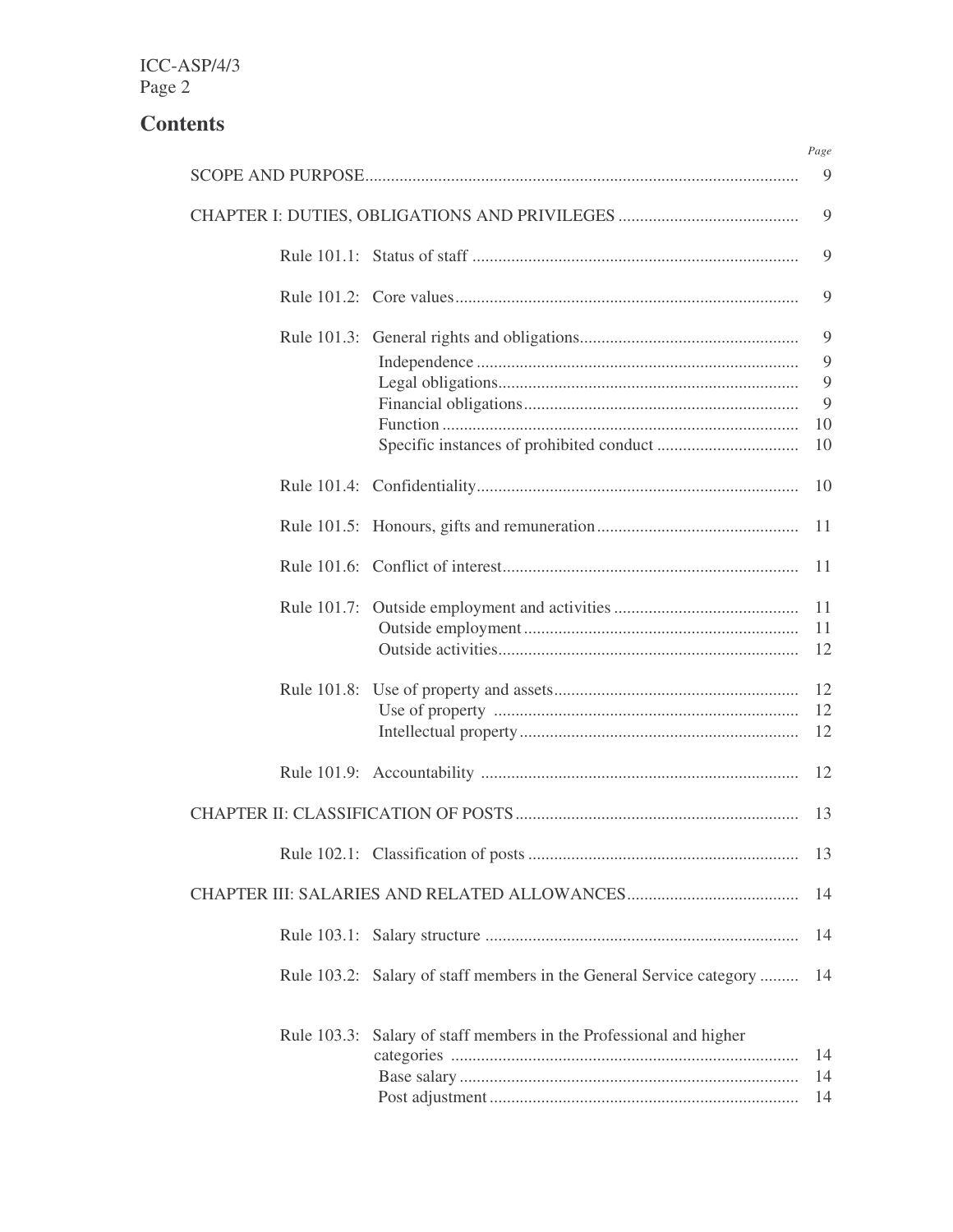|             |                                                                       | 15 |
|-------------|-----------------------------------------------------------------------|----|
|             |                                                                       | 15 |
|             | Rule 103.5: Currency for payment of salaries and allowances           | 15 |
| Rule 103.6: | Computation of fractional payments of salaries and                    | 15 |
|             |                                                                       | 15 |
|             |                                                                       | 16 |
|             |                                                                       | 16 |
|             |                                                                       | 16 |
|             |                                                                       | 16 |
|             | Rule 103.12: Language incentive for staff members in the General      | 17 |
|             | Rule 103.13: Language incentive for staff members in the Professional | 17 |
|             | Rule 103.14: Mobility, hardship and non-removal allowances            | 18 |
|             |                                                                       | 18 |
|             |                                                                       | 18 |
|             |                                                                       | 18 |
|             |                                                                       | 18 |
|             |                                                                       | 19 |
|             | Adjusted dependency benefit with respect to a spouse                  | 19 |
|             |                                                                       | 20 |
|             |                                                                       | 21 |
|             |                                                                       | 21 |
|             |                                                                       | 21 |
|             |                                                                       | 21 |
|             |                                                                       | 21 |
|             |                                                                       | 22 |
|             |                                                                       | 22 |
|             |                                                                       | 23 |
|             |                                                                       | 23 |
|             |                                                                       | 23 |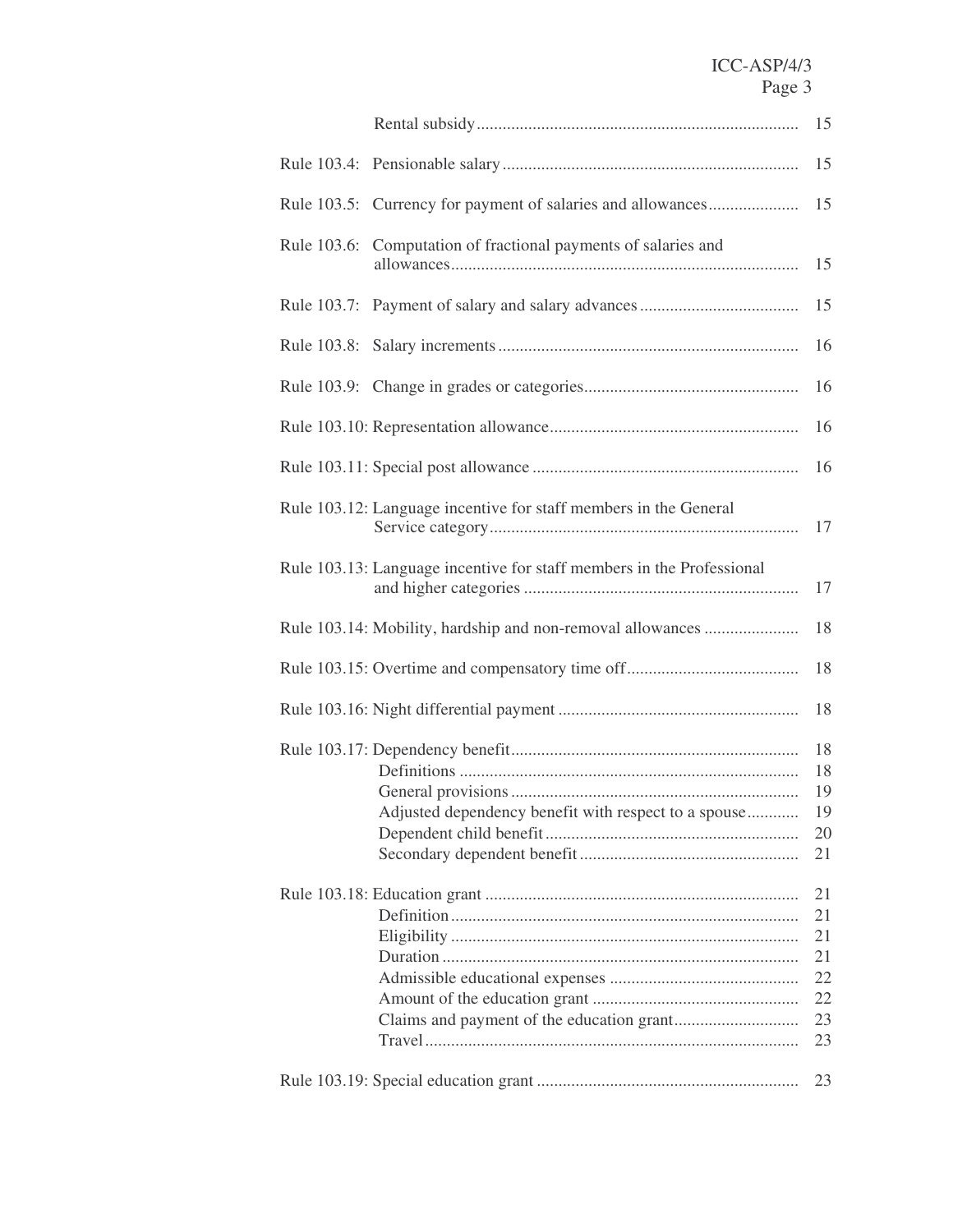|                                                                   | 23 |
|-------------------------------------------------------------------|----|
|                                                                   | 24 |
|                                                                   | 24 |
|                                                                   | 24 |
|                                                                   | 24 |
|                                                                   | 24 |
| Claims and payment of the special education grant                 | 24 |
|                                                                   | 25 |
|                                                                   | 25 |
|                                                                   | 25 |
|                                                                   | 26 |
|                                                                   | 26 |
|                                                                   | 26 |
|                                                                   | 27 |
|                                                                   | 27 |
|                                                                   | 28 |
|                                                                   | 28 |
|                                                                   | 28 |
| Rule 104.8: Non-confirmation of the appointment at the end of the | 29 |
|                                                                   | 29 |
|                                                                   | 29 |
|                                                                   | 30 |
|                                                                   | 30 |
|                                                                   | 30 |
|                                                                   | 31 |
|                                                                   | 31 |
|                                                                   | 32 |
|                                                                   | 32 |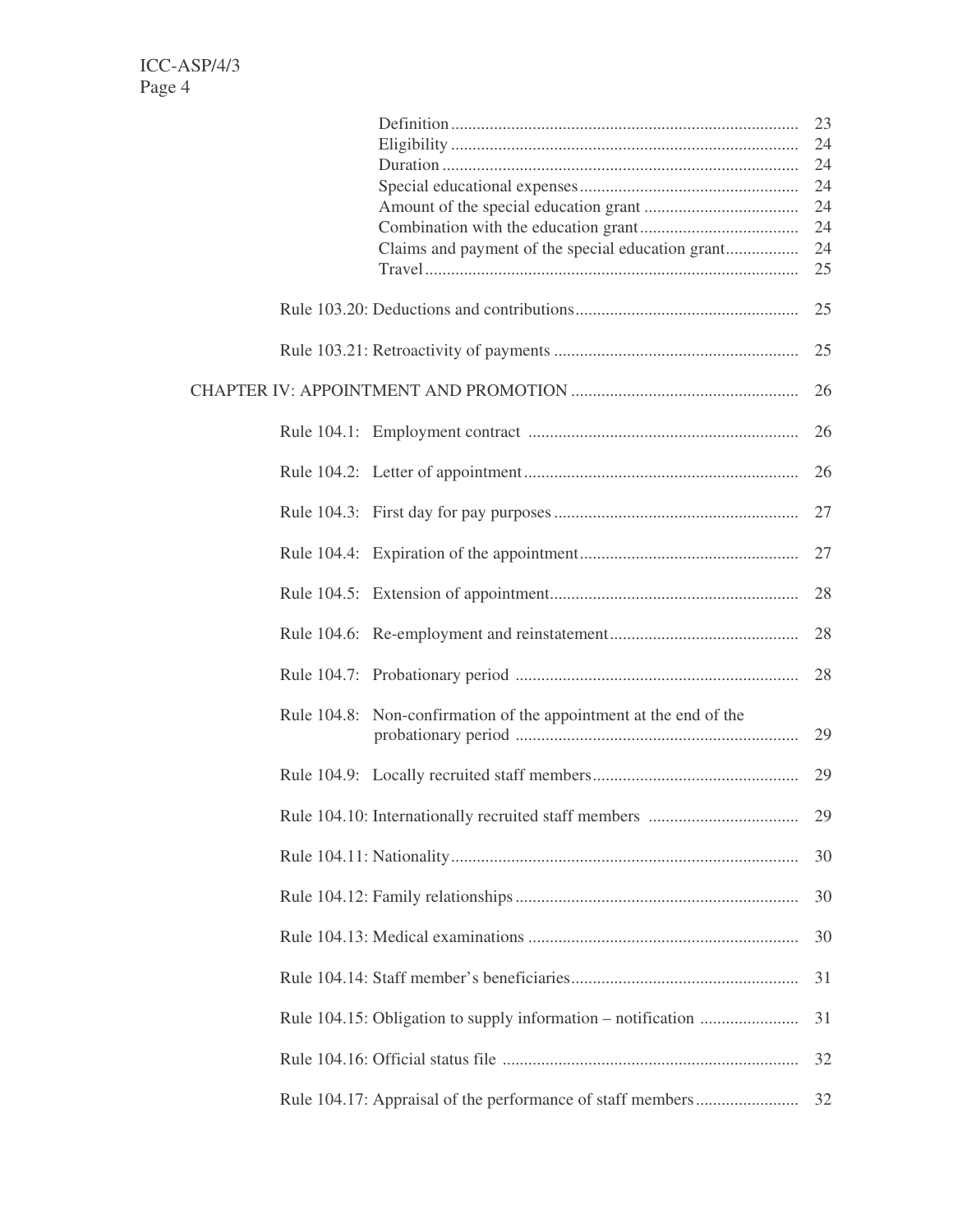|             |                                                                                                                      | 32                               |
|-------------|----------------------------------------------------------------------------------------------------------------------|----------------------------------|
|             |                                                                                                                      | 33                               |
|             |                                                                                                                      | 33                               |
|             |                                                                                                                      | 33                               |
|             |                                                                                                                      | 33                               |
|             |                                                                                                                      | 35                               |
|             |                                                                                                                      | 35                               |
|             |                                                                                                                      | 35<br>35<br>36<br>36<br>37<br>37 |
|             |                                                                                                                      | 38                               |
|             |                                                                                                                      | 38                               |
|             |                                                                                                                      | 38                               |
|             |                                                                                                                      | 38                               |
|             |                                                                                                                      | 38<br>38<br>38<br>39             |
|             |                                                                                                                      | 39                               |
|             |                                                                                                                      | 40                               |
|             |                                                                                                                      | 40                               |
|             |                                                                                                                      | 41                               |
| Rule 106.9: | Compensation in the event of illness, injury or death<br>attributable to performance of official duties on behalf of | 41                               |
|             | Rule 106.10: Compensation for loss or damage to personal effects                                                     | 41                               |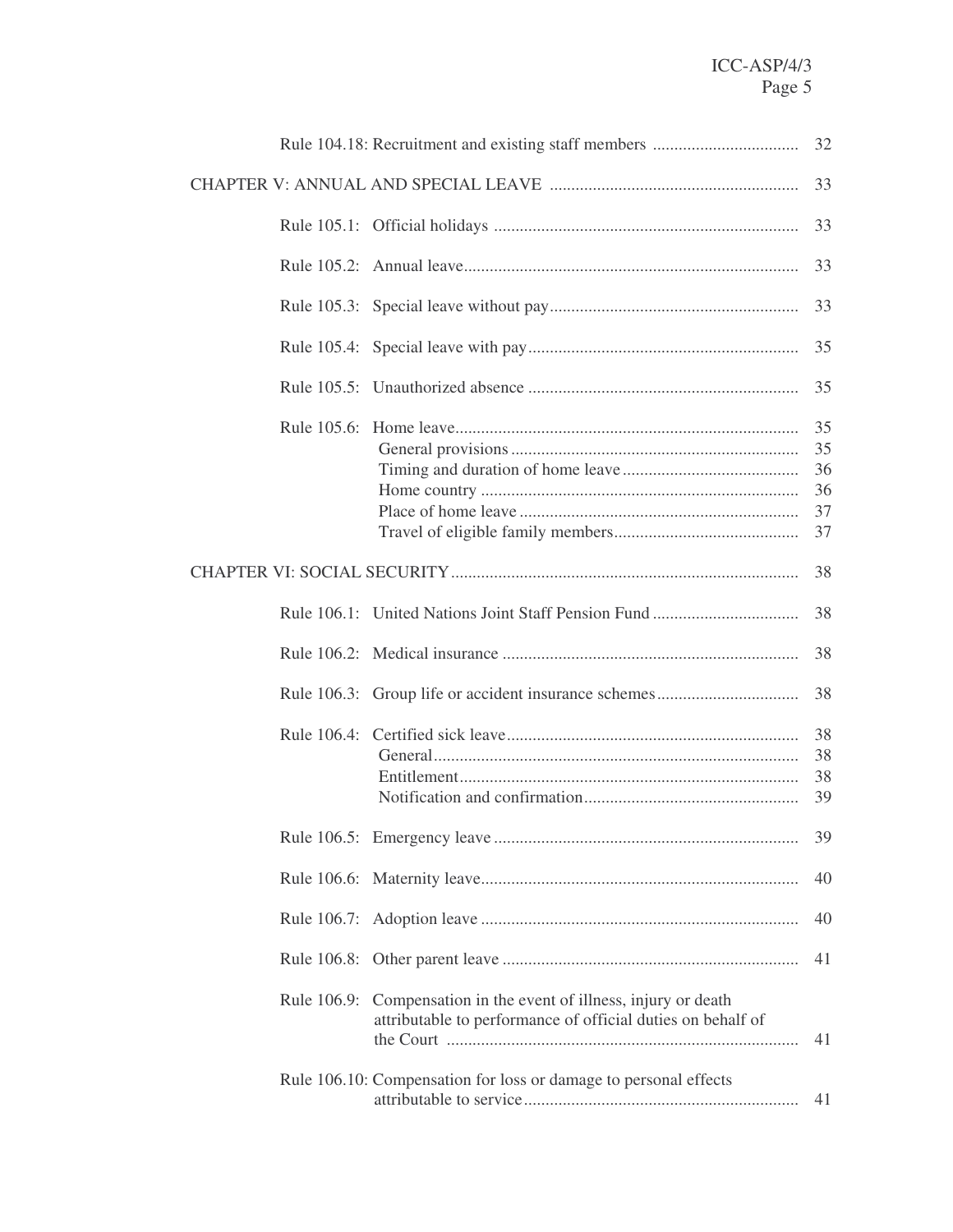|             |                                                          | 42                               |
|-------------|----------------------------------------------------------|----------------------------------|
|             |                                                          | 43                               |
|             |                                                          | 43                               |
|             |                                                          | 43                               |
|             |                                                          | 44<br>44<br>44<br>44<br>45<br>45 |
| Rule 107.4: | Expenses for transporting personal effects and household | 45<br>45<br>45                   |
| Rule 107.5: | Expenses for transporting personal effects and household | 45<br>45<br>46                   |
| Rule 107.6: | Expenses for transporting personal effects and household | 46<br>46<br>46<br>46             |
|             |                                                          | 47                               |
|             |                                                          | 47                               |
|             |                                                          | 48                               |
|             |                                                          | 48<br>48<br>49<br>49             |
|             |                                                          | 49                               |
|             |                                                          | 50                               |
|             |                                                          | 50<br>51                         |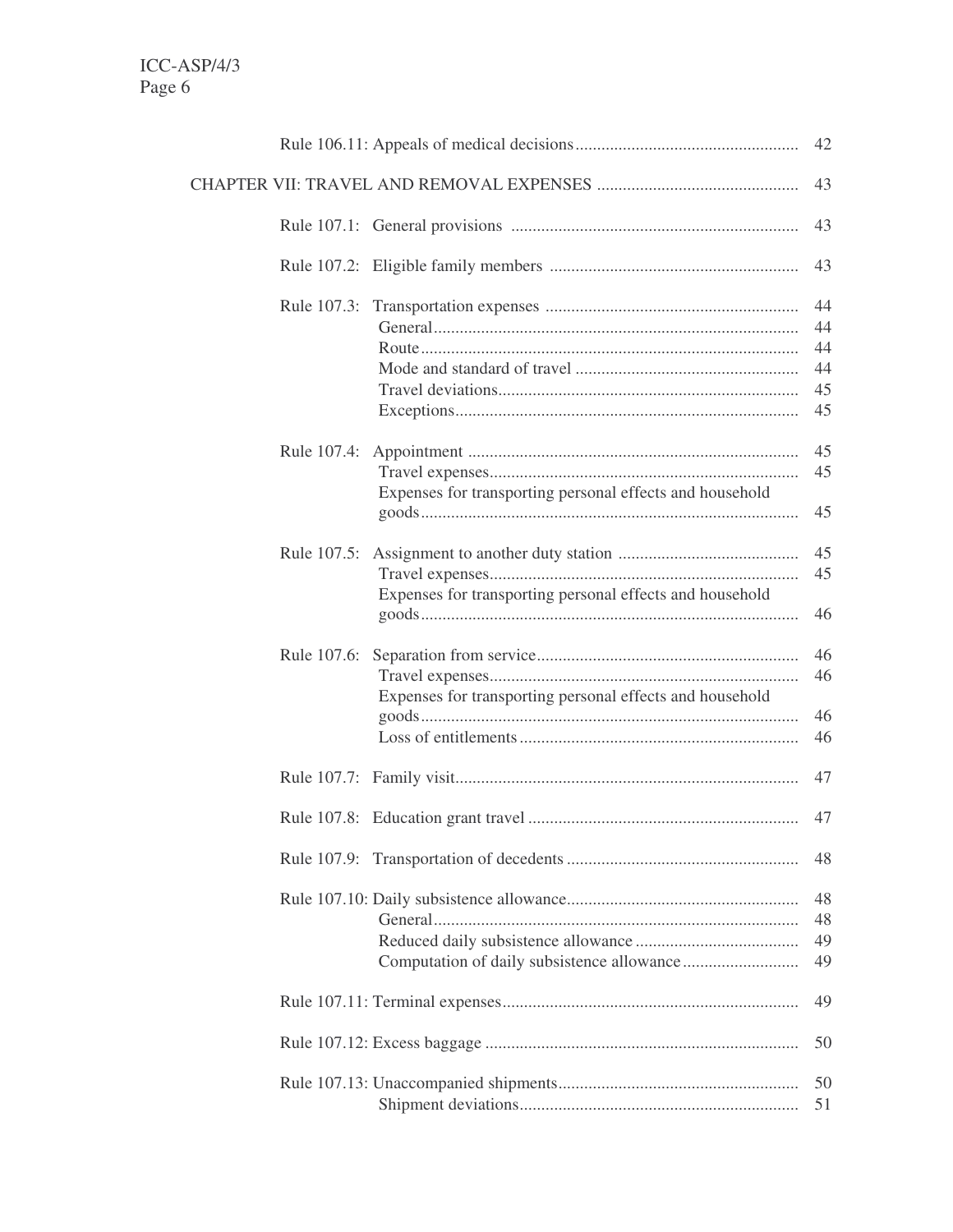|                                                               | 52                                     |
|---------------------------------------------------------------|----------------------------------------|
|                                                               | 53                                     |
|                                                               | 54                                     |
|                                                               | 54                                     |
|                                                               | 55                                     |
|                                                               | 55                                     |
| Rule 109.2:                                                   | 55<br>55<br>56<br>56                   |
|                                                               | 58                                     |
|                                                               | 58                                     |
| Repatriation grant and other entitlements in case of death of | 58<br>58<br>59<br>59                   |
| Payment in case of the death of an eligible staff member  61  | 59<br>59<br>59<br>59<br>60<br>60<br>61 |
|                                                               | 62<br>62<br>62                         |
|                                                               | 62                                     |
|                                                               | 62                                     |
|                                                               | 63                                     |
|                                                               | 64                                     |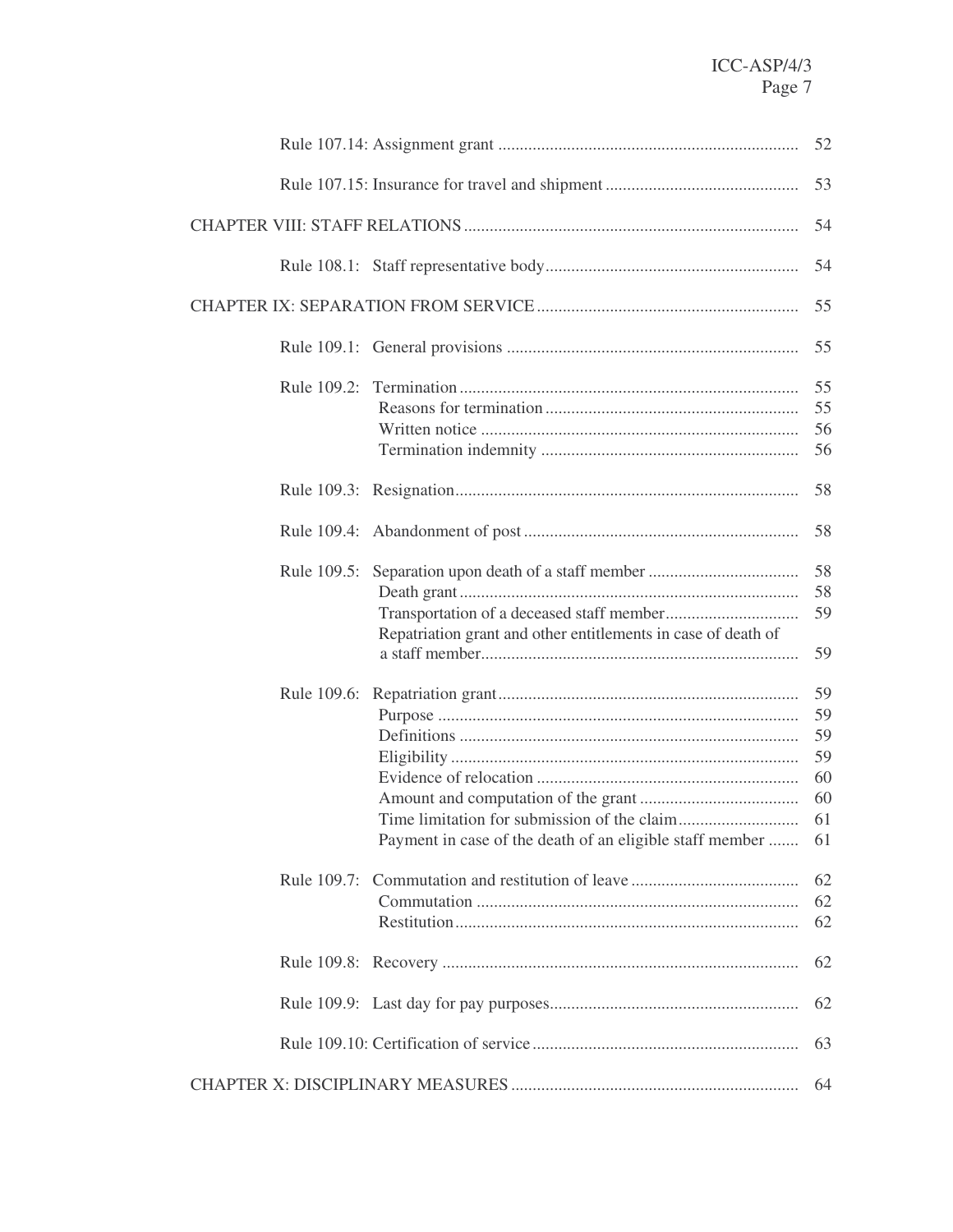|             |                                                                     | 64 |
|-------------|---------------------------------------------------------------------|----|
|             |                                                                     | 64 |
|             |                                                                     | 65 |
|             |                                                                     | 66 |
|             |                                                                     | 66 |
|             |                                                                     | 67 |
|             |                                                                     |    |
|             |                                                                     | 68 |
|             |                                                                     | 69 |
|             |                                                                     |    |
|             |                                                                     | 69 |
|             |                                                                     | 70 |
|             | Rule 111.4: Suspension of the administrative decision during appeal | 71 |
| Rule 111.5: | Appeal to the administrative tribunal of the International          |    |
|             |                                                                     |    |
|             |                                                                     | 73 |
|             |                                                                     |    |
|             |                                                                     | 73 |
|             |                                                                     | 73 |
|             |                                                                     | 73 |
|             |                                                                     | 73 |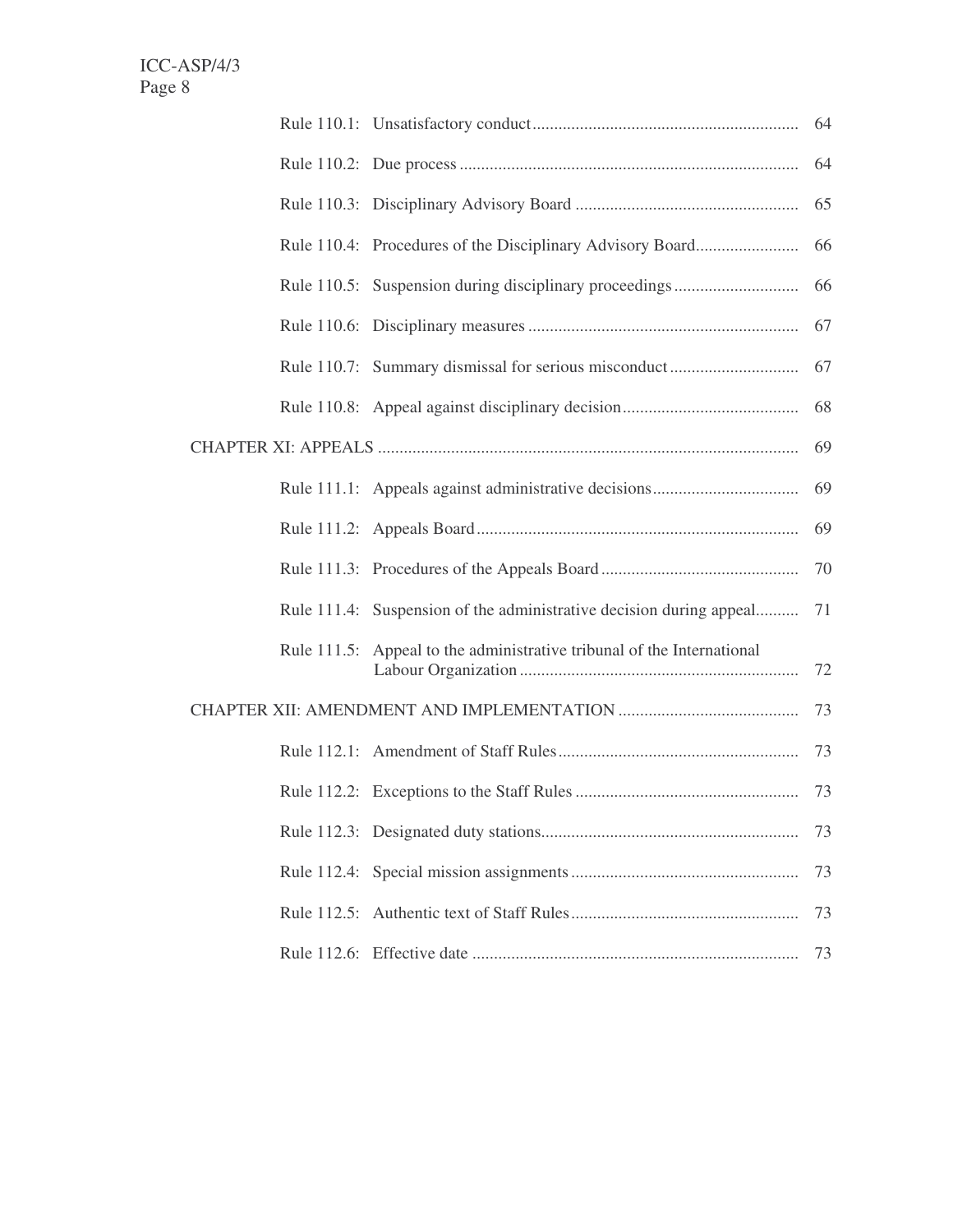#### **SCOPE AND PURPOSE**

These Staff Rules shall apply to staff members of the Court holding a fixed-term appointment. Staff members of the Court holding a short-term appointment shall be governed by separate rules drawn up by the Registrar, with the agreement of the Presidency and the Prosecutor. The Staff Rules shall apply, *mutatis mutandis*, to the staff of the Secretariat of the Assembly of States Parties. In case of conflict between the Staff Rules and the provisions relating to the staff of the Secretariat of the Assembly of States Parties contained in resolution ICC-ASP/2/Res.3 and its annexes, the latter shall apply.

# **CHAPTER I: DUTIES, OBLIGATIONS AND PRIVILEGES**

# **Rule 101.1: Status of staff**

Staff members of the Court are international civil servants. Their responsibilities as staff members of the Court are not national, but exclusively international.

#### **Rule 101.2: Core values**

Consistent with the core values listed in staff regulation 1.2, any form of discrimination or harassment, including sexual or gender harassment, or physical or verbal abuse at the workplace or in connection with work, shall be prohibited.

#### **Rule 101.3: General rights and obligations**

#### Independence

- (a) The interest of the Court and the obligations that staff members have towards it shall always take precedence over their other interests or ties. Staff members shall ensure their independence from any person, entity or authority outside the Court.
- (b) Membership of a political party shall be permitted, provided that such membership does not entail action, or an obligation to take action, by the staff member contrary to staff regulation 1.2 (h). The payment of normal financial contributions to a political party shall not be an activity inconsistent with the principles set out in staff regulation 1.2 (h).

#### Legal obligations

(c) Staff members shall comply with local laws and honour their private legal obligations, including, but not limited to, the obligation to comply with orders of competent courts.

#### Financial obligations

(d) Staff members may be required to reimburse or compensate the Court, either partially or in full, for any financial loss suffered by the Court as a result of gross negligence, malice, fraud or failure to observe any obligation under the instruments of the Court, such as the Staff Regulations and Rules, the Financial Regulations and Rules, and administrative issuances.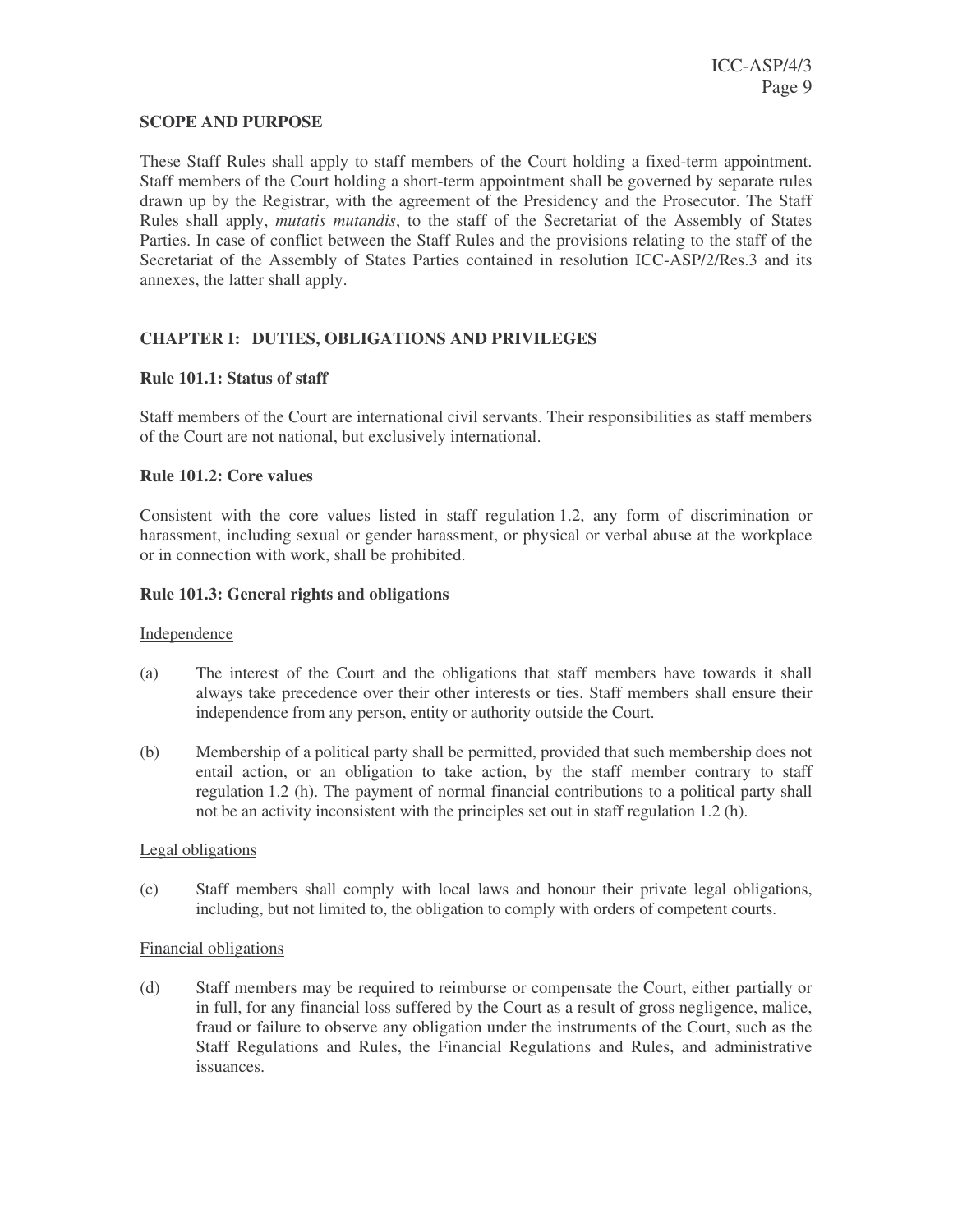#### Function

- (e) Each staff member shall be required to perform the duties related to his or her position as set forth in the letter of appointment. A staff member, however, may be entrusted temporarily with the execution of any other duties in line with his or her competencies if required by the operational needs of the Court. This may include the temporary replacement of an absent staff member with a higher or lower grade or in a different category.
- (f) Should a staff member be called upon to temporarily replace an absent staff member with a higher grade or in a different category, such temporary replacement shall not become a vested right and shall not affect the staff member's return to his or her former position.

# Specific instances of prohibited conduct

- (g) Staff members shall not disrupt or otherwise interfere with any meeting or other official activity of the Court, nor shall they threaten, intimidate or otherwise engage in any conduct intended, directly or indirectly, to interfere with the ability of other staff members to discharge their official duties.
- (h) Staff members shall not intentionally misrepresent their functions, official title or the nature of their duties to third parties.
- (i) While staff members' personal views and convictions, including their political and religious convictions, remain inviolable, staff members shall ensure that those views and convictions do not adversely affect their official duties or the interest of the Court. They shall conduct themselves at all times in a manner befitting their status as international civil servants and shall not engage in any activity that is incompatible with the proper discharge of their duties with the Court. They shall avoid any action, in particular any kind of public pronouncement, that may adversely reflect on their status or on the integrity, independence and impartiality that are required by that status.

# **Rule 101.4: Confidentiality**

- (a) As required by the letter of appointment, staff members shall not, unless specifically authorized, at any time, directly or indirectly, use, disclose, furnish, or make accessible to any third party confidential information of the Court of which they have become aware during the course of their employment.
- (b) The Registrar, in consultation with the Presidency and the Prosecutor, may create criteria for the classification of information as confidential, together with procedures to be followed for the safekeeping, handling, release or disclosure of confidential information.
- (c) Without prejudice to the operation of paragraphs (a) and (b), staff members shall keep confidential any information regarding the Court's operations, including but not limited to evidence and information relating to victims and witnesses as well as to staff members of the Court, where, by the very nature of that information, a staff member knows or ought reasonably to know that it should be kept confidential.
- (d) The obligations of staff members regarding confidentiality shall not cease upon separation from service.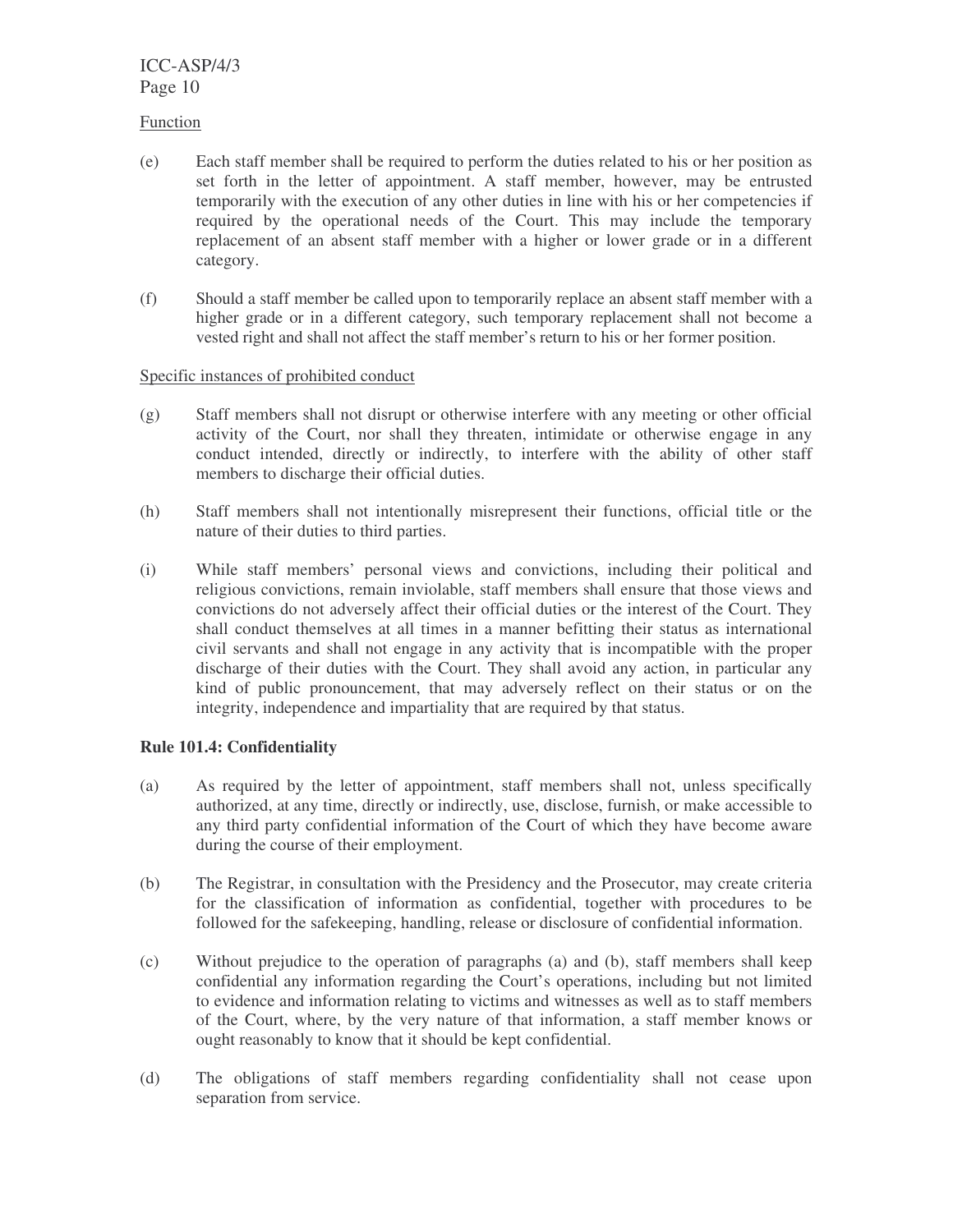#### **Rule 101.5: Honours, gifts and remuneration**

- (a) Acceptance by staff members of any honour, decoration, favour, gift or remuneration from any Government or from any non-governmental source shall require the prior approval of the Registrar or the Prosecutor, as appropriate. Approval shall only be granted in exceptional cases and where such acceptance is not incompatible with the interests of the Court and with the staff member's status as an international civil servant. However, staff members may occasionally accept, without prior approval, minor gifts of essentially nominal value having regard to the duty station concerned, provided that all such gifts are promptly disclosed to the Registrar or the Prosecutor, as appropriate, who may direct that the gift be entrusted to the Court or returned to the donor.
- (b) Staff members, as part of their official duties, shall be expected, from time to time, to attend governmental or other functions such as meals and diplomatic receptions. Such attendance shall not be considered acceptance of a favour, gift or remuneration within the meaning of the Staff Regulations and Rules.
- (c) Staff members shall neither offer nor promise any favour, gift, remuneration or any other personal benefit to another staff member or to any third party with a view to causing him or her to perform, fail to perform or delay the performance of any official act. Similarly, staff members shall neither seek nor accept any favour, gift, remuneration or any other personal benefit from another staff member or from any third party in exchange for performing, failing to perform or delaying the performance of any official act.

# **Rule 101.6: Conflict of interest**

- (a) Staff members shall abstain from any conduct which may be directly or indirectly in conflict with the discharge of their official duties.
- (b) Staff members who have occasion to deal in their official duties with any matter involving a profit-making business or other concern in which they hold a financial interest, directly or indirectly, shall immediately disclose the nature of that interest to the Registrar or the Prosecutor, as appropriate. Except as otherwise authorized by the Registrar or the Prosecutor, as appropriate, staff members shall either dispose of that financial interest or formally excuse themselves from participating in the matter.
- (c) The Registrar, in consultation with the Prosecutor, shall establish procedures for the filing and utilization of financial disclosure statements.

#### **Rule 101.7: Outside employment and activities**

#### Outside employment

(a) Staff members of the Court shall not engage in any outside occupation or employment, whether remunerated or not, without the prior approval of the Registrar or the Prosecutor, as appropriate.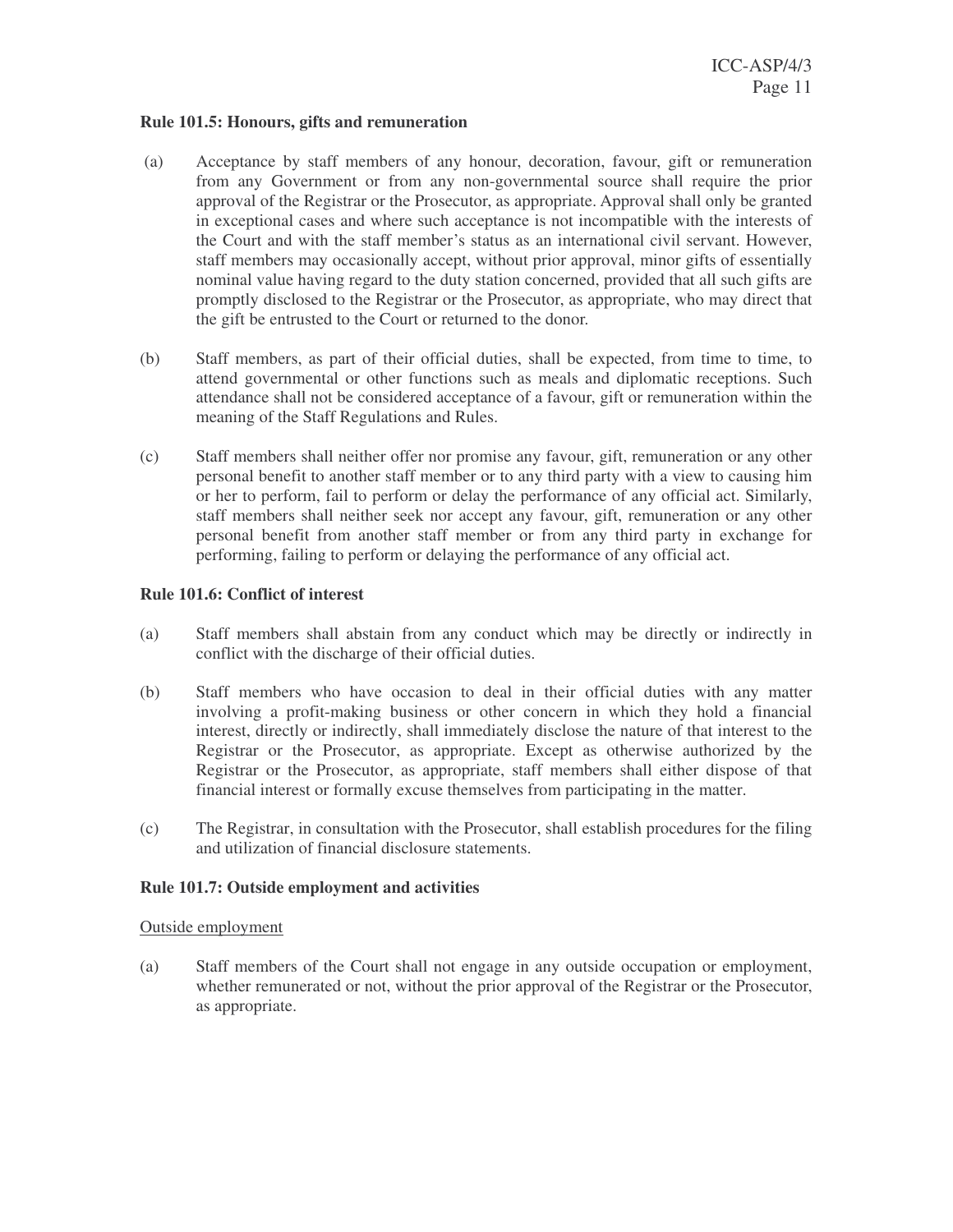#### Outside activities

- (b) Staff members shall not, except in the normal course of official duties or with the prior approval of the Registrar or the Prosecutor, as appropriate, engage in any of the following acts if they relate to the purpose, activities or interests of the Court:
	- (i) Issue statements to the press, radio or other agencies of public information;
	- (ii) Accept speaking engagements;
	- (iii) Take part in film, theatre, radio, television or video productions;
	- (iv) Submit statements, comments, articles, books or other material for publication, including publication on any form of electronic media.
- (c) The Registrar, in consultation with the Prosecutor, shall establish procedures whereby staff members may seek in confidence clarification as to whether proposed outside activities would conflict with their status as international civil servants.

# **Rule 101.8: Use of property and assets**

# Use of property

(a) Staff members of the Court shall only use the property and assets of the Court for official purposes and shall exercise reasonable care when utilizing such property and assets.

## Intellectual property

- (b) All rights, title and property, including but not limited to copyright and patent rights, and other intellectual property rights, pertaining to any work performed by staff members as part of their official duties, shall be vested in the Court.
- (c) Staff members shall not intentionally alter, destroy, misplace or render useless any official document, record, file or evidence which has been entrusted to them by virtue of their official duties, and which is intended to be kept as part of the records of the Court.

# **Rule 101.9: Accountability**

- (a) Staff members of the Court shall be accountable to the President, the Registrar or the Prosecutor, as appropriate, for the proper discharge of their functions. Staff members shall be required to uphold the highest standards of efficiency, competence and integrity in the discharge of their functions, and their performance shall be appraised periodically to ensure that the required standards of performance are met.
- (b) Staff members of the Court shall be at the disposal of the Registrar or the Prosecutor, as appropriate, for the performance of official functions; however, the Registrar, in consultation with the Prosecutor, shall establish a normal working week and shall establish official holidays for the Court. Exceptions may be made by the Registrar or the Prosecutor, as appropriate, and staff members shall be required to work beyond the normal working hours when requested to do so.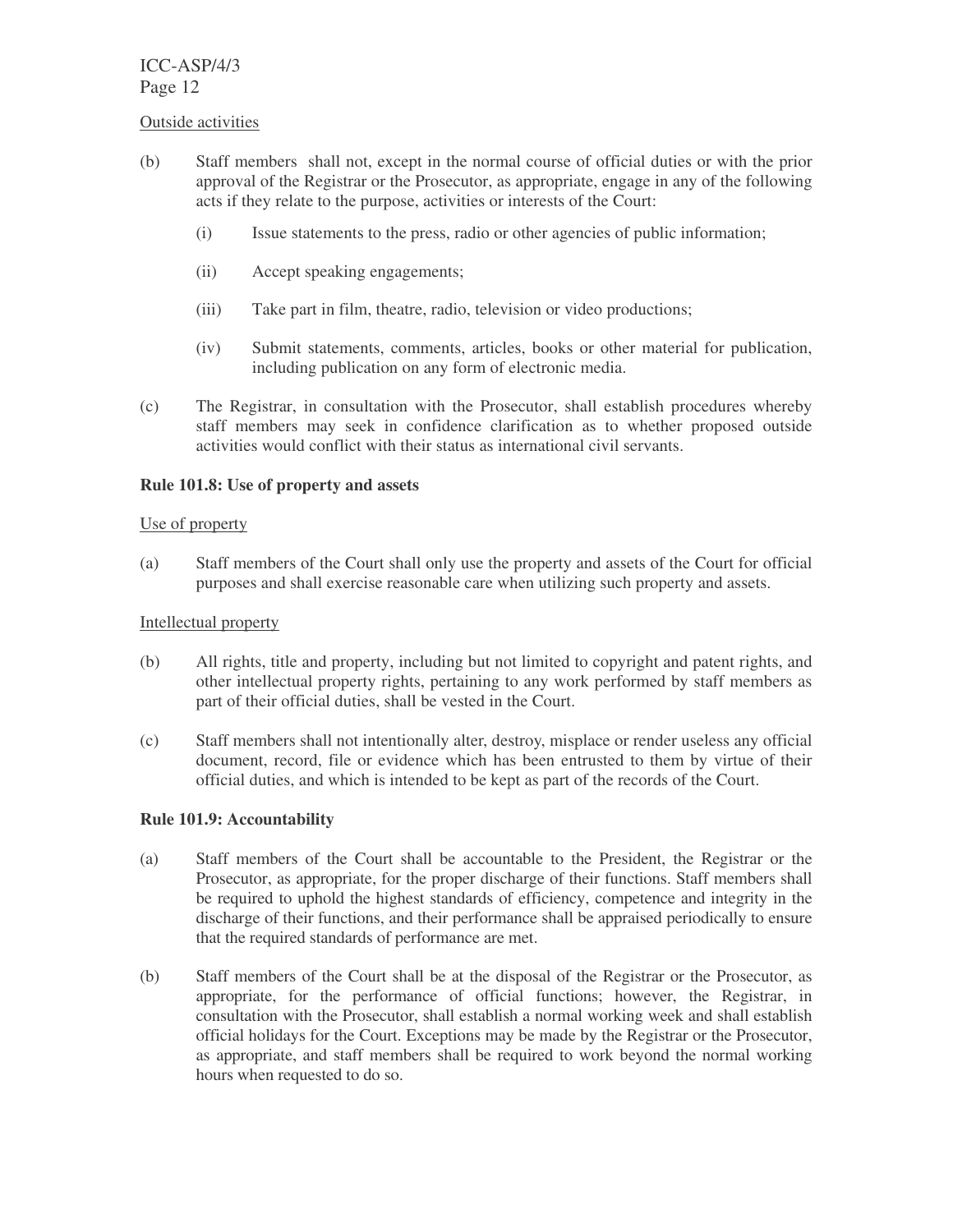# **CHAPTER II: CLASSIFICATION OF POSTS**

#### **Rule 102.1: Classification of posts**

- (a) The system of classification of posts shall be maintained to ensure the assignment of appropriate grades and titles to all posts in the Court.
- (b) Under principles laid down by the Assembly of States Parties, posts shall be classified according to the nature of their duties and responsibilities, in conformity with the United Nations common system of salaries, allowances and benefits (hereinafter: "the United Nations common system standards").
- (c) The following categories of posts shall apply at the Court:
	- (i) General Service category;
	- (ii) Professional and higher categories.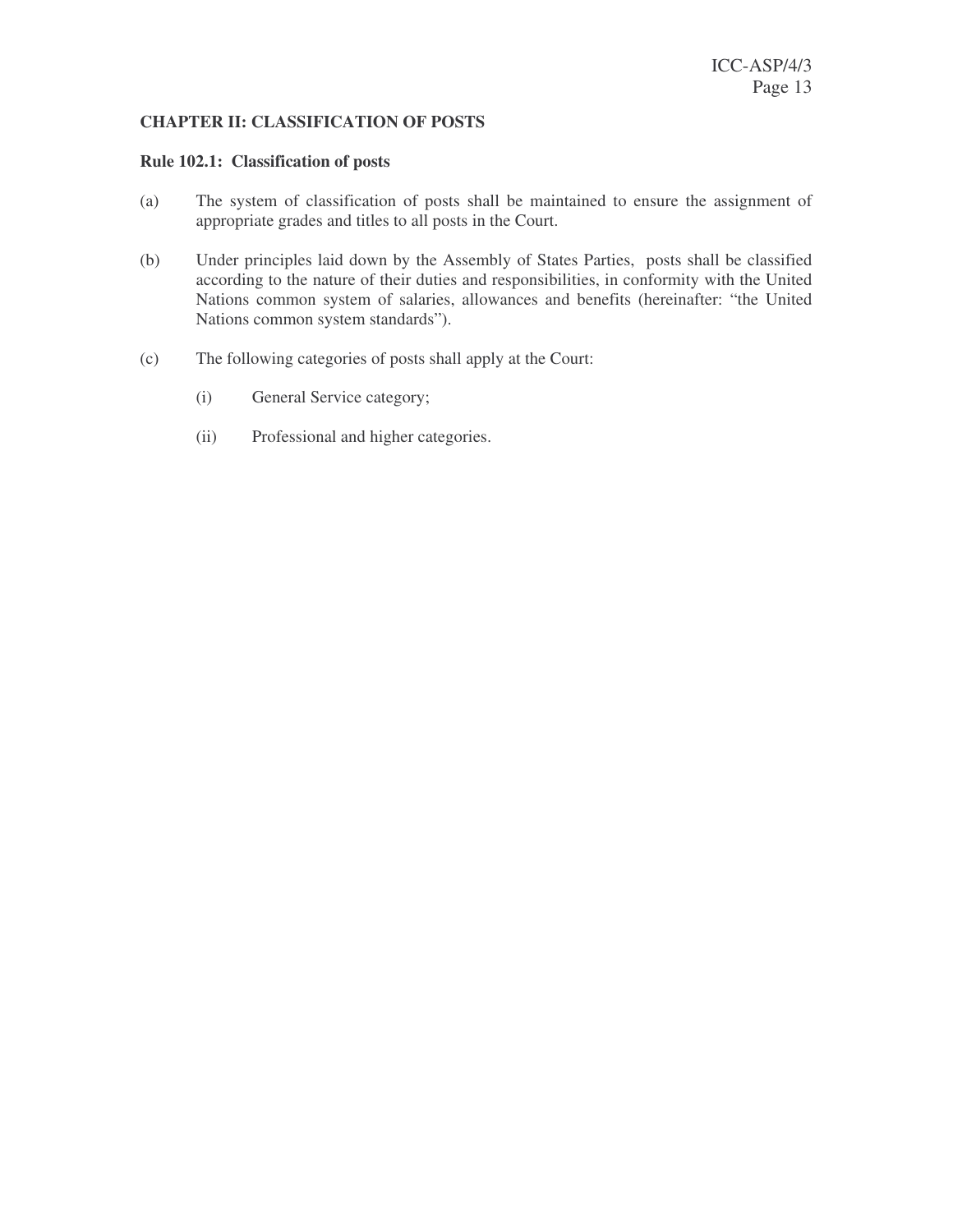# **CHAPTER III: SALARIES AND RELATED ALLOWANCES**

## **Rule 103.1: Salary structure**

Each category of staff shall be composed of grades denoting the job level. Each grade shall be divided into steps representing salary increments.

## **Rule 103.2: Salary of staff members in the General Service category**

The salary scales for staff members in the General Service category at each duty station of the Court shall set out for each grade and step the salary of such staff members, in conformity with the United Nations common system standards.

#### **Rule 103.3: Salary of staff members in the Professional and higher categories**

(a) The salary of staff members in the Professional and higher categories shall comprise a base salary and a post adjustment.

#### Base salary

- (b) The salary scales for staff members in the Professional and higher categories shall set out the base salary at the single and dependency rates for each grade and step, in conformity with the United Nations common system standards.
- (c) A staff member shall be entitled to the single rate if he or she does not have a dependent spouse or a dependent child as defined in staff rule  $103.17$  paragraphs (a)(iii) and (a)(iv) respectively. A staff member shall be entitled to the dependency rate if he or she has a dependent spouse or a dependent child, except if both spouses are staff members in the Professional and higher categories within organizations applying the United Nations common system standards, and they have one or more dependent children, the dependency rate shall apply to the spouse having the higher base salary only.

#### Post adjustment

- (d) The base salary of staff members in the Professional and higher categories at each duty station of the Court shall be adjusted by the relevant post adjustment multiplier in conformity with the United Nations common system standards.
- (e) While the salary of a staff member shall normally be subject to post adjustment for assignments of one year or more to a duty station, alternative arrangements may be made by the Registrar, in consultation with the Prosecutor, under the following circumstances:
	- (i) A staff member who is assigned to a duty station with a lower post adjustment multiplier than the one applied at the duty station where he or she has been serving may continue to receive the previously applied post adjustment for a period of up to six months while members of his or her immediate family remain at the previous duty station;
	- (ii) For staff members assigned to a duty station for less than one year, the Registrar, in consultation with the Prosecutor, shall establish guidelines determining when, in lieu of an appropriate subsistence allowance, to apply the post adjustment, and,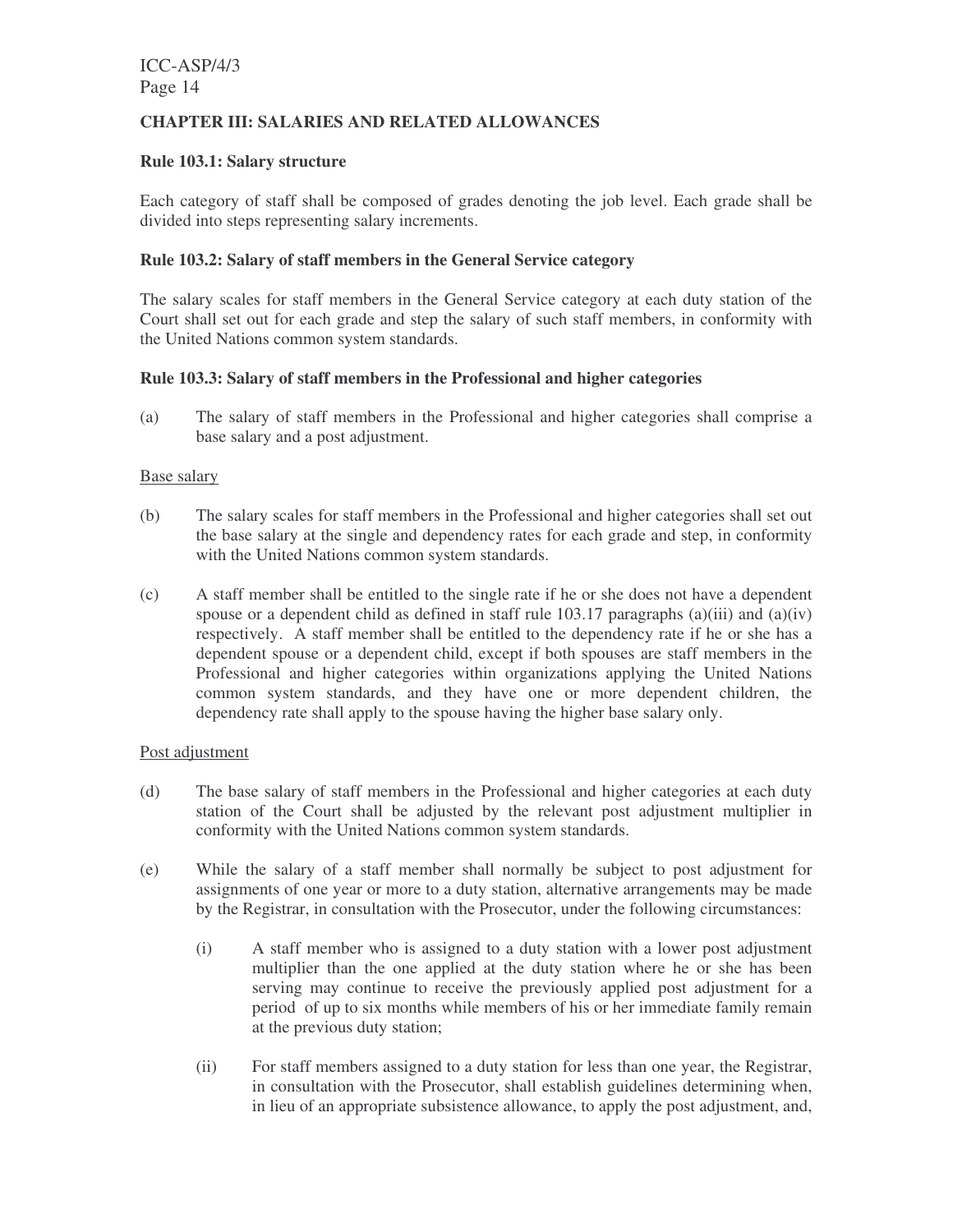if applicable, to pay an assignment grant under staff rule 107.14 and the hardship and non-removal elements of the mobility, hardship and non-removal allowances under staff rule 103.14.

# Rental subsidy

(f) At duty stations where the average rental cost is used in calculating the post adjustment index, staff members who have to rent housing accommodation at substantially higher market rates may be paid a supplement to the post adjustment in the form of a rental subsidy under conditions established by the Registrar, in consultation with the Prosecutor, in conformity with the United Nations common system standards.

# **Rule 103.4: Pensionable salary**

The gross pensionable salary for staff members in the General Service category and in the Professional and higher categories shall be determined in conformity with the United Nations common system standards.

# **Rule 103.5: Currency for payment of salaries and allowances**

- (a) The salary and allowances of staff members in the General Service category shall be paid in the currency of the applicable salary scale.
- (b) The salary and allowances of staff members in the Professional and higher categories shall be paid in the Court's operational currency and, if necessary, shall be converted into that currency according to the applicable operational rate of exchange at the time of payment.

# **Rule 103.6: Computation of fractional payments of salaries and allowances**

Computation of fractional payments of salaries shall be based on the following methodology:

- (i) A year consists of 261 working days (365 days less 104 weekend days);
- (ii) A month consists of 21.75 salary days  $(261/12)$ ;
- (iii) To determine the daily and monthly salary rates, the annual salary is divided by 261 and 12 respectively; and
- (iv) To determine the hourly salary rate, the daily salary rate is divided by 7.5.

# **Rule 103.7: Payment of salary and salary advances**

- (a) Staff members' salaries shall be paid monthly, at the end of each month.
- (b) A salary advance may be made to a staff member:
	- (i) Upon separation from service, where final settlement of pay accounts cannot be made at the time of departure, subject to the advance not exceeding 80 per cent of the estimated final net payments due; and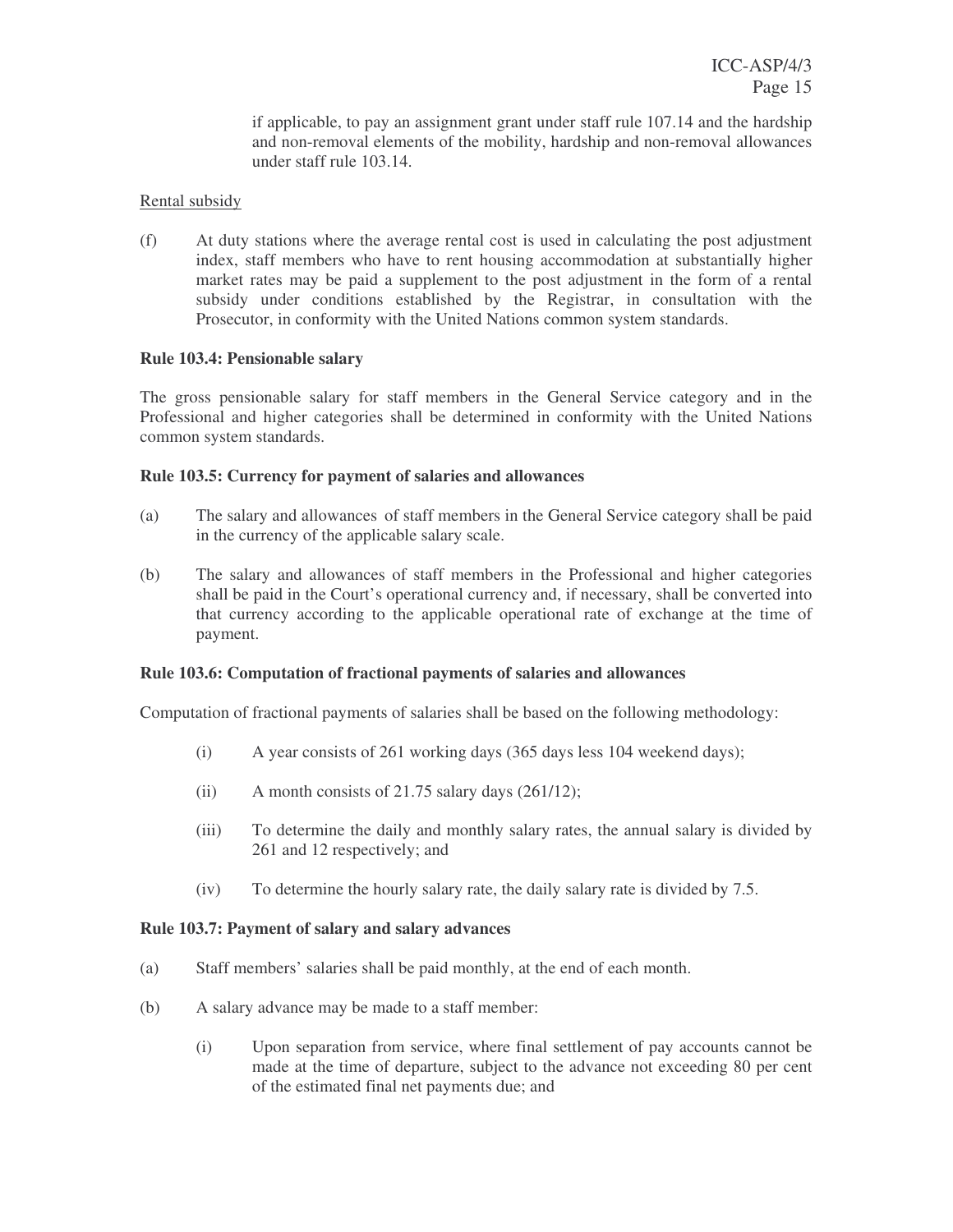- (ii) In cases where a new staff member arrives at a duty station without sufficient funds, in such amount as the Registrar or the Prosecutor, as appropriate, deems necessary.
- (c) The Registrar or the Prosecutor, as appropriate, may authorize a salary advance in exceptional and compelling circumstances where a request supported by sufficient justification has been received from the staff member.
- (d) A salary advance shall normally be recovered in full from the staff member's monthly emoluments, starting with the payroll cycle following that in which the advance is made.

# **Rule 103.8: Salary increments**

If a staff member performs the obligations under his or her letter of appointment satisfactorily, he or she shall be entitled to receive a salary increment as of the first calendar day of the month in which he or she completes twelve months of continuous employment and annually thereafter, except that:

- (i) No increment may be implemented for a staff member whose service ceases during the month in which the increment would otherwise have been due;
- (ii) For certain steps specified in the salary scales of the Professional and higher categories, salary increments shall be effective as of the first calendar day of the month in which they completed twenty-four months of continuous employment at the previous step.

# **Rule 103.9: Change in grades or categories**

- (a) When a staff member changes to a different grade with a higher base salary, he or she shall be entitled to be placed at a step which results in an increase in base salary at least equal to the amount that he or she would have received by being placed at two higher steps at the lower grade.
- (b) Following a staff member's change in grade or category, his or her salary increment cycle shall be adjusted accordingly.

# **Rule 103.10: Representation allowance**

A non-pensionable allowance may be paid to staff members at functional levels determined by the Assembly of States Parties to compensate for such special costs as may be reasonably incurred, in the interests of the Court, in the performance of duties assigned to them. The maximum allowance per grade shall be included in the programme budget as approved by the Assembly of States Parties.

# **Rule 103.11: Special post allowance**

(a) Staff members may be required to assume temporarily, as a normal part of their regular duties and without extra compensation, the duties and responsibilities of higher level posts.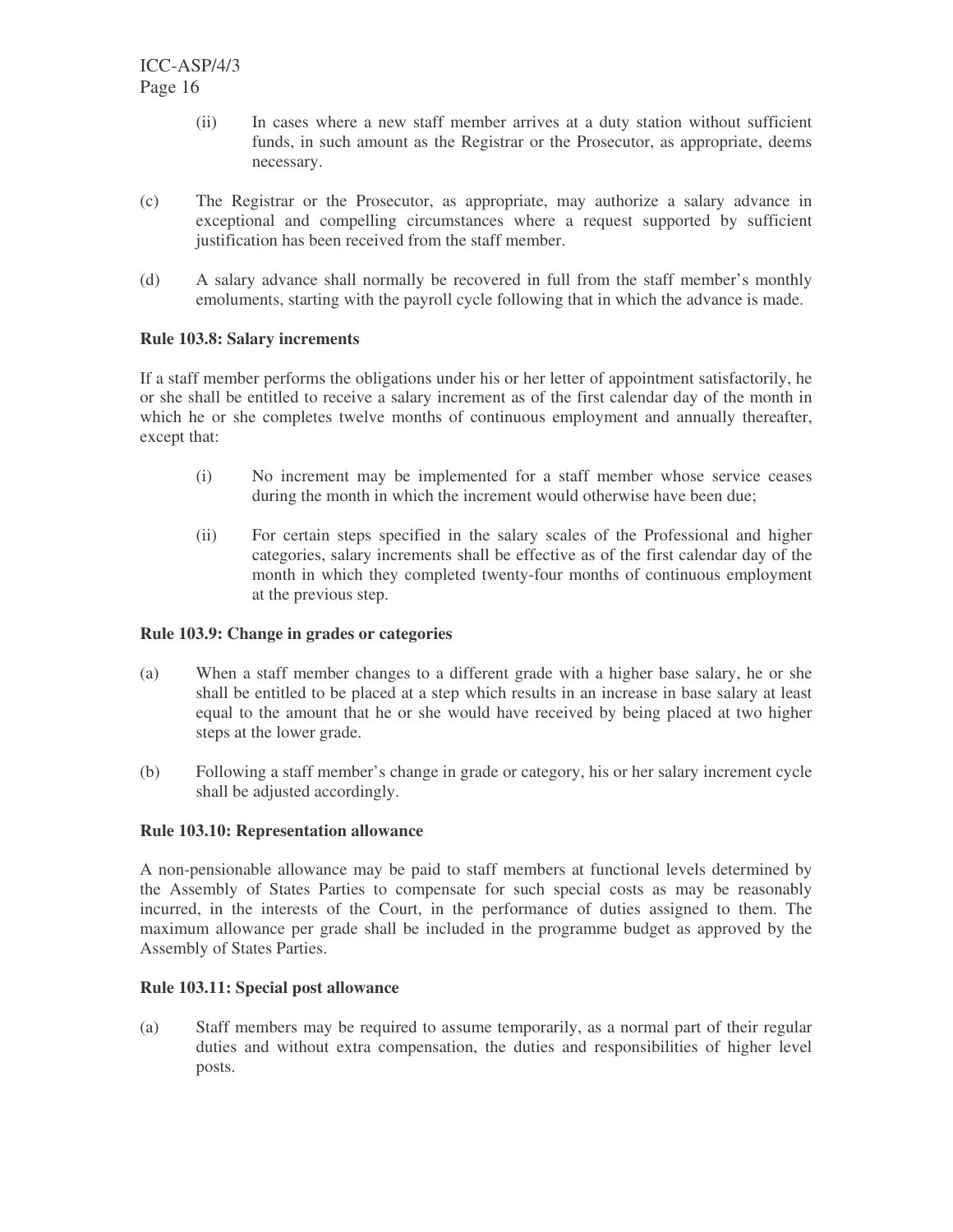- (b) A staff member who is called upon to assume the full duties and responsibilities of another post classified at a higher grade than his or her own for a temporary period of three months or more and performs such duties and responsibilities satisfactorily, may be granted a non-pensionable special post allowance.
- (c) The amount of the special post allowance shall be equivalent to the salary increase, including post adjustment and dependency allowances, if any, which would be applicable upon changing to a different grade with a higher salary, in accordance with staff rule 103.9.

## **Rule 103.12: Language incentive for staff members in the General Service category**

- (a) A language allowance shall be paid to staff members in the General Service category upon successfully passing the prescribed test demonstrating proficiency in a second official language of the Court. Staff members whose mother tongue is an official language of the Court shall pass the prescribed test in a second official language. Staff members whose mother tongue is not an official language shall pass the prescribed test in an official language other than that in which proficiency is required for their job.
- (b) A second language allowance, equal to half the amount of the first language allowance shall be paid for proficiency demonstrated by passing the prescribed test in a third official language. Staff members whose mother tongue is an official language shall pass the prescribed test in a third official language to receive the second language allowance. Staff members whose mother tongue is not an official language shall pass the test in two official languages other than that in which proficiency is required for their job. No staff member shall be paid a language allowance for more than three official languages.
- (c) Staff members in receipt of a language allowance may be required to undergo further tests to demonstrate their continued proficiency in the use of two or more official languages.
- (d) The amount of the language allowance shall be determined in conformity with the United Nations common system standards.
- (e) The language allowance shall be taken into account in determining the United Nations Joint Staff Pension Fund, medical and group insurance contributions, overtime and night differential compensation, and payments and indemnities on separation.

# **Rule 103.13: Language incentive for staff members in the Professional and higher categories**

The interval between salary increments for staff members in the Professional and higher categories shall be reduced from twelve to ten months and from twenty-four to twenty months, as applicable, upon successfully passing the prescribed test demonstrating proficiency in a second official language of the Court. Staff members whose mother tongue is an official language shall pass the prescribed test in one other official language. Staff members whose mother tongue is not an official language shall pass the prescribed test in a language other than that in which proficiency is required for their job. Staff members in receipt of the accelerated increment for language competency may be required to undergo further tests to demonstrate their continued proficiency in the use of two or more official languages.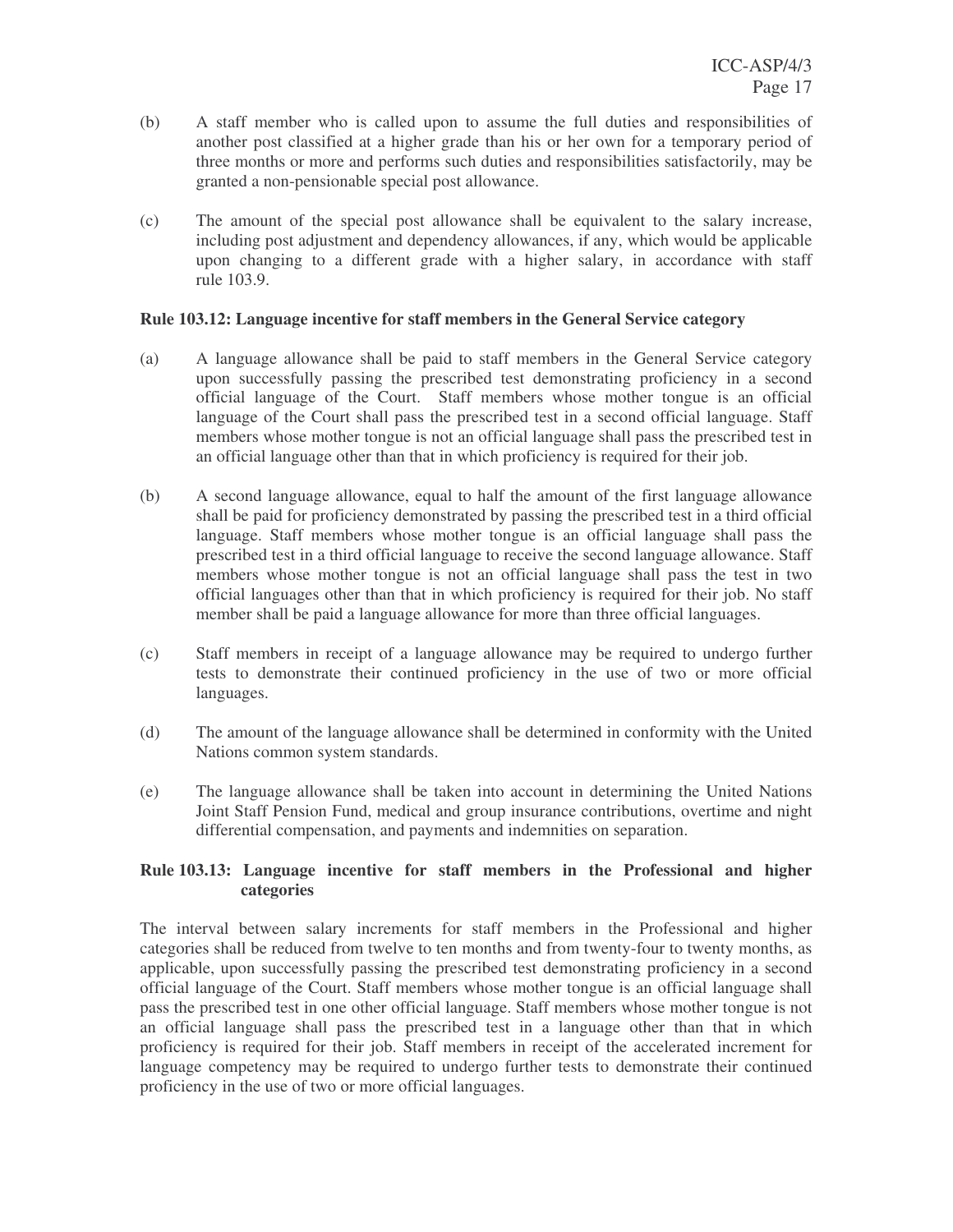#### **Rule 103.14: Mobility, hardship and non-removal allowances**

As an incentive to mobility and to compensate for hardship and non-removal of personal effects and household goods, a non-pensionable allowance composed of three elements – mobility, hardship and non-removal – shall be paid to staff members in accordance with procedures to be established by the Registrar, in consultation with the Prosecutor, and in conformity with the United Nations common system standards.

# **Rule 103.15: Overtime and compensatory time off**

- (a) Staff members shall endeavour to perform their regular duties within their working schedule.
- (b) Staff members in the Professional or higher categories shall be required to perform their duties in line with their responsibilities outside their working schedule to the extent required by service. The Registrar and the Prosecutor, as appropriate, may exceptionally grant compensatory time off for overtime work.
- (c) Staff members in the General Service category who are requested by their supervisor to perform duties in addition to their working schedule shall be entitled to compensation for their overtime work. Subject to the exigencies of service, overtime shall normally be compensated by way of granting compensatory time off. If compensatory time off cannot be granted due to operational needs of the Court, overtime work may exceptionally be compensated by payment.

#### **Rule 103.16: Night differential payment**

- (a) Staff members of the General Service category shall receive, for any regular working hours between 6 p.m. and 9 a.m., a night differential payment at the rate of 10 per cent of their base hourly salary including language allowance, if any, except that no such differential shall be paid for any part of the tour of duty that begins between 6 a.m. and 9 a.m.
- (b) Staff members whose regular working hours entitle them to receive a night differential payment and who work overtime during hours for which night differential payment is payable, shall be entitled to receive both a night differential payment and overtime compensation for such overtime work.
- (c) Night differential payment shall be reckoned to the nearest half hour.

# **Rule 103.17: Dependency benefit**

#### Definitions

- (a) For the purposes of this rule:
	- (i) "Primary dependent" is a dependent spouse and each dependent child;
	- (ii) "Spouse" is a partner by marriage recognized as valid under the law of the country of nationality of a staff member or by legally recognized domestic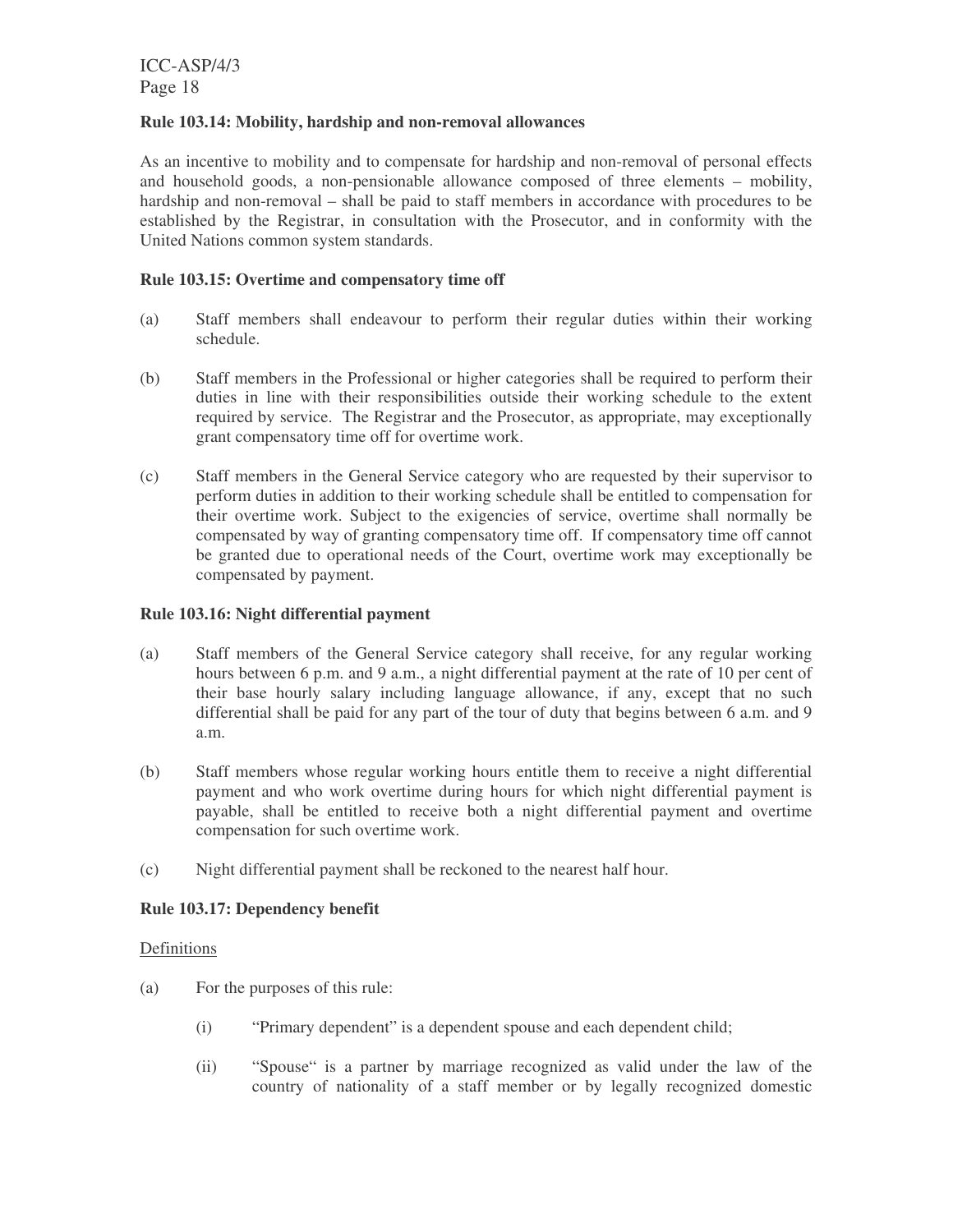partnership contracted by a staff member under the law of the country of his or her nationality;

- (iii) "Dependent spouse" is a spouse whose occupational earnings, if any, do not exceed the lowest entry level of the General Service gross salary scales in force on 1 January of the year concerned for the duty station in the country of the spouse's place of work. However, in the case of staff members in the Professional or higher categories, the spouse's earnings threshold shall not at any duty station be less than the equivalent of the lowest entry level at the base of the salary system, in conformity with the United Nations common system standards;
- (iv) "Dependent child" is a staff member's natural or legally adopted child or a staff member's stepchild, if residing with the staff member, for whom the staff member provides main and continuing support. The dependent child shall be under eighteen years of age or, if the child is in full-time attendance at an educational institution, under twenty-one years of age.
- (v) "Secondary dependant" is the father, mother, brother or sister of a staff member for whom the staff member provides one half or more of their financial support, and in any case at least twice the amount of the dependency allowance, provided that the brother or sister fulfils the same age and school attendance requirements established for a dependent child.

# General provisions

- (b) Staff members may be paid a dependency benefit with regard to their primary dependant(s) and/or with regard to one secondary dependant, in conformity with the United Nations common system standards and subject to the conditions specified below.
- (c) The dependency benefits applicable to staff members shall be determined in conformity with the United Nations common system standards.
- (d) Claims for dependency benefits shall be made in writing and shall be supported by satisfactory documentary evidence. Staff members shall immediately report any change in status which may affect the payment of the dependency benefits.

#### Adjusted dependency benefit with respect to a spouse

- (e) In cases where the spouse's annual gross occupational earnings are over the threshold stated in paragraph (a)(iii), an adjusted dependency benefit may be paid to:
	- (i) Staff members in the Professional and higher categories who have no dependent children; and
	- (ii) Staff members in the General Service category, with or without dependent children.

The adjusted dependency benefit shall equal the amount by which the sum of the earnings threshold plus the appropriate dependency benefit exceeds the spouse's annual gross occupational earnings.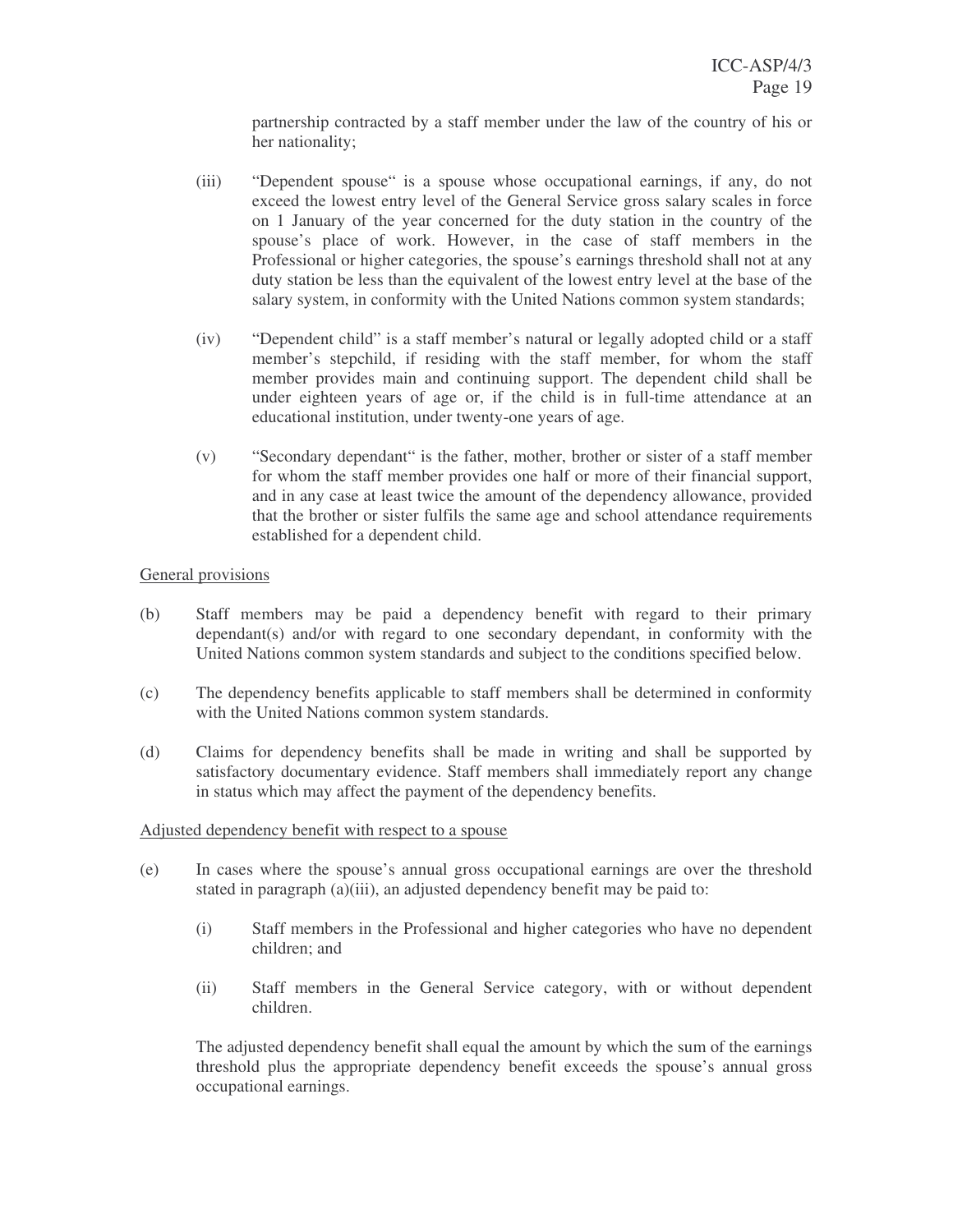#### Dependent child benefit

- (f) If a child is over eighteen years of age and is physically or mentally incapacitated to engage in substantial gainful employment, either permanently or for a long duration, the dependency requirements as to school attendance and age shall be waived.
- (g) A staff member claiming a child as a dependent shall certify that he or she provides main and continuous support for such child. In order to meet the requirement under paragraph (d) to provide documentary evidence, this certificate shall be supported by additional documentary evidence satisfactory to the Registrar or the Prosecutor, as appropriate, if a child:
	- (i) Does not reside with the staff member;
	- (ii) Is married; or
	- (iii) Is regarded as a dependant under the special conditions referred to in paragraph (f).
- (h) In respect of the first dependent child, a higher rate of dependency allowance may be paid, in conformity with the United Nations common system standards.
- (i) Staff members in the Professional and higher categories shall receive for a disabled dependent child:
	- (i) Double the amount of the regular dependency allowance if they are entitled to receive dependency allowance with respect to this child; or
	- (ii) An additional payment in the amount of the regular dependency allowance, if they are paid salary and post adjustment at the dependency rate on account of that child.
- (j) Staff members in the General Service category shall receive for a disabled dependent child a dependency allowance equal to double the amount of the regular child allowance.
- (k) At duty stations where a higher rate of dependency allowance is paid to General Service staff members in respect of the first dependent child, and the first dependent child is disabled, staff members shall receive for that child:
	- (i) The higher amount of dependency allowance payable for the first dependent child; and
	- (ii) An amount equivalent to the child allowance payable in respect of children other than the first dependent child.
- (l) Staff members shall declare to the Registrar or the Prosecutor, as appropriate, any governmental or similar dependency allowance that they or their spouses receive in respect of a dependant. The dependency benefit paid by the Court shall be adjusted accordingly.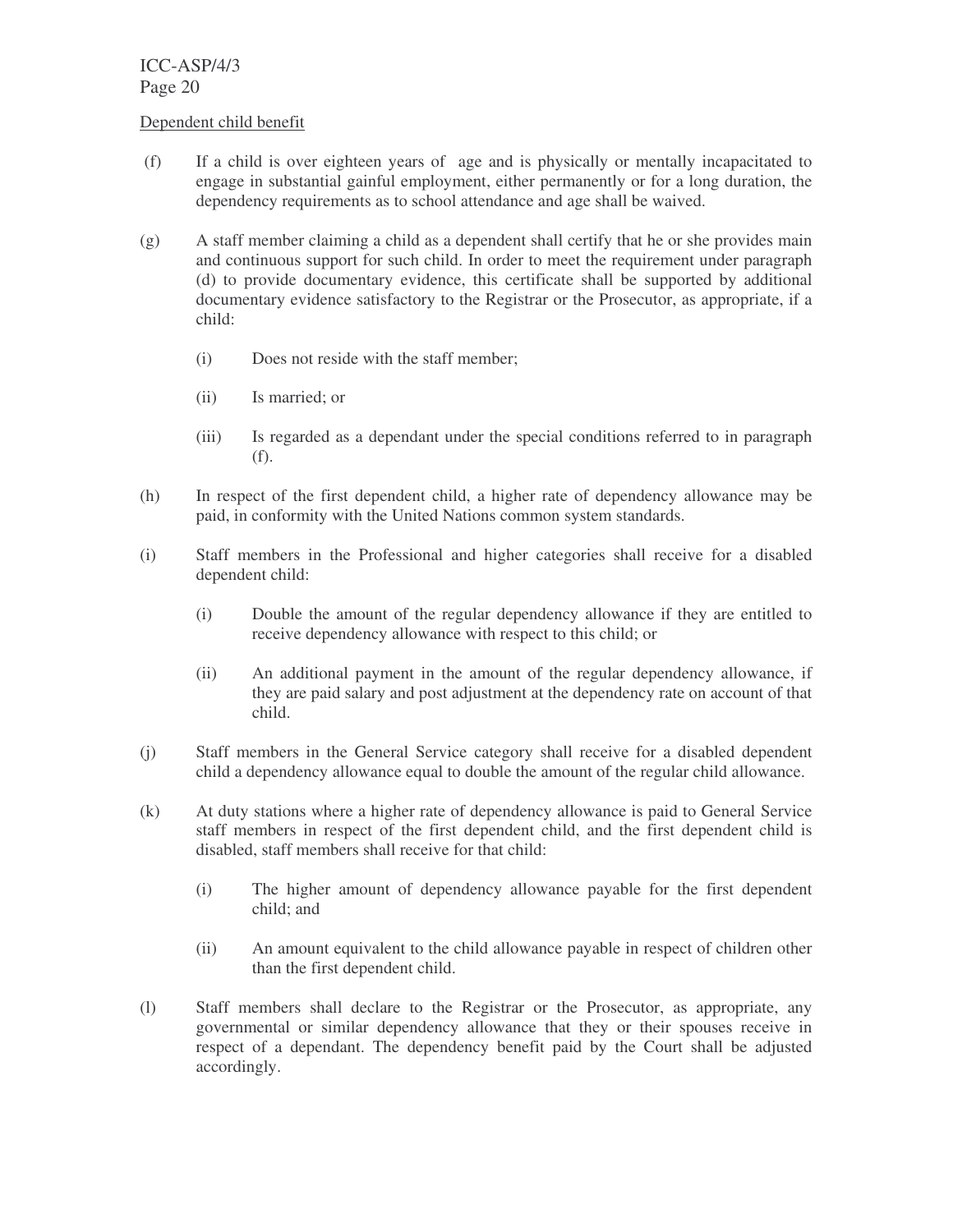#### Secondary dependant benefit

- (m) If the staff member's brother or sister over eighteen years of age is physically or mentally incapacitated to engage in substantial gainful employment, either permanently or for a long duration, the dependency requirements as to school attendance and age shall be waived.
- (n) Staff members may only be paid one secondary dependant's allowance. A staff member in the General Service category shall not be paid a secondary dependant's allowance if he or she receives an allowance for a dependent spouse. A staff member in the Professional and higher categories shall be paid a secondary dependent's allowance only if there is no recognised primary dependent.

#### **Rule 103.18: Education grant**

#### Definition

(a) A "child" for the purposes of this rule is a staff member's natural or legally adopted child or a staff member's stepchild, if residing with the staff member, for whom the staff member provides main and continuing support.

#### **Eligibility**

- (b) A staff member shall be entitled to be paid an education grant in respect of each child provided that:
	- (i) The staff member is an internationally recruited staff member and resides and serves at a duty station outside his or her home country;
	- (ii) The child is in full-time attendance at an educational institution; and
	- (iii) The appointment of the staff member is for a minimum period of six months or the staff member has been continuously employed for at least six months.
- (c) If a staff member under paragraph (b) is reassigned to a duty station within his or her home country in the course of an academic year, he or she may receive the education grant for the balance of that academic year.

#### Duration

- (d) The education grant shall be paid:
	- (i) From the commencement of primary education, provided that the child is at least five years of age or reaches the age of five within three months of the beginning of the academic year;
	- (ii) Up to the end of the academic year in which the child completes four years of post-secondary studies, is awarded the first recognized degree, or reaches the age of twenty-five years, whichever comes first. However, if the child's education is interrupted for reasons of national service, illness or some other compelling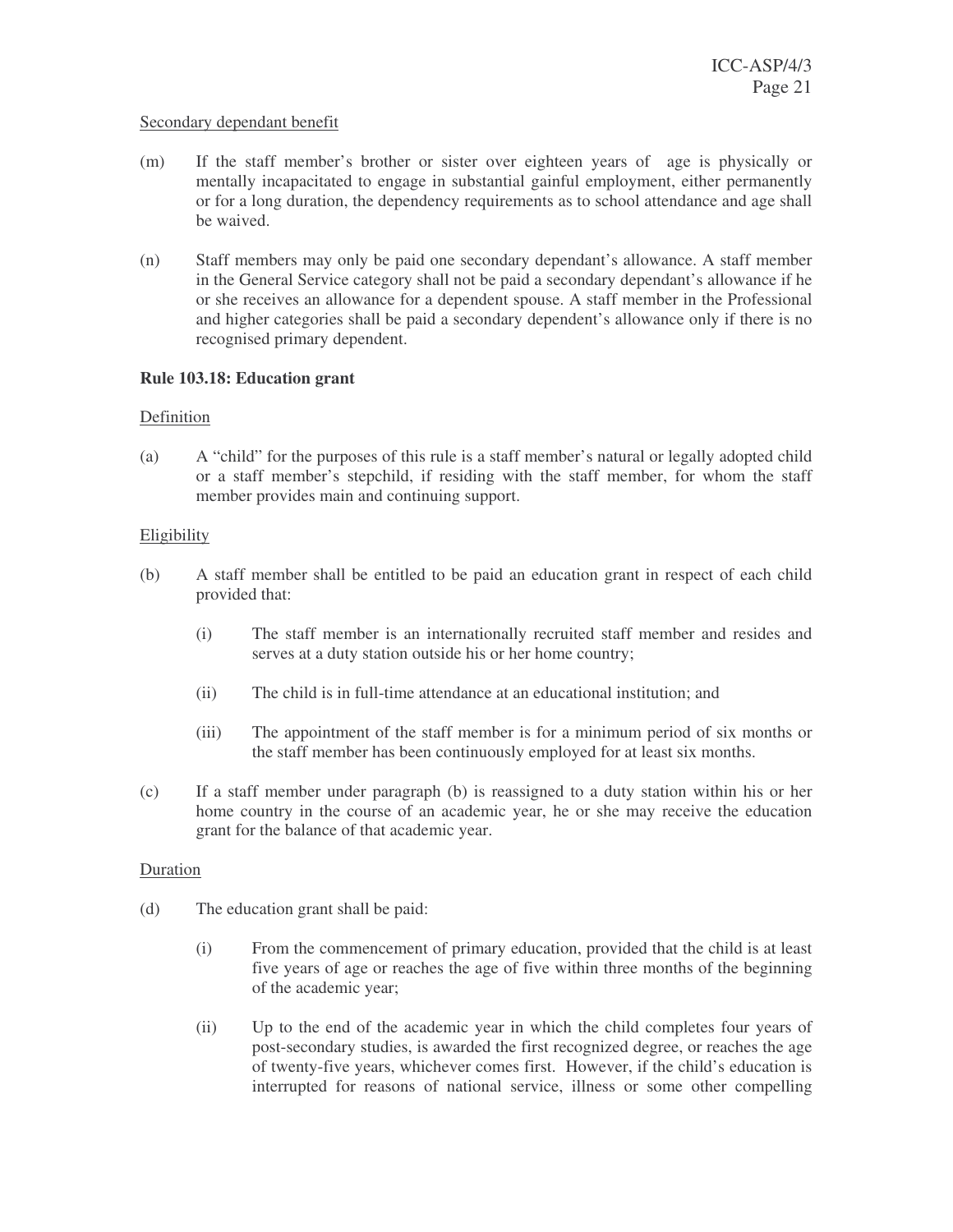> reason, the period of eligibility may be extended by the period of interruption up to twenty-eight years of age.

#### Admissible educational expenses

- (e) "Admissible educational expenses" are those educational expenses that are required to attend and follow the regular programme or curriculum of the educational institution on a full-time basis. Such expenses shall be limited to:
	- (i) Fees for enrolment, registration, examinations, tuition, prescribed textbooks, diplomas, and other costs directly related to the regular programme or curriculum of the educational institution;
	- (ii) Fees for lunch programmes up to and including the secondary level if provided by or through the educational institution and included in the billing for the child's education;
	- (iii) Fees for daily group transportation to and from the educational institution, if provided by the educational institution or organized on an educational institutionwide basis by a concern other than the school itself;
	- (iv) Fees or costs for boarding where:
		- a. The child attends an educational institution outside the country of the staff member's duty station; or
		- b. In the opinion of the Registrar or the Prosecutor, as appropriate, a staff member's duty station has inadequate or no educational facilities suitable for the child, and the child attends an educational institution beyond commuting distance from the duty station.
- (f) In addition, expenses for private tuition in the mother tongue of the staff member shall be considered admissible educational expenses provided that:
	- (i) Tuition is given by a qualified teacher who is not a member of the staff member's family;
	- (ii) The staff member serves in a country, the language of which is different from his or her mother tongue; and
	- (iii) The child attends a local educational institution in which instruction is given in a language other than the staff member's mother tongue.

# Amount of the education grant

- (g) Where the child attends an educational institution at the duty station, the education grant paid to a staff member for each academic year shall be 75 per cent of the admissible educational expenses as defined in paragraphs (e)(i) to (iii) and (f).
- (h) Where the child attends an educational institution outside the country of the duty station or where, in the opinion of the Registrar, in consultation with the Prosecutor, a staff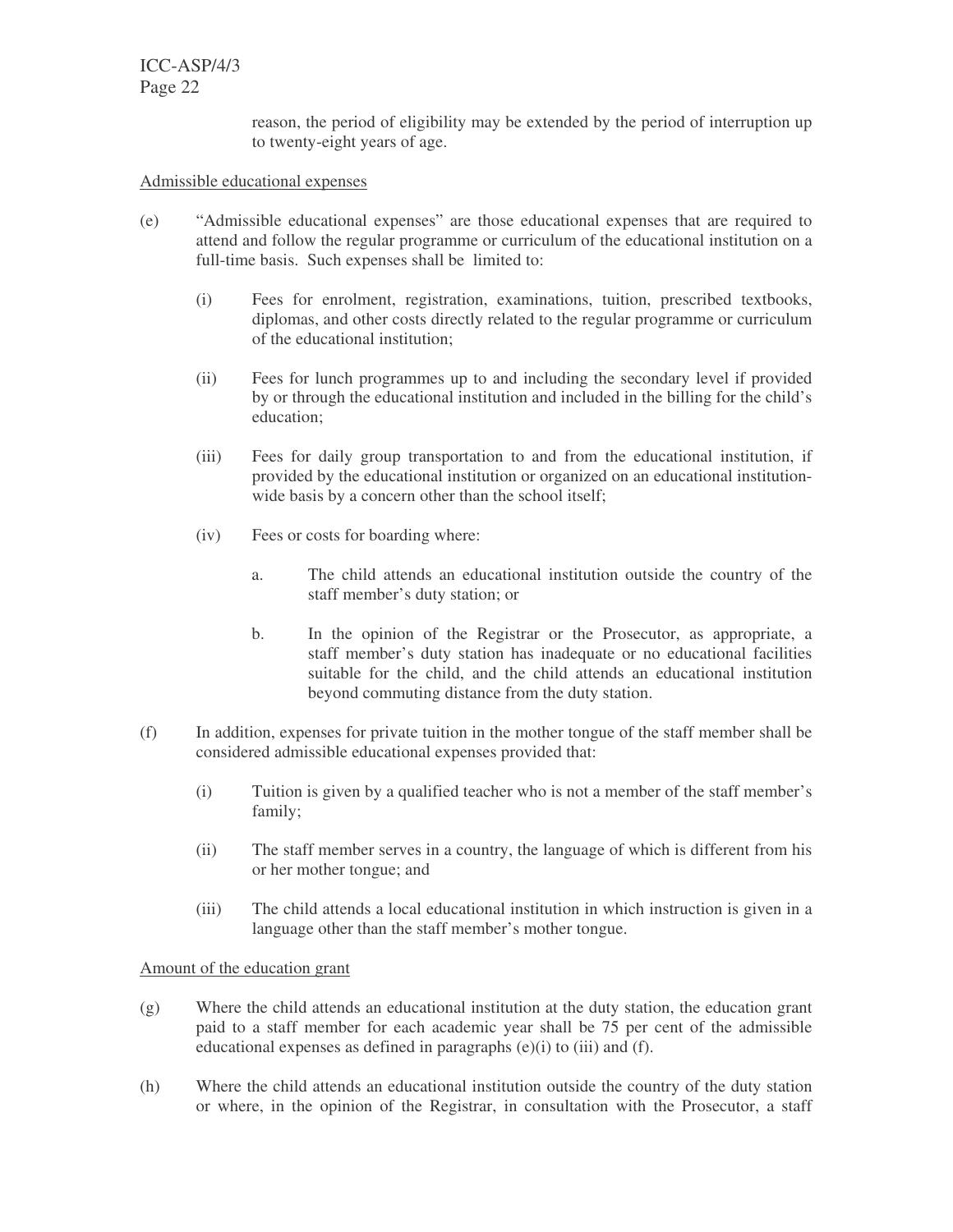member's duty station has inadequate or no educational facilities suitable for the child and the child attends an educational institution beyond commuting distance from the duty station, the education grant paid to a staff member shall be:

- (i) 75 per cent of the admissible educational expenses including boarding, if boarding is provided by the educational institution; or
- (ii) 75 per cent of the admissible educational expenses plus 100 per cent of the flat rate for boarding, in conformity with the United Nations common system standards, if boarding is not provided by the educational institution.
- (i) The total amount of the grant paid under paragraphs (g) and (h) shall not exceed the maximum amount for the country of the child's educational institution, set in conformity with the United Nations common system standards.
- (j) The staff member shall declare any scholarship, bursary or similar grant that the staff member or the child receives. The total amount of such sums received shall be deducted from the total amount of admissible educational expenses before the calculation of the education grant entitlement.

#### Claims and payment of the education grant

- (k) Advances against and claims for the education grant shall be made in accordance with procedures established by the Registrar, in consultation with the Prosecutor.
- (l) The education grant shall be calculated using the currency of the educational expenses and paid to the staff member in the currency of his or her salary converted in accordance with the operational rate of exchange at the time that payment of the education grant is approved for payment.
- (m) Where the staff member's period of service, or the child's attendance, does not cover at least two thirds of the full academic year, the grant payable shall be adjusted pro rata for the proportion that the service or the attendance bears to the full academic year. No adjustment shall be made if the staff member dies while in service after the beginning of the academic year.

# Travel

(n) A staff member in receipt of an education grant may be entitled to travel expenses for the child between the educational institution and the duty station, in accordance with staff rule 107.8.

# **Rule 103.19: Special education grant**

# Definition

(a) For the purposes of this rule a "disabled child" is a child, as defined under staff rule 103.18(a), who, by reason of physical or mental disability, is unable to attend a normal educational institution, or, while attending a normal educational institution, requires special teaching or training to assist him or her in overcoming the disability.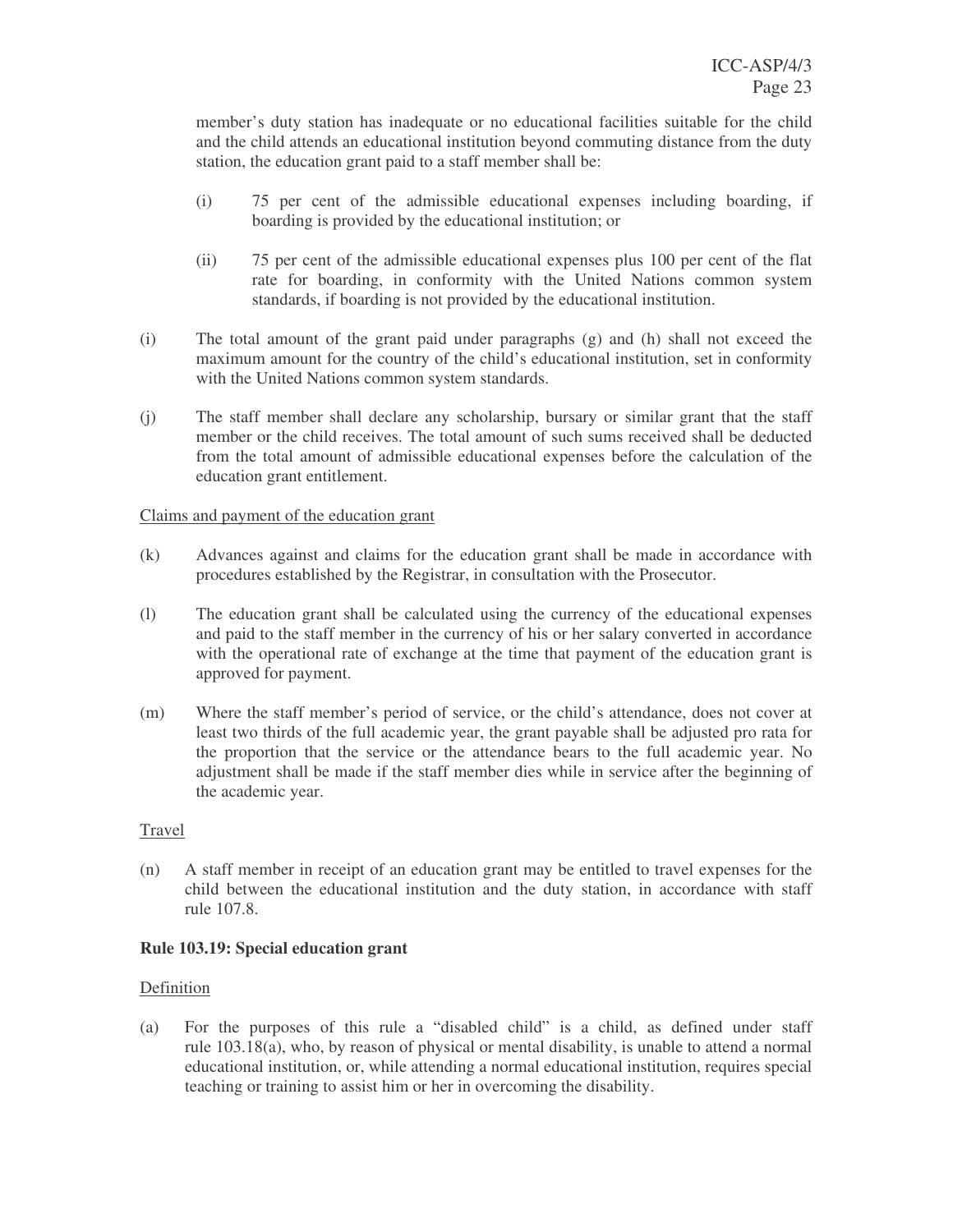#### Eligibility

(b) A staff member shall be entitled to be paid a special education grant in respect of each disabled child who is dependent on the staff member for main and continuous support.

## Duration

(c) The entitlement shall commence on the date when special teaching or training is required and shall terminate when the disabled child is awarded the first recognized postsecondary degree, or up to the end of the academic year in which the disabled child reaches twenty-eight years of age, whichever is first.

#### Special educational expenses

(d) "Special educational expenses'' are expenses incurred to follow an educational programme specifically designed to meet the needs of the disabled child so that the child can attain the highest level of functional ability.

#### Amount of the special education grant

- (e) The amount of the special education grant shall be 100 per cent of special educational expenses up to the maximum amount for the country of the child's educational institution, set in conformity with the United Nations common system standards.
- (f) The staff member shall satisfy the Registrar or the Prosecutor, as appropriate, that he or she has exhausted all other sources of payment for the disabled child's education and training, including funds provided by Governments or insurance. The staff member shall declare any benefits available from such sources, and the total amount of the sums received shall be deducted from the total amount of special educational expenses before the calculation of the special education grant entitlement.

# Combination with the education grant

- (g) If a disabled child is able to attend a normal educational institution where special teaching, training or facilities are not provided, the staff member shall be reimbursed in accordance with the regular education grant entitlement, if any, under staff rule 103.18.
- (h) Notwithstanding paragraph (g), any special educational expenses incurred in relation to the disability of the child shall be reimbursed in accordance with paragraph (e).

# Claims and payment of the special education grant

- (i) Advances against and claims for the special education grant, as well as satisfactory supporting medical evidence regarding the child's disability, shall be submitted in accordance with procedures established by the Registrar, in consultation with the Prosecutor.
- (j) The education grant shall be calculated using the currency of the educational expenses and paid to the staff member in the currency of his or her salary converted in accordance with the operational rate of exchange at the time that payment of the education grant is approved for payment.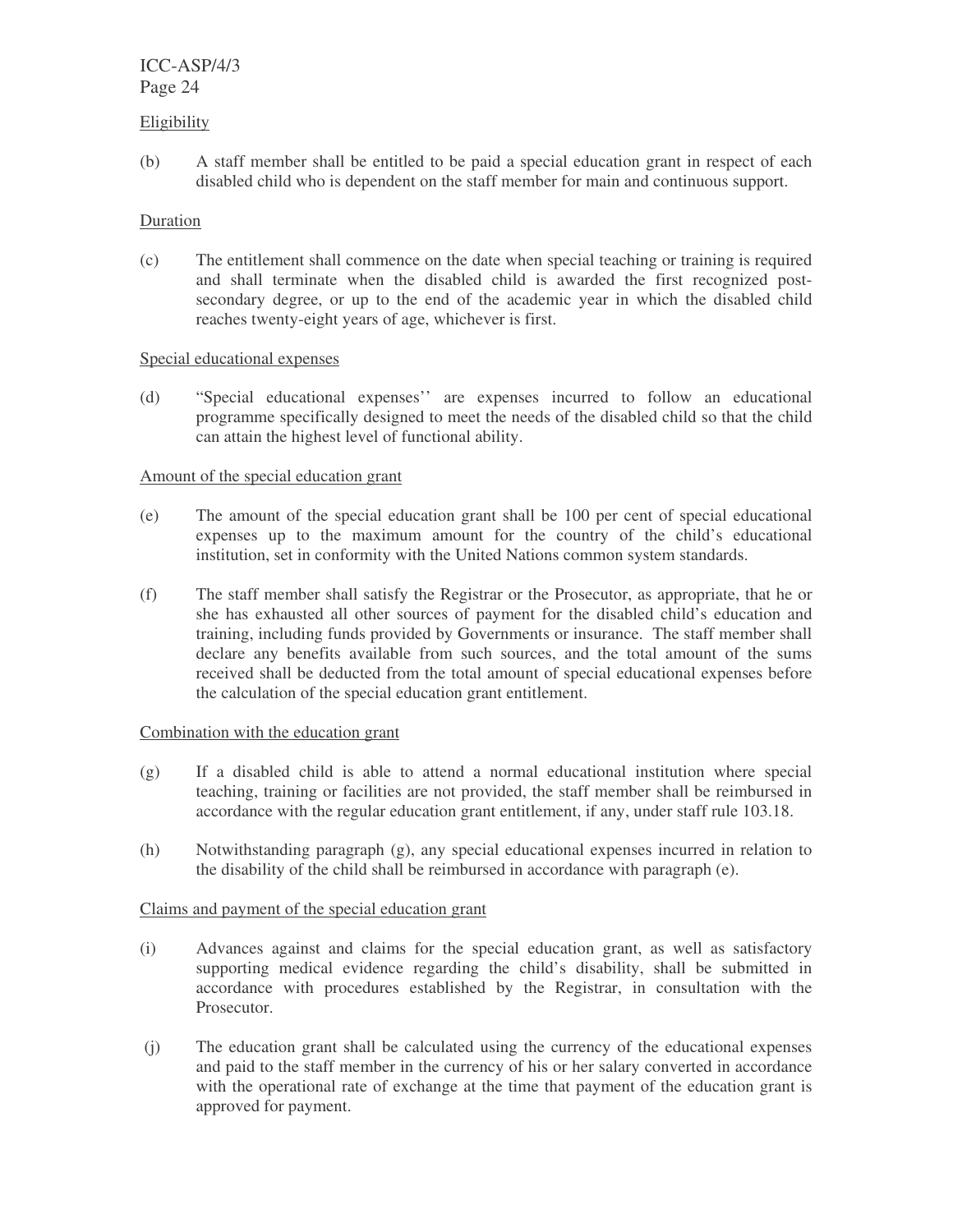# Travel

(k) A staff member in receipt of a special education grant may be entitled to travel expenses for the child between the educational institution and the duty station, in accordance with staff rule 107.8.

# **Rule 103.20: Deductions and contributions**

- (a) From the total payments due to each staff member in each pay period, a deduction shall be made for contributions to the United Nations Joint Staff Pension Fund in accordance with the Regulations of the Fund.
- (b) In addition, deductions from the total payments due to each staff member in each pay period or from payments made on separation may be made for the following purposes:
	- (i) For contributions, other than those to the United Nations Joint Staff Pension Fund, for which provision is made under these Rules;
	- (ii) For indebtedness to the Court, including any payment made to a staff member in error, provided that the staff member has been informed;
	- (iii) For indebtedness to third parties when any deduction for this purpose is authorized under conditions established by the Registrar, in consultation with the Prosecutor;
	- (iv) For lodging provided by the Court, by a Government or by a related institution;
	- (v) For contributions to a staff representative body established pursuant to staff regulation 8.1, provided that each staff member has the opportunity to withhold his or her consent to, or at any time to discontinue, such deduction, by notice to the Registrar or the Prosecutor, as appropriate;

# **Rule 103.21: Retroactivity of payments**

A staff member who is not paid the salary, allowances or other benefits to which he or she is entitled shall be paid such salary, allowances or other benefits retroactively provided that the staff member makes a written claim within one year of the date on which the staff member should have been paid the salary, allowances or other benefits.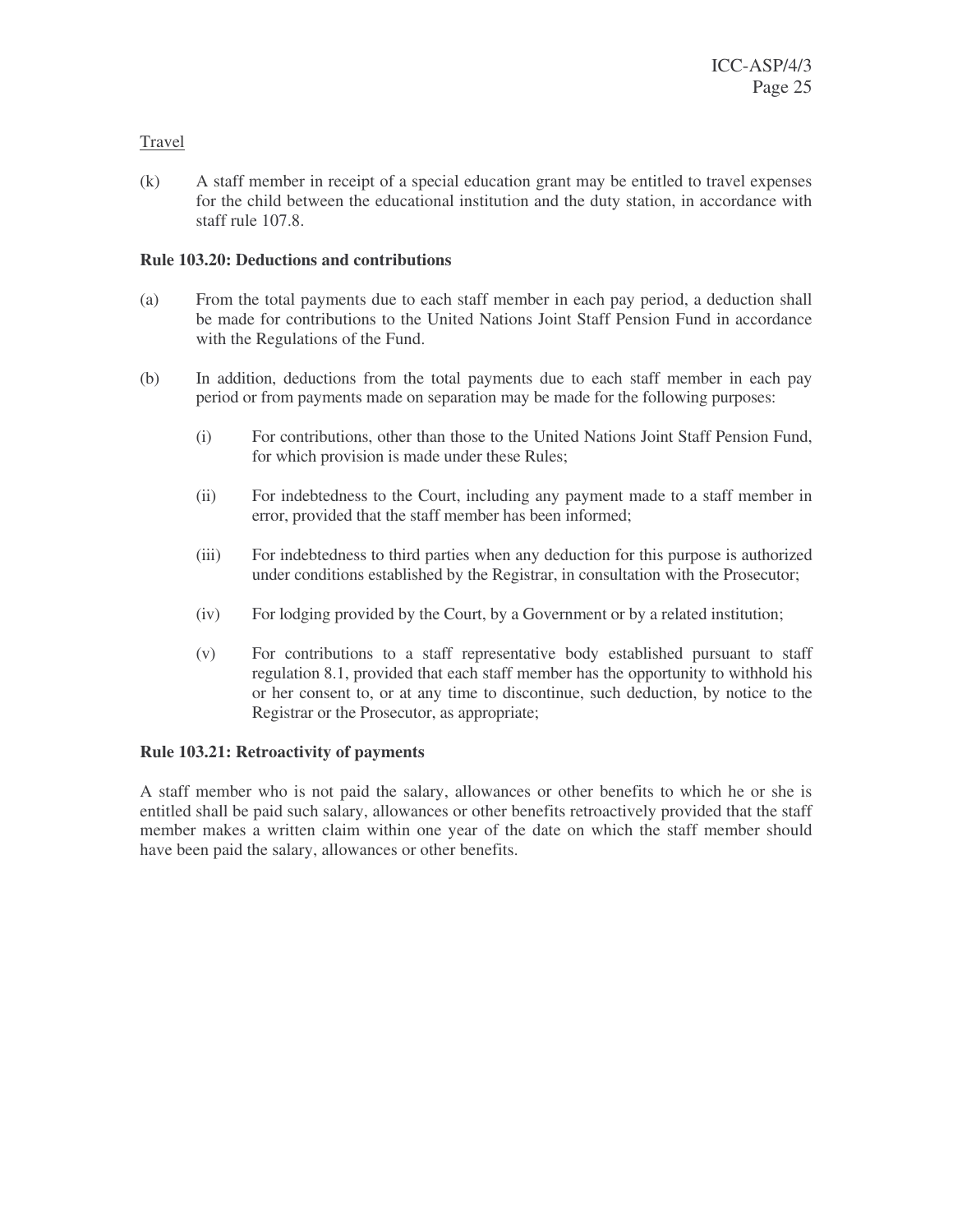# **CHAPTER IV: APPOINTMENT AND PROMOTION**

#### **Rule 104.1: Employment contract**

- (a) Subject to the conditions specified in paragraph (c), the employment contract between the staff member and the Court shall be concluded by an offer of appointment signed by the Registrar or the Prosecutor, as appropriate, or by an official in the name of the Registrar or the Prosecutor, and receipt by the Court of written acceptance.
- (b) The offer of appointment shall specify:
	- (i) The name and nationality of the staff member;
	- (ii) The duty station, the function, category, grade, step and starting rate of salary in accordance with the applicable salary scales, in conformity with the United Nations common system standards;
	- (iii) The notice period required for resignation;
	- (iv) Any special conditions which may be applicable, such as a probationary period, if any; and
	- (v) That the appointment shall be governed by the provisions of the Staff Regulations and Rules and any subsequent amendments thereto.
- (c) The employment contract shall be subject to the following conditions, unless otherwise provided for in writing by the Registrar or the Prosecutor, as appropriate:
	- (i) A medical clearance in accordance with the procedures established by the Registrar, in consultation with the Prosecutor;
	- (ii) A security clearance in accordance with the procedures established by the Registrar, in consultation with the Prosecutor;
	- (iii) A satisfactory outcome of the reference verification in accordance with the procedures established by the Registrar, in consultation with the Prosecutor;
	- (iv) The issuance of a valid visa and/or other relevant documents necessary to secure the presence of the staff member at the duty station by the appropriate authorities of the country of the duty station; and
	- (v) Reporting for duty at the duty station.
- (d) Upon reporting for duty, the staff member shall sign a letter of appointment containing, expressly or by reference, all of the terms and conditions of employment and confirming the starting date and the expiration date of the appointment.

#### **Rule 104.2: Letter of appointment**

(a) The letter of appointment shall specify: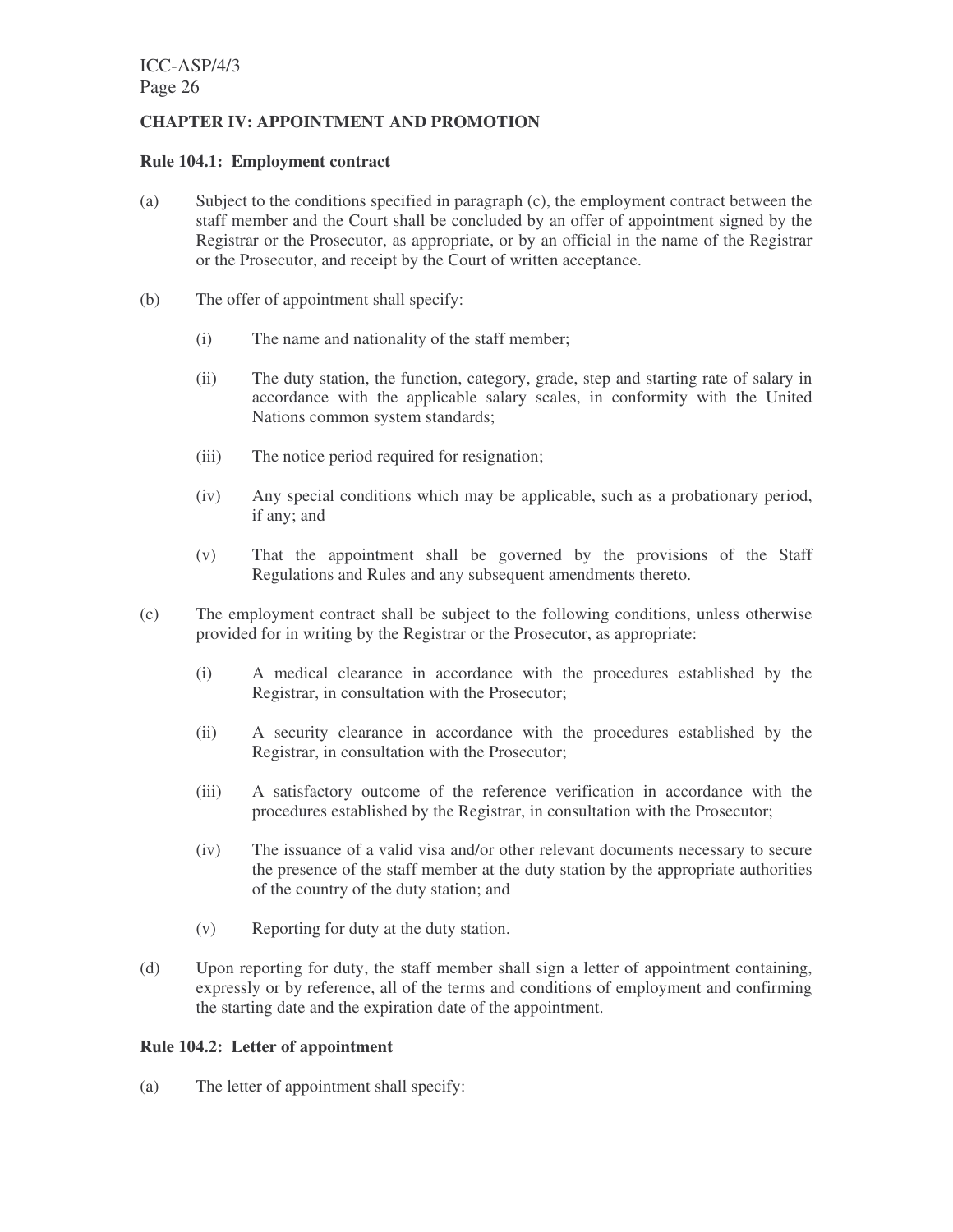- (i) The name and nationality of the staff member;
- (ii) The duty station, the function, category, grade, step and starting rate of salary in accordance with the applicable salary scales, in conformity with the United Nations common system standards;
- (iii) The starting date and the expiration date of the appointment;
- (iv) The notice period required for resignation;
- (v) Any special conditions which may be applicable, such as a probationary period, if any; and
- (vi) That the appointment shall be governed by the provisions of the Staff Regulations and Rules and any subsequent amendments thereto.
- (b) In accepting an appointment, the staff member shall state that he or she accepts the terms and conditions set forth in the Staff Regulations and Rules.

#### **Rule 104.3: First day for pay purposes**

- (a) On appointment, the staff member's entitlement to salary, allowances and benefits shall begin on the date that he or she reports for duty.
- (b) When an internationally recruited staff member has an entitlement to travel on appointment under staff rule  $107.1$  (a)(i), this shall not affect the determination of the starting date for pay purposes, in accordance with paragraph (a). The staff member shall be paid an additional amount for days of authorized travel estimated on the basis of uninterrupted travel by an approved route and mode from the place of entitlement to the duty station. Such amount shall be calculated as follows:
	- (i) For a staff member in the Professional and higher categories, on the basis of the staff member's base salary and post adjustment at the time of reporting for duty;
	- (ii) For a staff member in the General Service category, on the basis of the staff member's base salary and language allowance, if any, at the time of reporting for duty.

#### **Rule 104.4: Expiration of the appointment**

- (a) The appointment shall expire on the expiration date specified in the letter of appointment; however, in cases of contracts of six months or longer, the staff member shall receive confirmation of the expiration of the contract within the notice period applying to his or her contract. A staff member shall not expect continuation of his or her employment with the Court through an extension of the appointment, a subsequent appointment immediately following the previous appointment, re-employment or any other form of performance of professional activities.
- (b) Separation as a result of the expiration of an appointment shall not be a termination within the meaning of the Staff Regulations and Rules.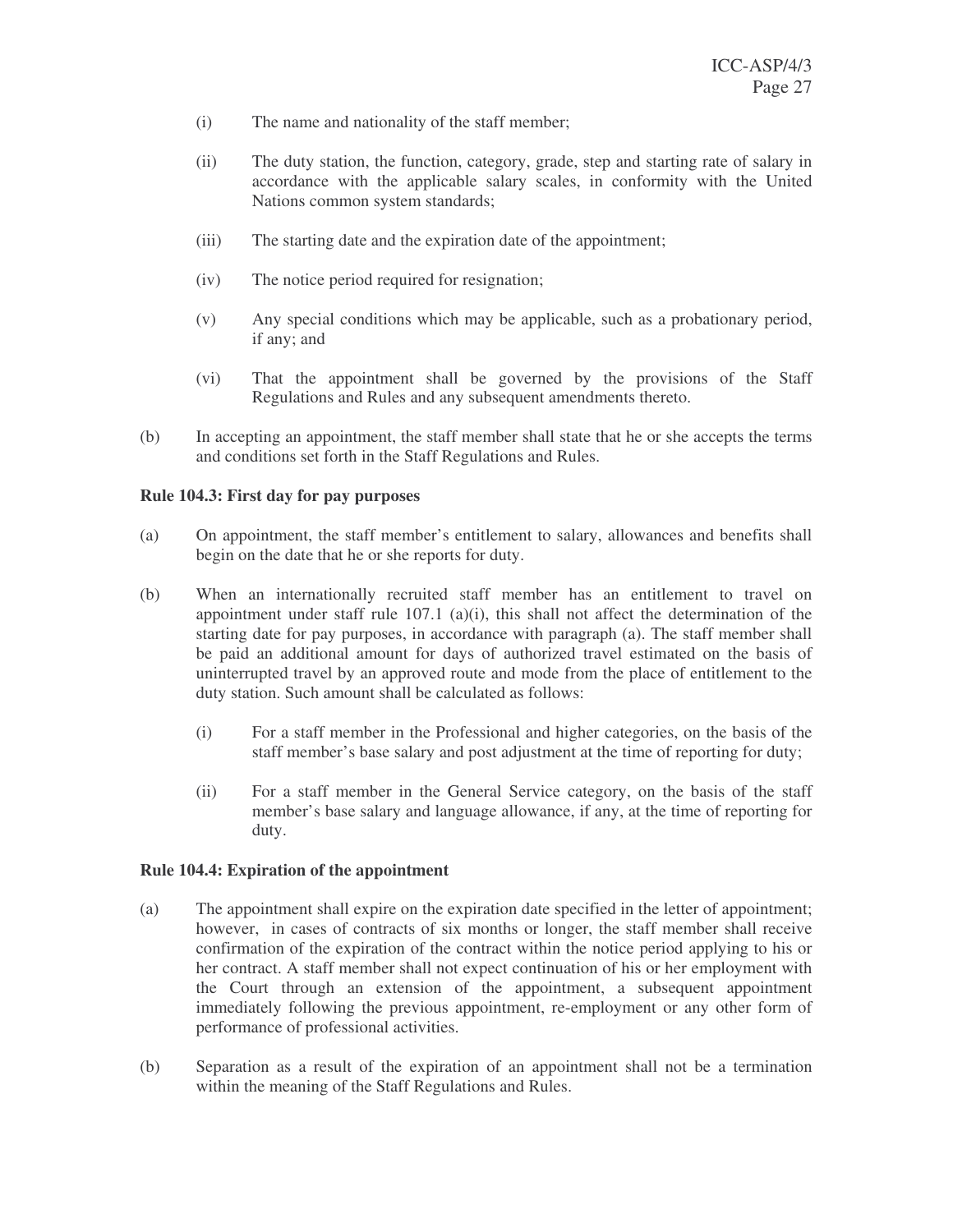## **Rule 104.5: Extension of appointment**

- (a) Notwithstanding staff rule 104.4, the Registrar or Prosecutor, as appropriate, may offer to extend a staff member's appointment. Normally, the staff member shall be informed of the intention to extend his or her appointment within a reasonable time before the expiration of the appointment.
- (b) In the event of an extension of appointment:
	- (i) The staff member shall be employed under the same terms and conditions as in the previous letter of appointment unless both parties agree in writing to change such terms and conditions;
	- (ii) The employment of the staff member shall be considered continuous.

# **Rule 104.6: Re-employment and reinstatement**

- (a) A former staff member who is re-employed shall be given a new appointment. The terms of the new appointment shall apply fully without regard to any previous period of service. The re-employment of a staff member shall not be considered as continuous employment.
- (b) In the event that a staff member is re-employed within twelve months after separation from service or within any longer period following retirement or disability under the Regulations of the United Nations Joint Staff Pension Fund, he or she may be reinstated in accordance with paragraph (c).
- (c) On reinstatement, the staff member's service shall be considered as continuous, and the staff member shall return to the Court any monies he or she received on account of separation, including termination indemnity under staff rule 109.2, repatriation grant under staff rule 109.6 and payment for accrued annual leave under staff rule 109.7. The interval between separation and reinstatement shall be charged, to the extent possible, to annual leave, with any further period charged to special leave without pay. The staff member's sick leave credit under staff rule 106.4 at the time of separation shall be reestablished. The staff member's participation in the United Nations Joint Staff Pension Fund shall be governed by the Regulations of that fund.

# **Rule 104.7: Probationary period**

- (a) All new appointments may be subject to a probationary period of up to six months. In exceptional circumstances, the probationary period may be renewed once, and then only for an additional period of up to six months.
- (b) In the event of extended authorized absence, a staff member's probationary period shall be adjusted to compensate for the period of absence.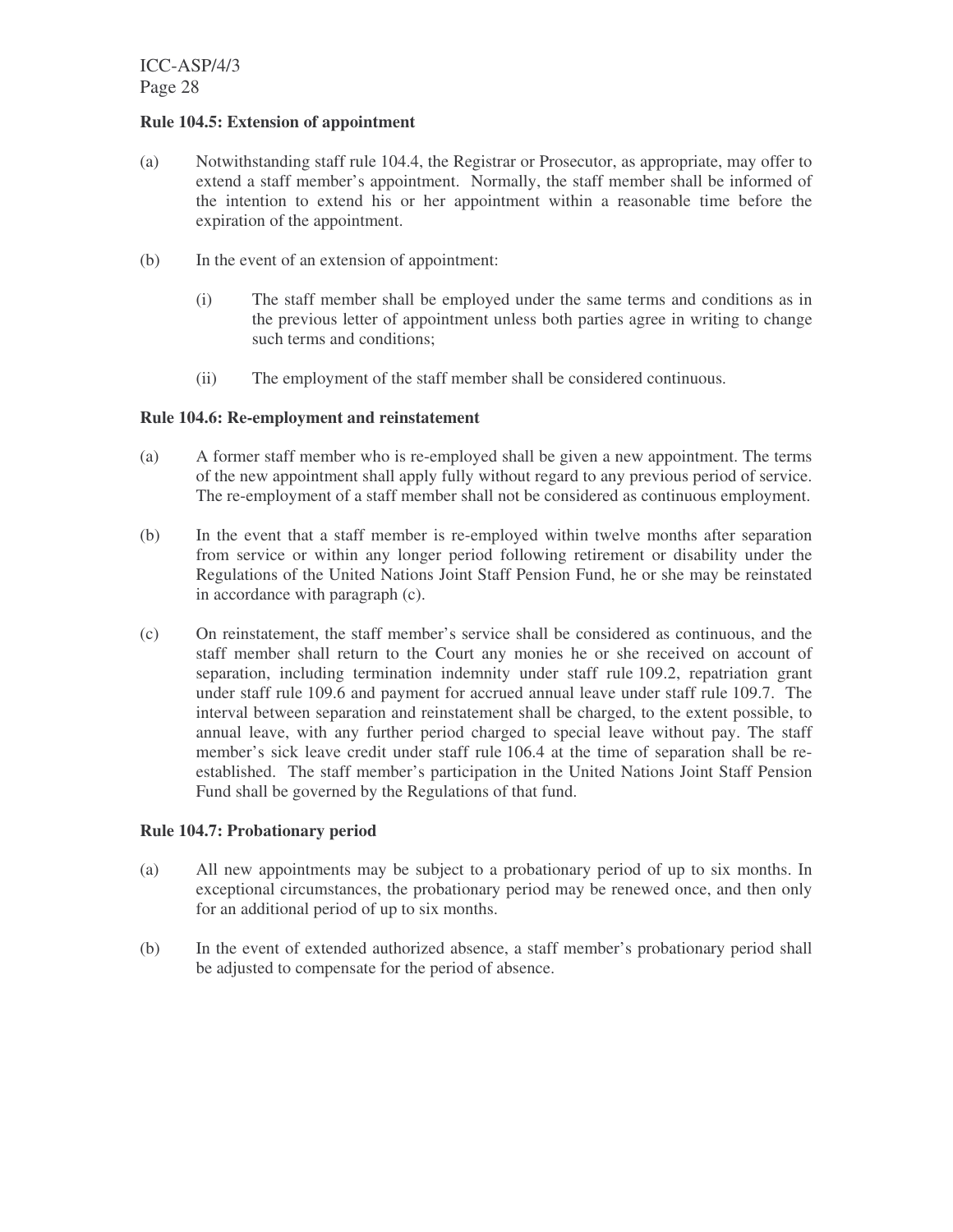#### **Rule 104.8: Non-confirmation of the appointment at the end of the probationary period**

- (a) The Registrar or the Prosecutor, as appropriate, may decide not to confirm the appointment of the staff member if such staff member is unsuitable for his or her work with the Court or for any other reason mentioned under rule 109.2 (b) or (c).
- (b) In such cases, a staff member shall be informed of the non-confirmation of his or her appointment within a reasonable time prior to the expiration date of the probationary period.
- (c) In the event of non-confirmation of appointment at the end of the probationary period, the staff member shall not be entitled to a termination indemnity pursuant to staff rule 109.2.
- (d) The appointment of a staff member is automatically confirmed if he or she does not receive a non-confirmation notice.

#### **Rule 104.9: Locally recruited staff members**

- (a) Staff members recruited for posts in the General Service category shall be regarded as having been locally recruited unless they are recruited for a specific position for which:
	- (i) It is normally necessary to fill by recruitment from outside the area of the duty station, in accordance with guidelines established by the Registrar, in consultation with the Prosecutor; and
	- (ii) The letter of appointment designates them as having been internationally recruited for this specific position.
- (b) The status of a staff member in the General Service category recruited internationally shall be limited to that specific position, and the status may not be transferred to another position in the General Service category.
- (c) A locally recruited staff member in the General Service category shall be deemed to be an internationally recruited staff member upon transfer to the Professional category.
- (c) Notwithstanding paragraphs (b) and (c), a staff member who is a national of the country of the duty station or who resides in his or her home country while serving at the duty station shall not be entitled to all of the allowances and benefits of an internationally recruited staff member. The allowances and benefits to which such staff members may be entitled include travel on appointment, assignment grant and rental subsidy.

#### **Rule 104.10: Internationally recruited staff members**

- (a) Staff members recruited for posts in the Professional and higher categories shall be regarded as having been internationally recruited.
- (b) Notwithstanding paragraph (a), a staff member who is a national of the country of the duty station or who resides in his or her home country while serving at the duty station may not be entitled to all of the allowances and benefits of an internationally recruited staff member.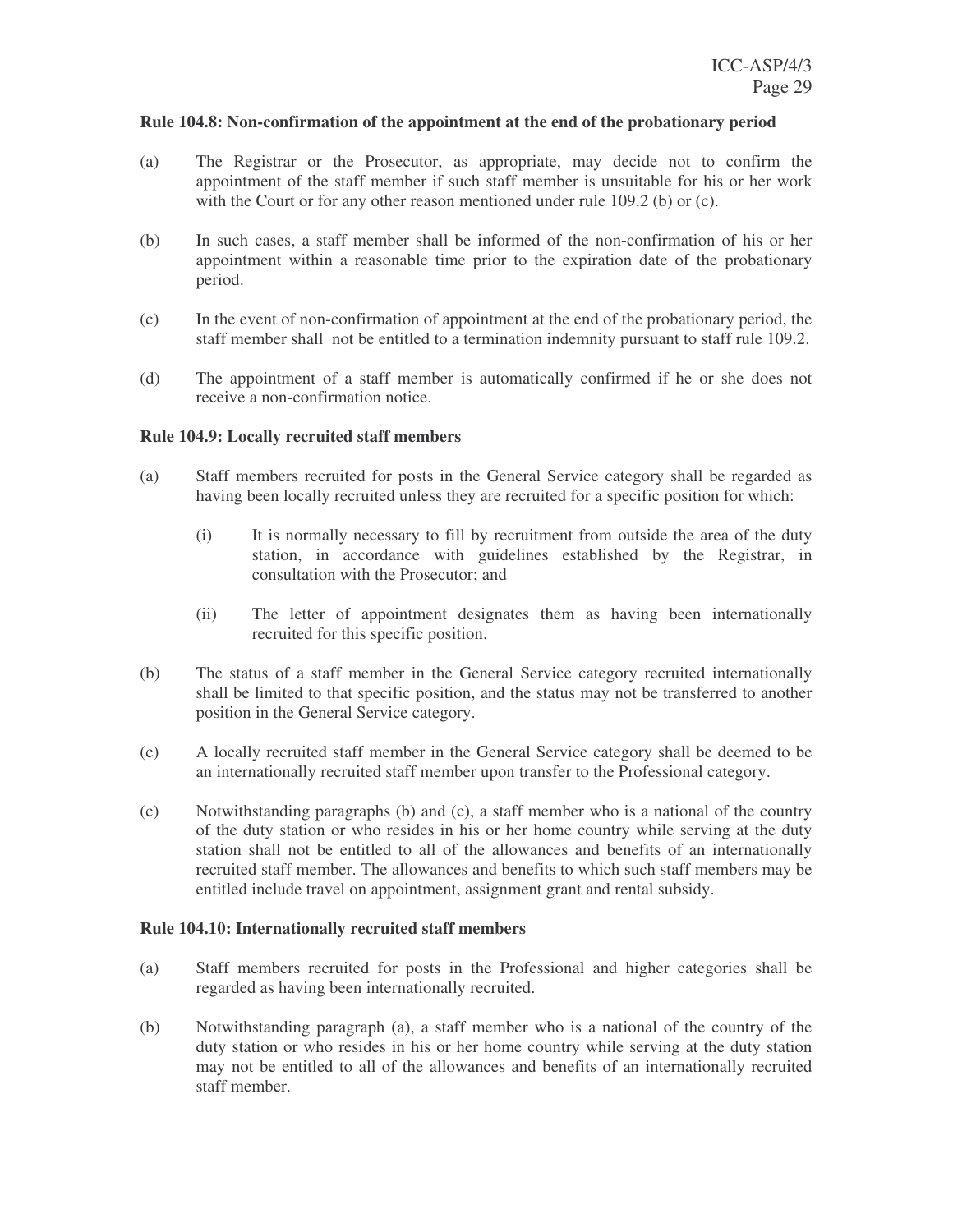(c) A staff member who changes his or her nationality or permanent residence status shall lose his or her entitlement to the allowances and benefits of an internationally recruited staff member if the continuation of such entitlement would be contrary to the purposes for which the allowances and benefits were created.

# **Rule 104.11: Nationality**

- (a) In the application of the Staff Regulations and Rules, the Court shall not recognize more than one nationality for each staff member.
- (b) If a staff member is legally accorded nationality status by more than one State, the staff member's nationality for the purposes of the Staff Regulations and Rules shall be the nationality indicated in the letter of appointment.

# **Rule 104.12: Family relationships**

- (a) No employment contract may be concluded with the father, mother, son, daughter, brother or sister of a staff member.
- (b) A staff member:
	- (i) Shall not be assigned to serve in a post which is superior or subordinate in the line of authority to his or her spouse;
	- (ii) Shall disqualify himself or herself from participating in the process of reaching or reviewing an administrative decision affecting the status or entitlements of his or her spouse.

# **Rule 104.13: Medical examinations**

- (a) The appointment of all staff members shall be subject to clearance from the Court's Medical Officer, based on the results of a medical examination. Should the result of the examination be unfavourable, the Registrar or the Prosecutor, as appropriate, may withdraw the offer of appointment or amend its terms and conditions, in accordance in staff rule 104.1.
- (b) A staff member may from time to time be required:
	- (i) To undergo a medical examination satisfying the Court's Medical Officer that he or she is free from any ailment likely to impair his or her efficiency or the health of others;
	- (ii) To submit a medical report to the Court's Medical Officer as to his or her condition; or
	- (iii) To receive such inoculations as the Court's Medical Officer may consider necessary.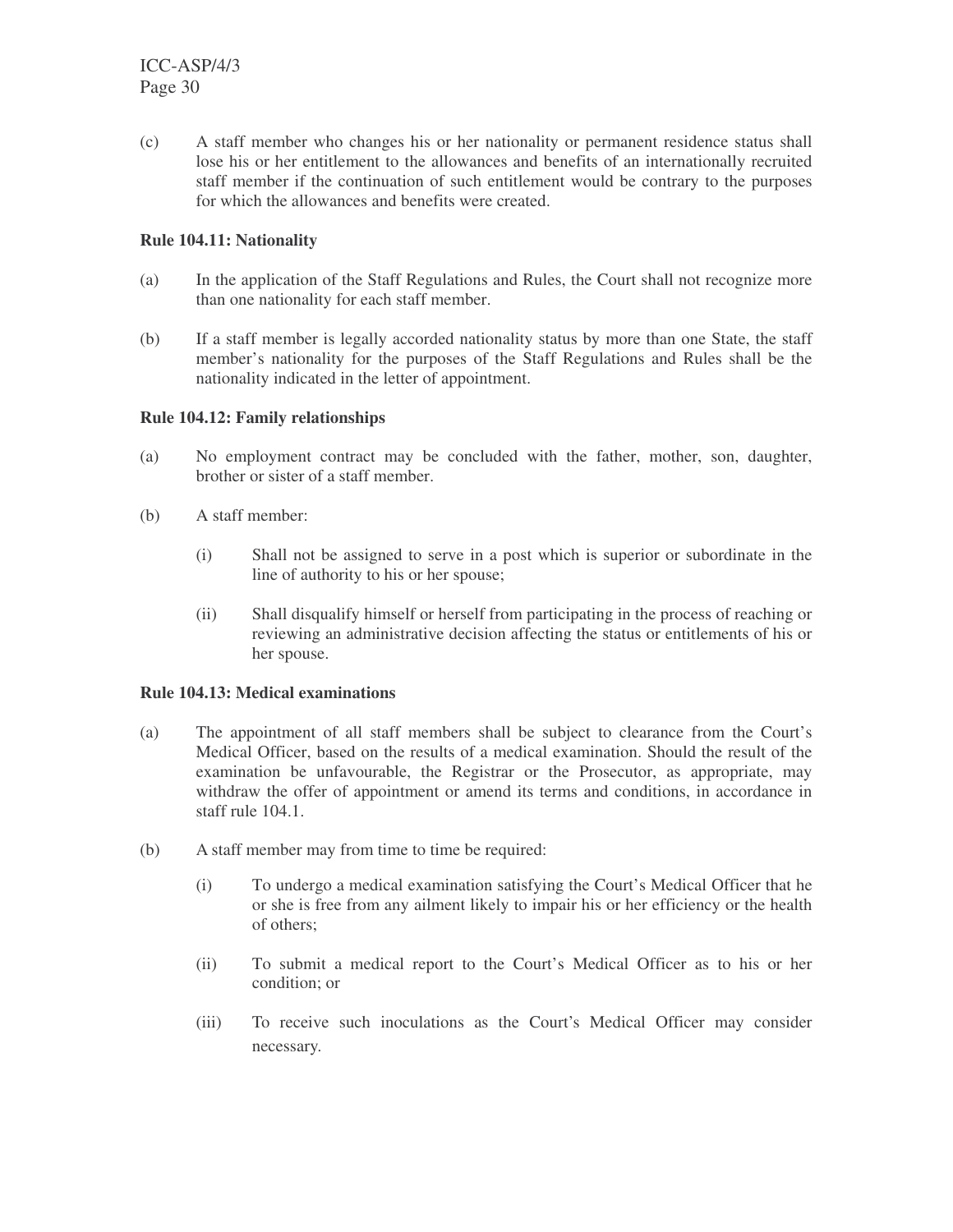- (c) If, in the Court's Medical Officer's opinion, a medical condition impairs a staff member's efficiency or the health of others, the staff member may be directed not to attend work and asked to seek treatment from a medical practitioner. In such cases, the staff member's absence shall be regarded as certified sick leave in accordance with staff rule 106.4.
- (d) A staff member shall immediately notify the Court's Medical Officer of any case of contagious disease occurring in his or her household or of any quarantine order affecting the household. In such a case, the Medical Officer shall decide whether the staff member should be excused from attendance at work. If so, the staff member's absence shall be regarded as certified sick leave in accordance with staff rule 106.4.

# **Rule 104.14: Staff member's beneficiaries**

- (a) Upon appointment, each staff member shall nominate in writing his or her beneficiaries. It shall be the responsibility of the staff member to notify the Court, in writing, of any revocations or changes in his or her beneficiaries.
- (b) Except where otherwise provided, in the event of a staff member's death, all monies owing to the staff member by the Court shall be paid to his or her beneficiaries referred to in paragraph (a).
- (c) If no beneficiaries have been named, or if there are no surviving beneficiaries, all monies owed to the staff member by the Court shall be paid to his or her estate.

#### **Rule 104.15: Obligation to supply information – notification**

- (a) Each staff member shall supply the Registrar or the Prosecutor, as appropriate, with any information that may be required for the purpose of determining the status of such staff member under the Staff Regulations and Rules, or for the purpose of completing administrative arrangements in connection with his or her appointment.
- (b) Each staff member shall promptly notify the Registrar or the Prosecutor, as appropriate, in writing of any subsequent changes.
- (c) A staff member who intends to acquire permanent residence status in any country other than that of his or her nationality, or who intends to change his or her nationality, shall notify the Registrar or the Prosecutor, as appropriate, of that intention prior to the change taking place.
- (d) A staff member who is arrested, charged with an offence other than a minor traffic violation, summoned before a court as an accused in a criminal proceeding, or convicted, fined or imprisoned for any offence other than a minor traffic violation shall immediately report that fact to the Registrar or the Prosecutor, as appropriate.
- (e) A staff member may at any time be required by the Registrar or the Prosecutor, as appropriate, or by a staff member with written, delegated authority from the Registrar or the Prosecutor, as appropriate, to supply information relating to his or her suitability for employment by the Court.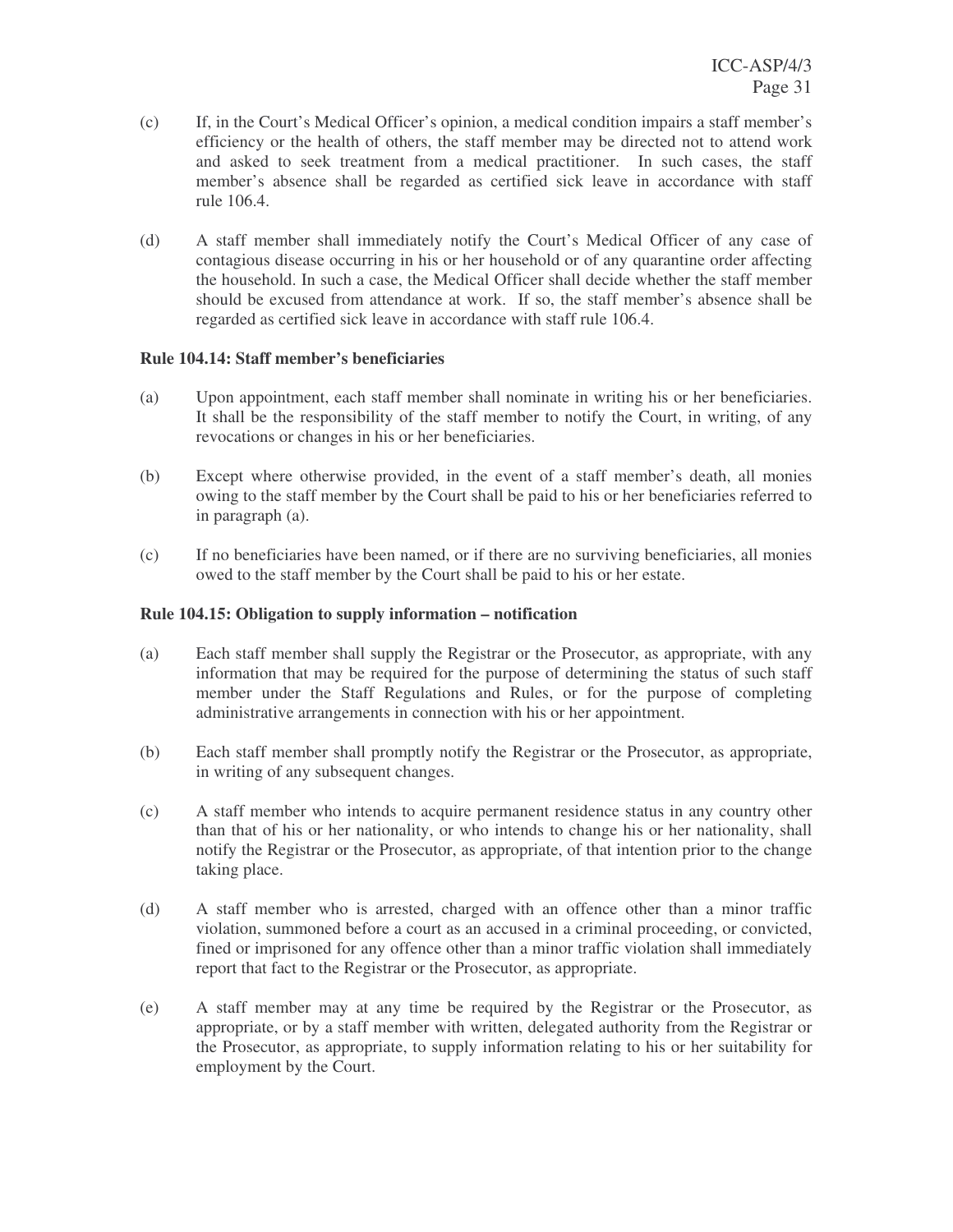#### **Rule 104.16: Official status file**

- (a) A confidential official status file, containing records relating to the staff member's employment with the Court, shall be established and maintained for each staff member.
- (b) Staff members may view their official status file, in accordance with procedures established by the Registrar, in consultation with the Prosecutor.

#### **Rule 104.17: Appraisal of the performance of staff members**

- (a) The performance of each staff member shall be regularly appraised in accordance with procedures established by the Registrar, in consultation with the Prosecutor.
- (b) In this respect, performance appraisal reports shall be completed and discussed with the staff member for his or her comment. The immediate supervisor shall participate in the performance appraisal of the staff member.
- (c) The reports and any comments made by the staff member shall form part of the staff member's official status file.

#### **Rule 104.18: Recruitment and existing staff members**

Subject to the provisions of article 44 of the Rome Statute and without prejudice to the recruitment of new talent at all levels, the fullest regard shall be paid, in filling vacancies, to the requisite qualifications and experience of staff members already in the service of the Court.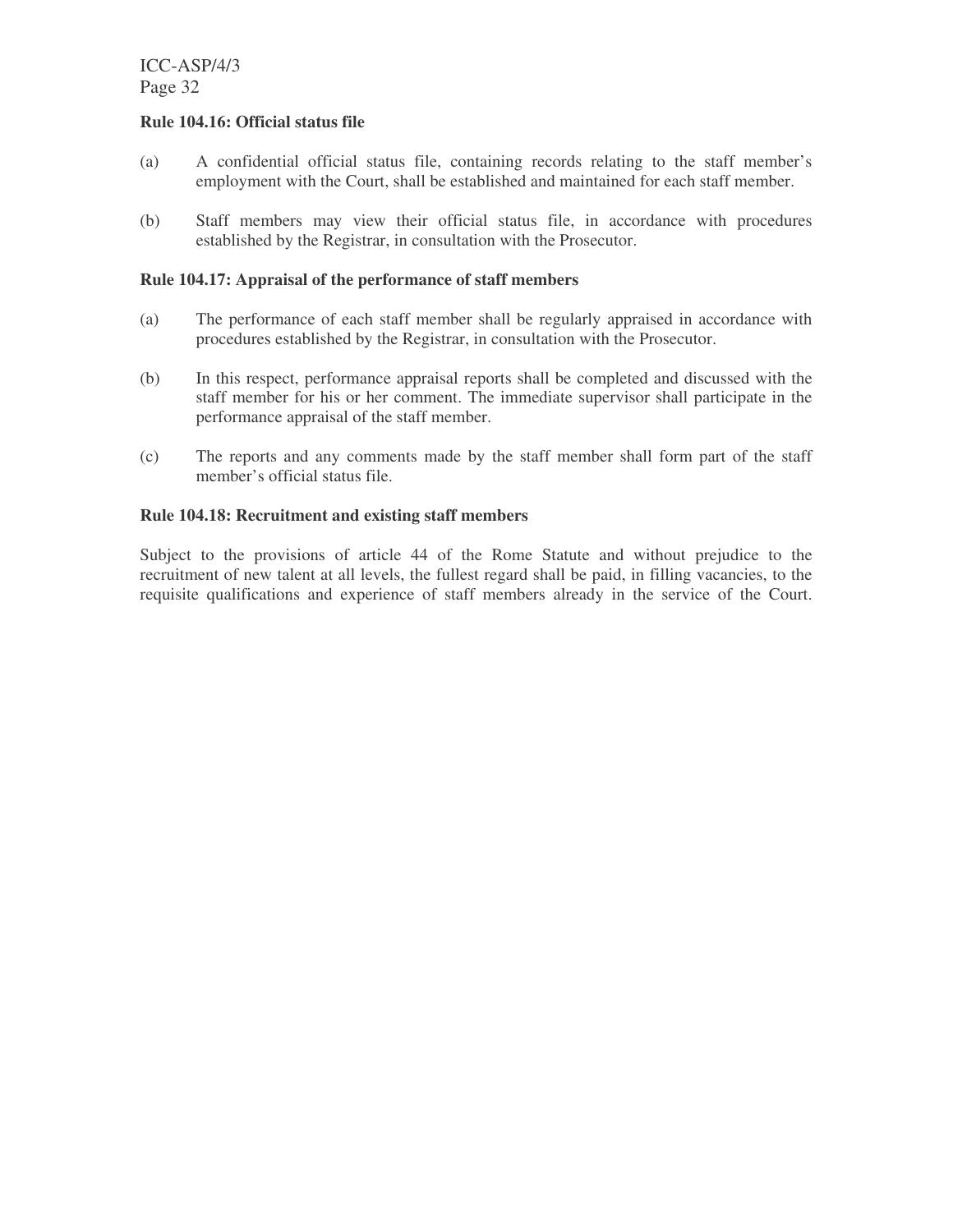# **CHAPTER V: ANNUAL AND SPECIAL LEAVE**

#### **Rule 105.1 Official holidays**

Official holidays, normally numbering ten a year, shall be designated for each duty station. They shall not be charged to annual leave and their timing shall vary according to local conditions and customs.

#### **Rule 105.2: Annual leave**

- (a) Staff members with full pay status shall accrue annual leave at the rate of two and a half working days for each calendar month of service, or any fraction thereof to the nearest half-day.
- (b) Annual leave may be taken in units of days and/or half-days, and only when authorized.
- (c) All arrangements as to leave shall be subject to the exigencies of service, which may require that leave be taken by a staff member during a period designated by the Registrar or Prosecutor, as appropriate. The personal circumstances and preferences of the individual staff member shall, as far as possible, be considered.
- (d) In exceptional cases, the Registrar or the Prosecutor, as appropriate, may withdraw approval for a staff member's annual leave prior to its commencement. In cases of emergency, a staff member may be recalled from annual leave by the Registrar or the Prosecutor, as appropriate. The Court shall reimburse a staff member for any nonrefundable expenses that he or she has incurred by reason of such withdrawal or recall.
- (e) Annual leave may be accumulated, provided that not more than 60 days of such leave are carried forward beyond 1 January of any year.
- (f) In exceptional circumstances, a staff member may be granted advance annual leave of up to 10 working days provided that the term of his or her appointment covers the time period necessary to accrue such advance leave.
- (g) Upon separation, any outstanding accrued annual leave, up to a maximum of 60 days, shall be paid to the staff member. Similarly, any advance annual leave outstanding upon separation shall be treated as indebtedness to the Court.
- (h) Annual leave shall accrue during maternity leave, other parent leave, adoption leave, certified sick leave, emergency leave and special leave of 20 working days or less. It shall not accrue during special leave of more than 20 working days. No leave shall accrue while a staff member is receiving compensation equivalent to salary and allowances for injury or illness attributable to service on behalf of the Court under staff rule 106.9.

# **Rule 105.3: Special leave without pay**

(a) Special leave without pay may, at the discretion of the Registrar or the Prosecutor, as appropriate, be granted for a continuous period of up to two years at the request of a staff member. Periods of special leave without pay shall not affect the staff member's continuity of service.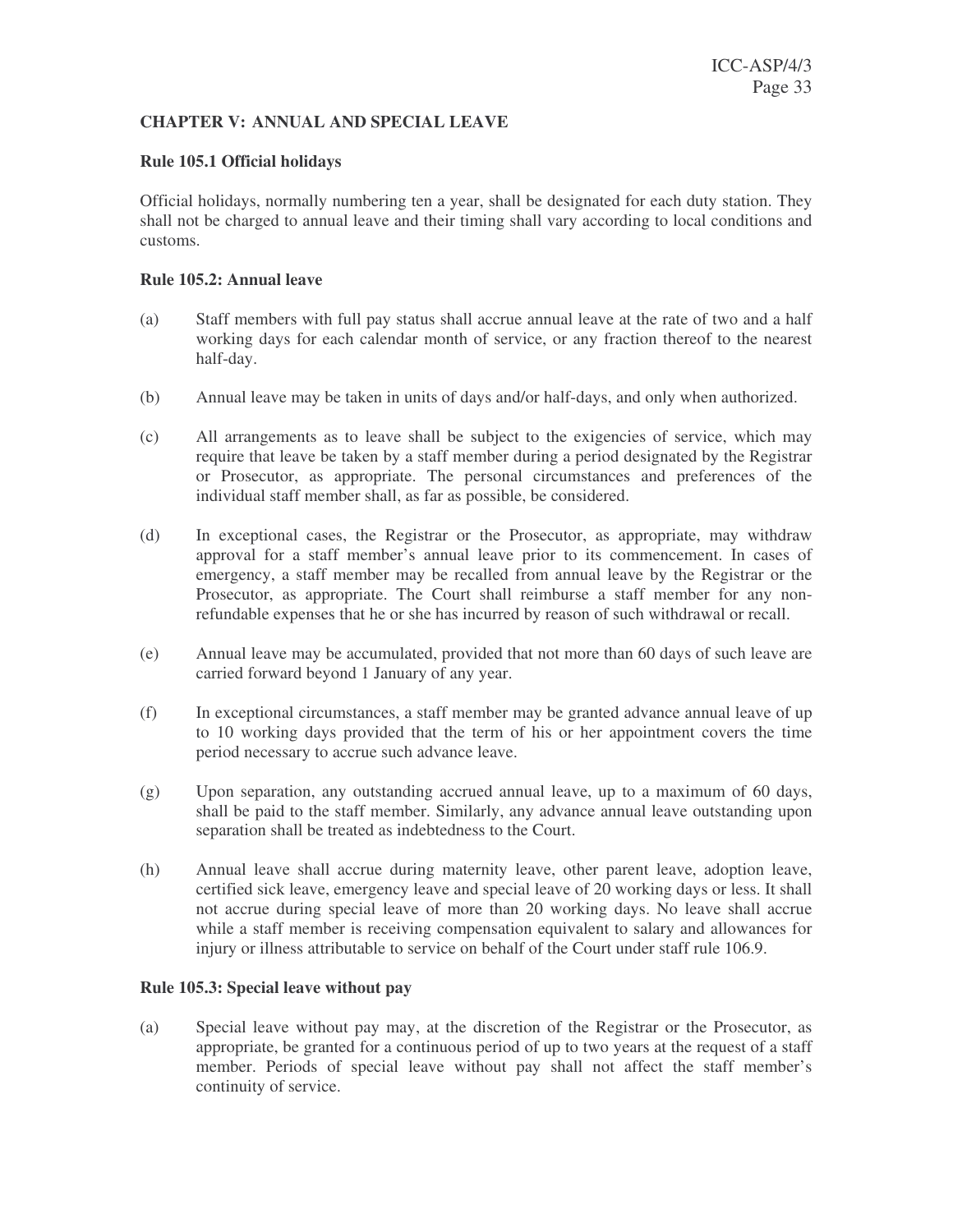- (b) Special leave without pay may be granted for the following reasons:
	- (i) Study or research;
	- (ii) Extended illness or injury;
	- (iii) Child care;
	- (iv) Supplementing maternity leave, other parent leave or adoption leave;
	- (v) A death in the staff member's family;
	- (vi) A serious family emergency;
	- (vii) With a view to bridging employee service so as to protect the pension benefits under the United Nations Joint Pension Fund of a staff member who is either within two years of reaching 55 years of age and achieving 25 years of contributory service or over 55 years of age and within two years of 25 years of contributory service; or
	- (viii) Any other compelling reasons.
- (c) All duties, obligations and privileges shall continue to apply to staff members while on special leave without pay.
- (d) Special leave without pay shall not be authorized:
	- (i) For governmental service in a political office, in a diplomatic or other representational post or for the purpose of performing any functions that are incompatible with the staff member's continuing status as an international civil servant; or
	- (ii) For the purpose of performing any other functions that are incompatible with the interests of the Court.
- (e) The Registrar or the Prosecutor, as appropriate, may require a staff member to exhaust all of his or her annual leave before granting the staff member's request to take special leave without pay.
- (f) During periods of special leave without pay of more than 20 working days, staff members shall not accrue annual and sick leave, and the period of the special leave without pay shall not be counted for the calculation of home leave, salary increments, termination indemnity, repatriation grant or any other entitlement.
- (g) Furthermore, during a period of special leave without pay of more than 20 working days, coverage of the staff member by medical insurance, and by any other insurance organized by the Court, shall be automatically discontinued unless the staff member chooses to continue such coverage at his or her own expense. Staff members shall also continue to comply with requirements for continuous coverage.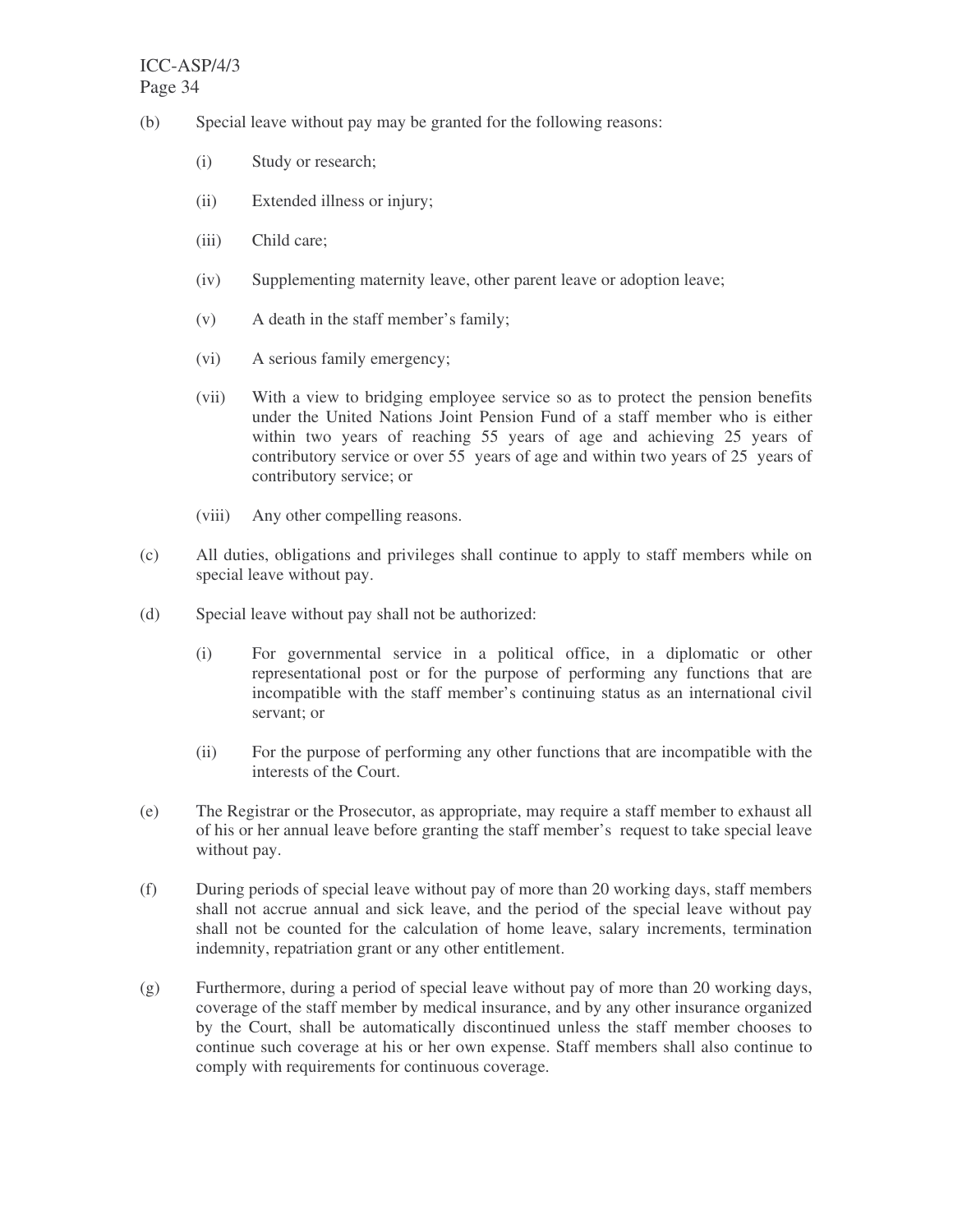#### **Rule 105.4: Special leave with pay**

In exceptional cases, the Registrar or the Prosecutor, as appropriate, after consultation with the other, may place a staff member on special leave with pay if the Registrar or the Prosecutor considers such leave to be in the interest of the Court.

## **Rule 105.5: Unauthorized absence**

If a staff member is absent from work without authorization, payment of salary and allowances shall cease for the period of unauthorized absence and such absence may be deemed to be an abandonment of post pursuant to staff rule 109.4. However, if, in the opinion of the Registrar or the Prosecutor, as appropriate, the absence was caused by reasons beyond the staff member's control, the period of absence may be treated as annual leave or special leave without pay, depending on the circumstances.

#### **Rule 105.6: Home leave**

#### General provisions

- (a) Internationally recruited staff members, as well as their eligible family members, shall be entitled to visit their home country at the Court's expense (hereinafter referred to as ''home leave''). Such leave is intended to permit staff members and their families to maintain or renew ties with their home country.
- (b) An "eligible family member" is a spouse or dependent child, if any, of a staff member.
- (c) A staff member shall be entitled to home leave once every two years of qualifying service, which is continuous service outside the staff member's home country, provided the conditions set out below are fulfilled:
	- (i) The staff member's home country is a country other than that of his or her official duty station or of his or her normal residence.
	- (ii) The staff member's service is expected to continue at least six months beyond the date of his or her return from any proposed home leave and, in the case of the first home leave, at least six months beyond the date on which the staff member will have completed two years of qualifying service.
	- (iii) In the case of home leave following return from a family visit under staff rule 107.7, normally not less than nine months of continuous service have elapsed since departure on the family visit.
- (d) The period of qualifying service shall begin on the date on which the staff member's eligibility is established under paragraphs (a) and (c).
- (e) A staff member who resigns from the Court's service within six months of his or her return to work after home leave shall either reimburse the Court for all travel and other expenses associated with the home leave or forfeit his or her return travel cost entitlements.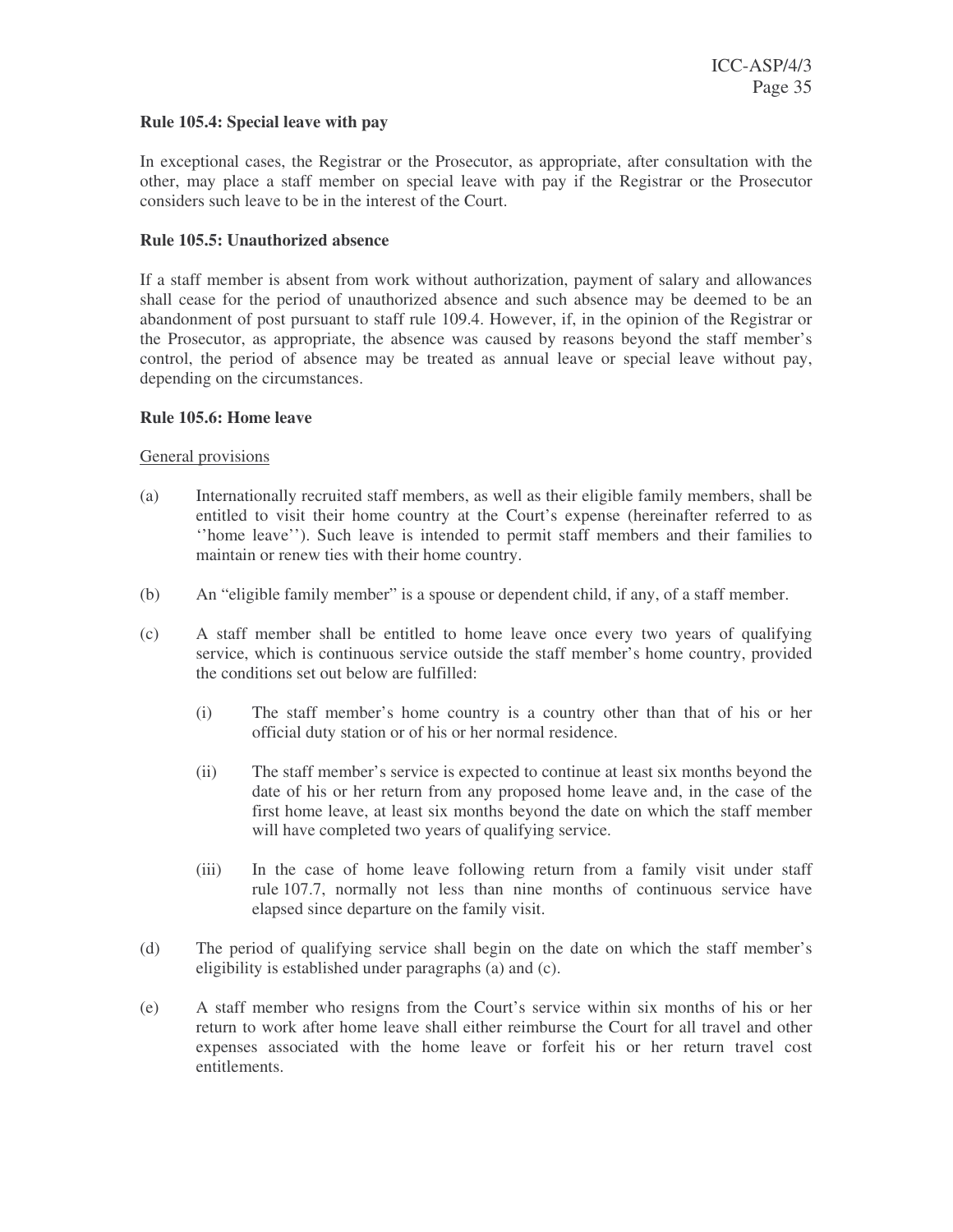# Timing and duration of home leave

- (f) A staff member's first home leave shall fall due in the year in which the staff member completes two years of qualifying service.
- (g) Home leave may be taken, subject to the exigencies of service, any time during the year in which it falls due. Notwithstanding the foregoing, home leave may be advanced or deferred as follows:
	- (i) In exceptional circumstances other than in cases of a staff member's first home leave, the Registrar or the Prosecutor, as appropriate, may grant advanced home leave, provided that normally not less than twelve months of qualifying service have been completed or have elapsed since the date of return from the staff member's last home leave. The granting of such home leave shall not advance the staff member's next entitlement to home leave and shall remain subject to the conditions for the entitlement being subsequently met. If the conditions are not met, the staff member shall be required to reimburse the costs paid by the Court for the advanced travel.
	- (ii) If a staff member delays taking his or her home leave beyond the calendar year in which it falls due, such delayed leave may be taken without altering the time of his or her next and succeeding home leave entitlements, provided that normally not less than twelve months of qualifying service elapse between the date of the staff member's return from the delayed home leave and the date of his or her next home leave departure.
- (h) A staff member travelling on home leave shall be required to spend no less than seven days, exclusive of travel time, in his or her home country and may be required, upon his or her return from home leave, to furnish satisfactory evidence that this requirement has been fully met. Annual leave taken for the purpose of home leave shall be subject to the provisions of staff rule 105.2.
- (i) Subject to the conditions specified in chapter VII of these Staff Rules, a staff member shall be entitled to claim, in respect of authorized travel on home leave, travel time and expenses for himself or herself and each eligible family member for the outward and return journeys between the official duty station and the place of home leave.

# Home country

- (j) The home country is normally the country of the staff member's nationality. In exceptional or compelling circumstances, the Registrar or the Prosecutor, as appropriate, may authorize:
	- (i) A country other than the country of nationality as the home country for the purposes of this rule. A staff member requesting such authorization shall be required to satisfy the Registrar or the Prosecutor, as appropriate, that the staff member maintained normal residence in such other country for a prolonged period preceding his or her appointment, that the staff member continues to have close family and personal ties in that country, and that the staff member's taking home leave there would not be inconsistent with the purposes and intent of paragraph (a).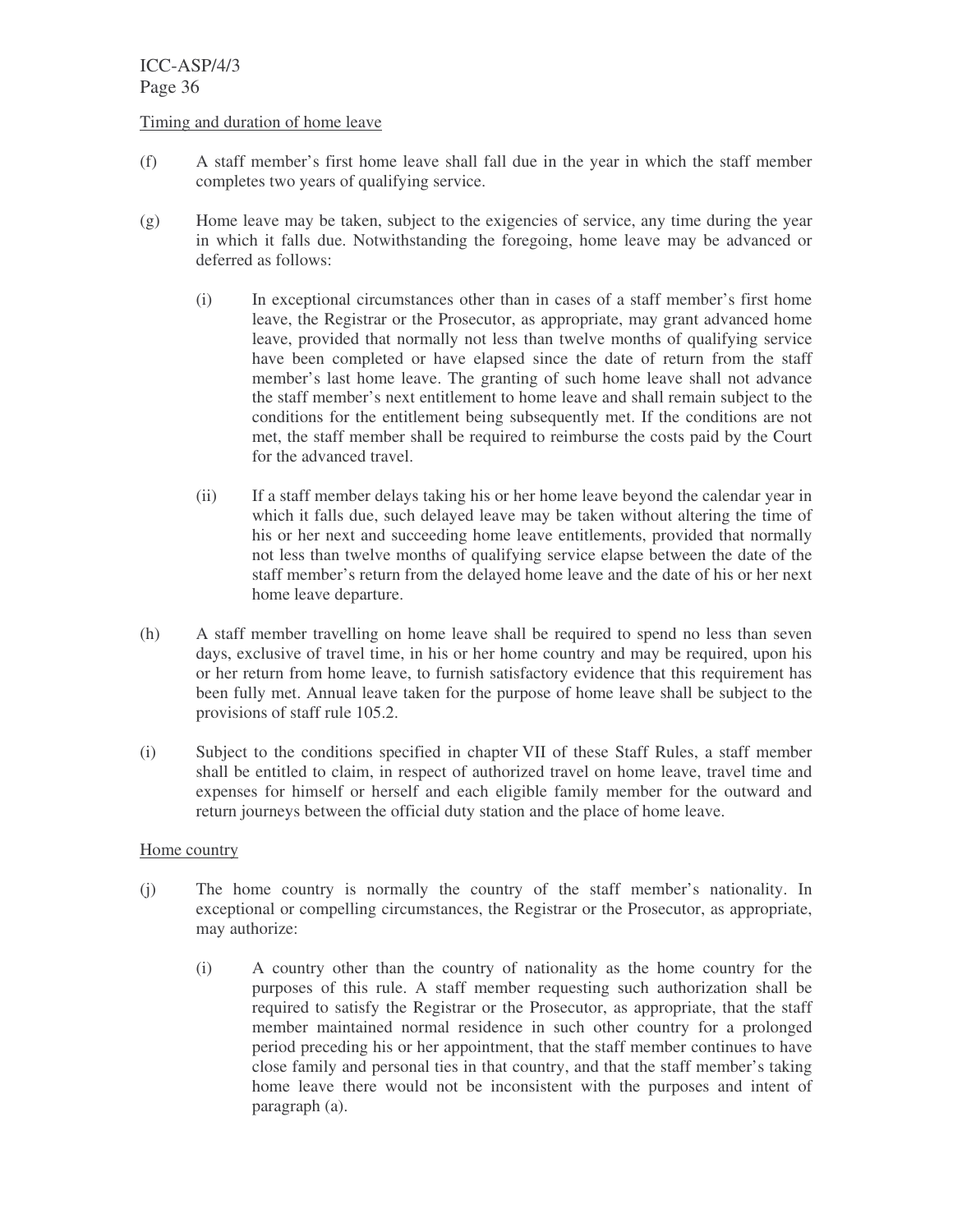(ii) Travel in a particular home leave year to a country other than the home country may take place, subject to conditions established by the Registrar or Prosecutor, as appropriate. In such cases, the travel expenses borne by the Court shall not exceed the cost of travel to the home country.

### Place of home leave

(k) The place of home leave of the staff member within his or her home country shall be, for the purposes of travel and transportation entitlements, the place to which the staff member had the closest residential ties during the period of his or her most recent residence in the home country. In exceptional circumstances, a change in the place in the country of home leave may be authorized by the Registrar or the Prosecutor, as appropriate.

### Travel of eligible family members

- (l) Travel of eligible family members shall be required to be in conjunction with the approved home leave of the staff member; however, exceptions may be granted if the exigencies of service or other special circumstances prevent the staff member and his or her eligible family members from travelling together.
- (m) When both spouses are eligible for home leave in their capacity as staff members of the United Nations common system, each staff member shall have the choice either of exercising his or her own home leave entitlement or of accompanying the spouse. A staff member who chooses to accompany his or her spouse shall be granted travel time appropriate to the travel involved. Dependent children whose parents are staff members of the United Nations common system, each of whom is entitled to home leave, may accompany either parent. The frequency of travel shall not exceed the established periodicity of the home leave both with regard to staff members and to their dependent children, if any.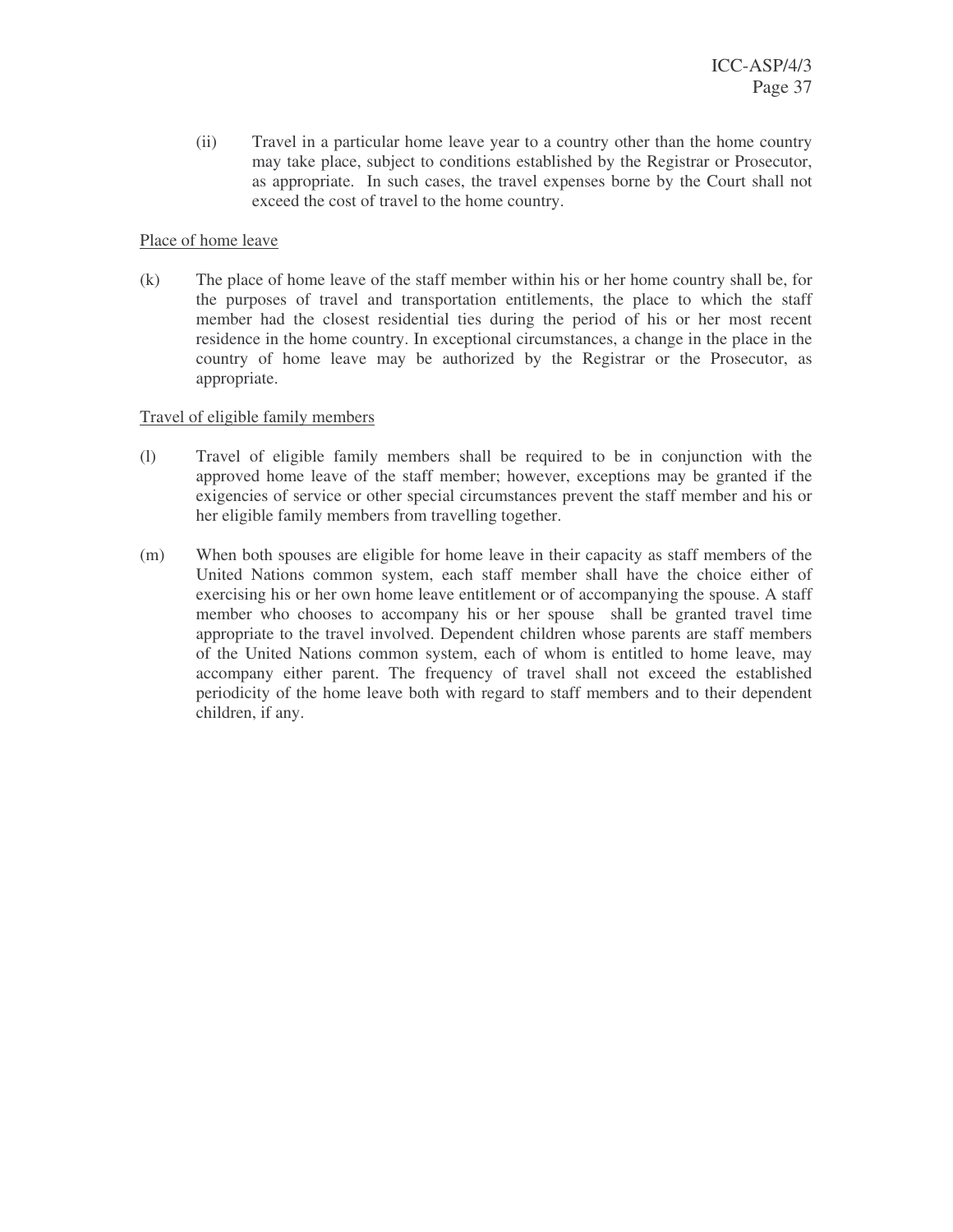# **CHAPTER VI: SOCIAL SECURITY**

### **Rule 106.1: United Nations Joint Staff Pension Fund**

- (a) All staff members shall participate in the United Nations Joint Staff Pension Fund according to their eligibility under the Regulations of the Fund, unless their participation is exceptionally excluded by the terms of their appointment.
- (b) Staff members' contributions to the Fund shall be deducted from their salaries.

### **Rule 106.2: Medical insurance**

- (a) Staff members shall participate in the medical insurance scheme organized by the Court,
- (b) Staff members' contributions to the medical insurance scheme organized by the Court shall be deducted from their salaries.

### **Rule 106.3: Group life or accident insurance schemes**

- (a) The Court may offer staff members the opportunity to participate in group life or accident insurance schemes organized by the Court. Such participation shall be voluntary.
- (b) The Court shall not subsidize staff members' insurance premiums for any such group life or accident insurance scheme. Upon the written request of the staff member, the insurance premiums may be deducted from the salary of the staff member participating in the respective scheme.

# **Rule 106.4: Certified sick leave**

#### General

(a) Staff members who are unable to perform their duties by reason of illness or injury, or whose attendance at work is prevented by public health requirements, shall be granted certified sick leave under the conditions specified below.

#### Entitlement

- (b) A staff member's maximum entitlement to certified sick leave shall be determined by the duration of his or her appointment as follows:
	- (i) A staff member who holds an appointment of less than one year shall be entitled upon appointment to certified sick leave at the rate of two working days per month of contractual service;
	- (ii) A staff member who holds an appointment of one year or more but less than three years, or who has completed one year but less than three years of continuous employment, shall be entitled upon appointment or upon completion of one year of continuous employment to certified sick leave of up to 65 working days on full pay, and 65 working days on half pay in any period of twelve consecutive months;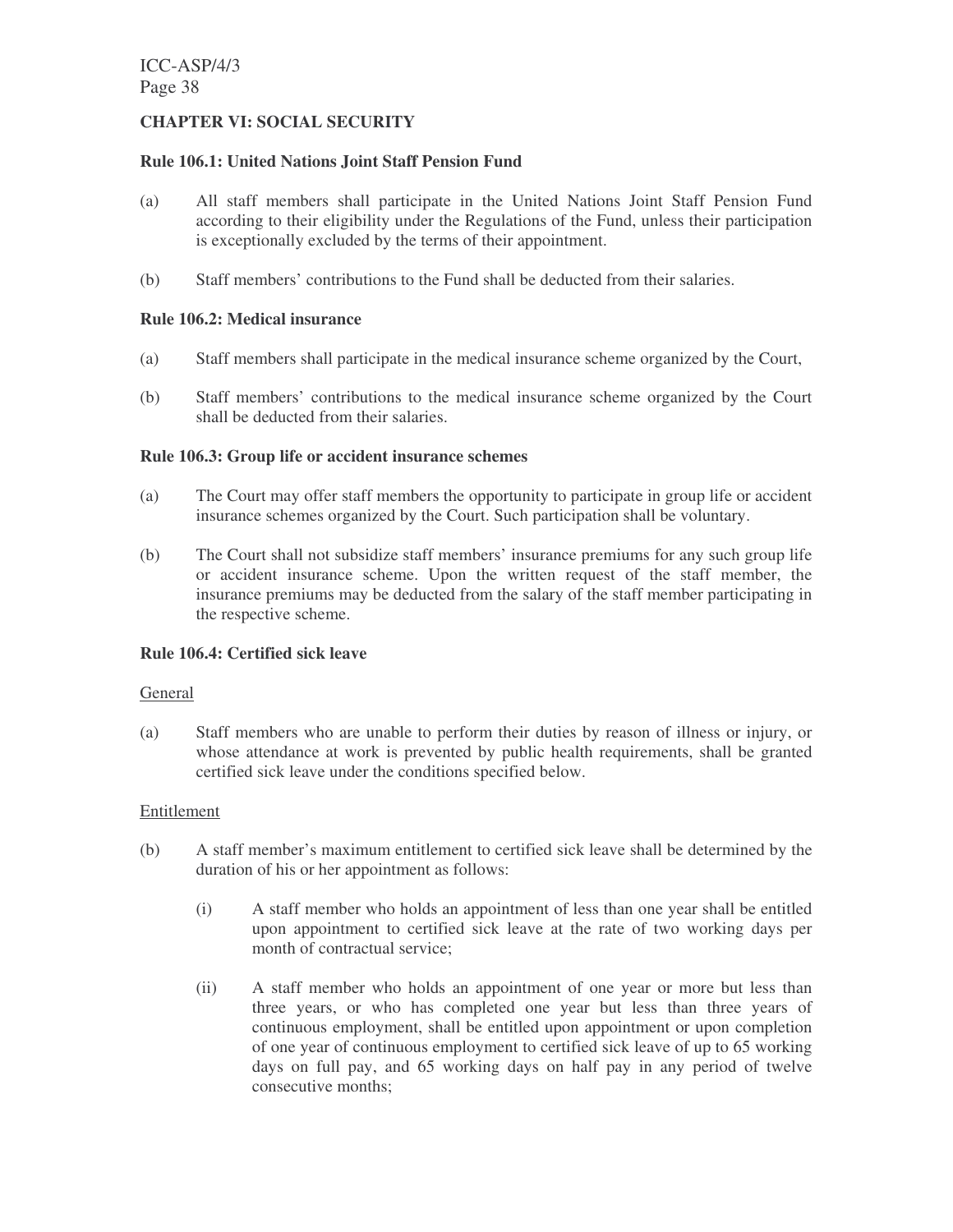(iii) A staff member who holds an appointment of three years or more, or who has completed three years of continuous employment, shall be entitled upon appointment or upon completion of three years of continuous employment to certified sick leave of up to 195 working days on full pay, and 195 working days on half pay in any period of four consecutive years.

### Notification and confirmation

- (c) The staff member shall promptly inform his or her immediate supervisor of absence due to illness, injury or public health requirements.
- (d) As soon as possible, the staff member shall submit a medical certificate stating that he or she is unable to perform his or her duties and the duration of that incapacity.
- (e) All certified sick leave shall also be confirmed by the Court's Medical Officer.
- (f) If a staff member falls ill or is injured for at least five working days in any seven-day period while he or she is on annual leave, such period shall be considered certified sick leave provided that the staff member submits a medical certificate which is confirmed by the Court's Medical Officer.
- (g) In the event of illness or injury occurring after exhaustion of the sick leave entitlement under paragraph (b), a staff member may be allowed by the Registrar or the Prosecutor, as appropriate, to take special leave without pay during such period of illness or injury for a maximum duration of two years, in accordance with staff rule 105.3.
- (h) If a staff member does not submit a medical certificate, or if his or her sick leave is not confirmed by the Court's Medical Officer, the period of absence shall be considered a period of annual leave, emergency leave, special leave without pay or unauthorized absence, depending on the circumstances.
- (i) In cases of sick leave extending beyond one month, a staff member may be required to submit a further medical certificate or to undergo examination by the Court's Medical Officer. If, following such an examination, a staff member is certified by the Court's Medical Officer as being able to resume his or her duties, the Registrar or the Prosecutor, as appropriate, may decide that the staff member is no longer entitled to sick leave. The staff member may appeal against this decision pursuant to staff rule 106.11.

# **Rule 106.5: Emergency leave**

- (a) Emergency leave may be granted to a staff member for a period of not more than seven working days each calendar year in the event of:
	- (i) Illness or injury of the staff member for which no medical certificate can be obtained;
	- (ii) Illness or injury in the staff member's family;
	- (iii) Death in the staff member's family; or
	- (iv) Any other compelling reasons which constitute an emergency.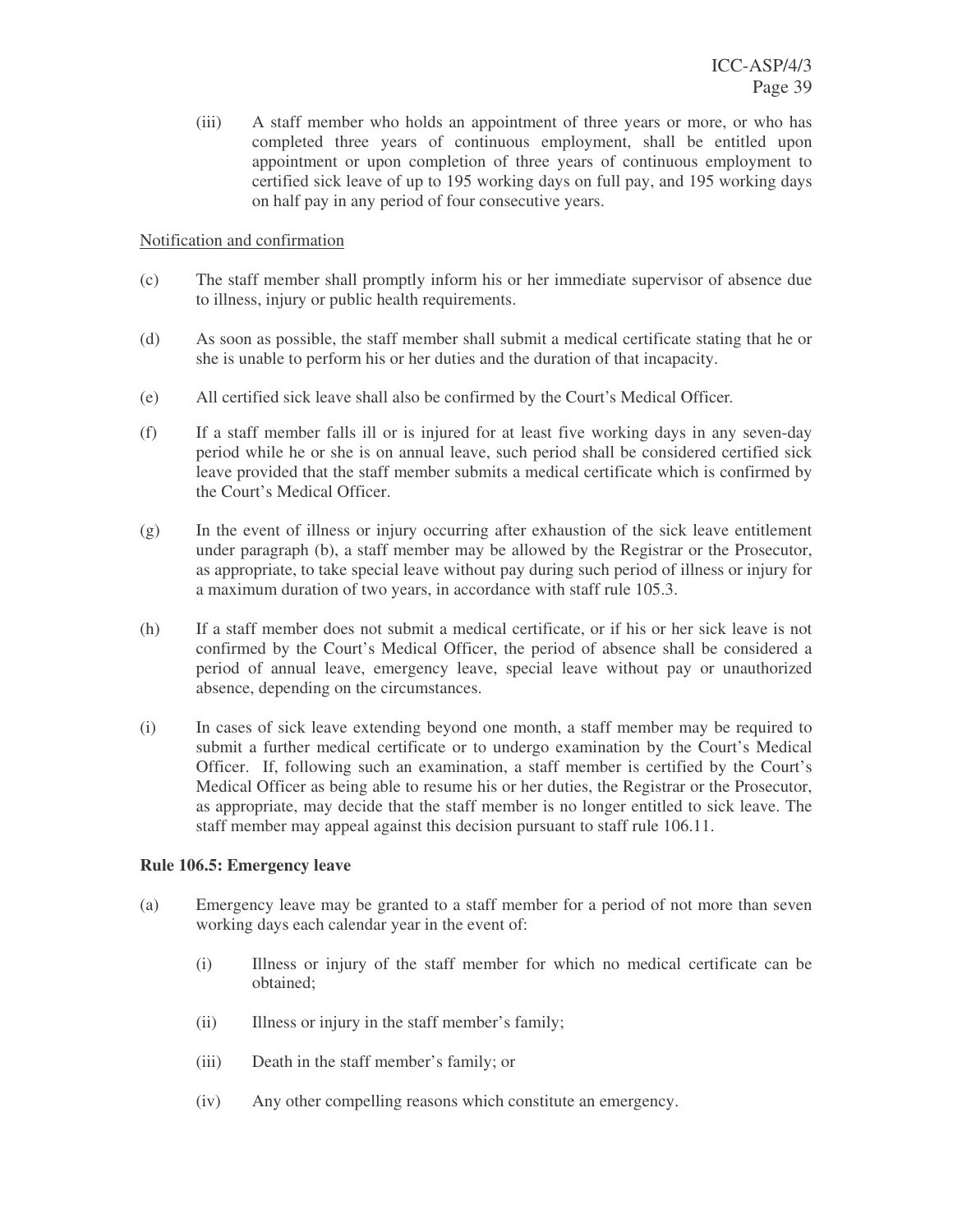- (b) The number of days of emergency leave granted shall be deducted from the number of days of certified sick leave to which the staff member is entitled under staff rule 106.4.
- (c) If the staff member has exhausted his or her entitlement to emergency leave, the period of absence shall be treated, depending on the circumstances, as annual leave, special leave without pay or a period of unauthorized absence.

### **Rule 106.6: Maternity leave**

- (a) A staff member shall be entitled to a continuous period of sixteen weeks' maternity leave with full pay, upon presentation of a medical certificate stating the probable date of delivery of her child.
- (b) The maternity leave may commence, at the choice of the expectant staff member, between six and three weeks prior to the probable date of delivery. Upon her request, the maternity leave of the staff member may commence between three weeks and one week prior to the probable date of delivery, provided that the Court's Medical Officer certifies that her state of health allows her to perform her duties properly.
- (c) Maternity leave shall not be terminated, on the initiative of the Court, less than ten weeks after the actual date of delivery. Upon her request, the staff member may, however, be permitted to return to work after the lapse of a minimum period of six weeks following the actual date of delivery, provided that the Court's Medical Officer certifies that her state of health allows her to perform her duties properly.
- (d) The employment contract of a staff member shall not be terminated during pregnancy or maternity leave, except for reasons which are not related to the fact that the staff member is expecting a child. The employment contract of such a staff member may be terminated in accordance with staff rule 109.2.

# **Rule 106.7: Adoption leave**

- (a) A staff member shall be entitled to a continuous period of eight weeks' adoption leave with full pay in connection with the adoption of a child subject to the following conditions:
	- (i) The child is not a stepchild of the staff member;
	- (ii) The child has not previously been residing with the staff member;
	- (iii) The child is not over the age of eighteen years; and
	- (iv) The spouse of the staff member is not granted any equivalent leave in connection with the adoption.
- (b) The adoption leave may not commence more than one week prior to the expected date of the adopted child's arrival at the staff member's home.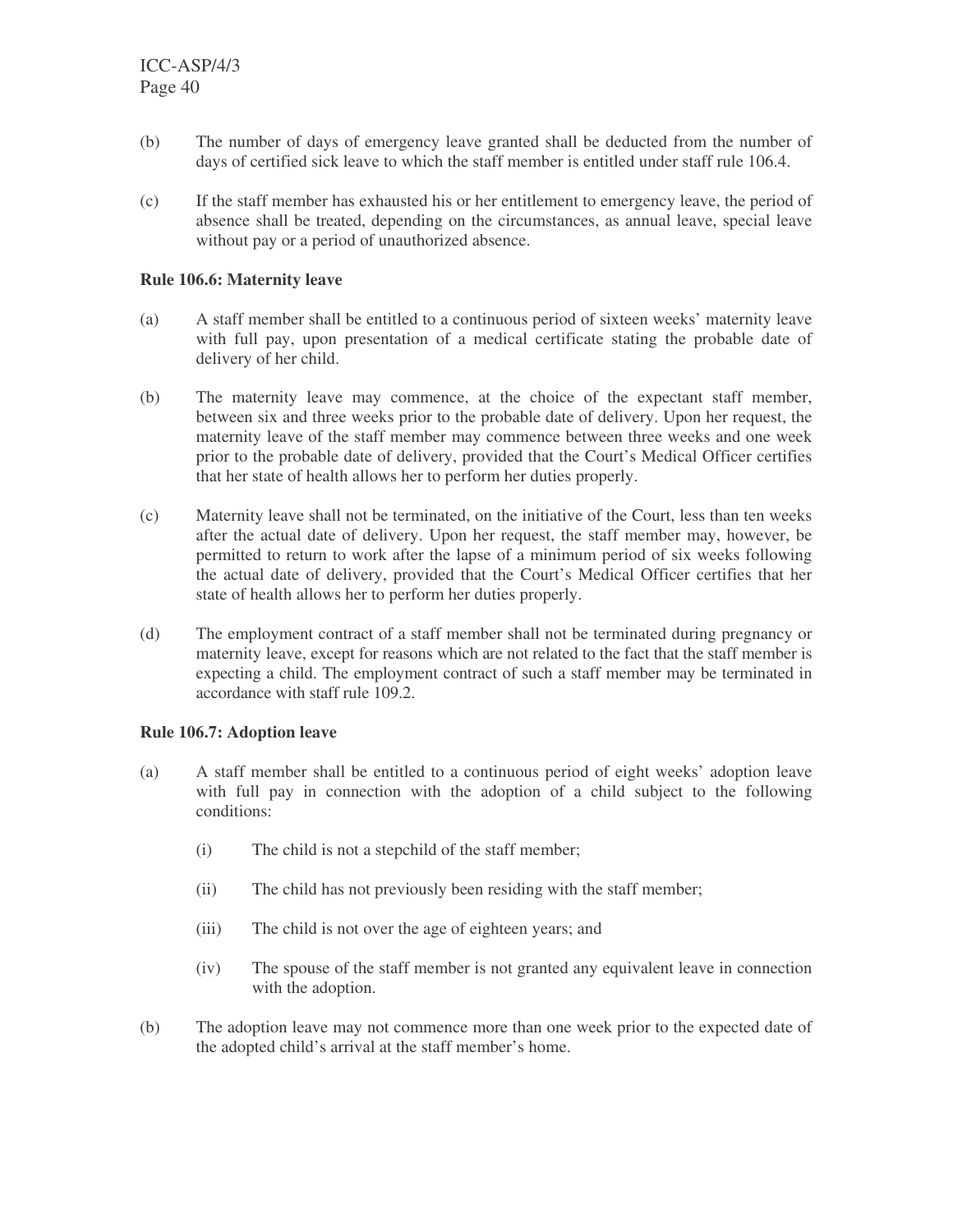- (c) The staff member shall inform the Registrar or the Prosecutor, as appropriate, at least one month prior to the anticipated commencement of the adoption leave and submit the documentary proof available at that time.
- (d) Within three months of the adoption leave ending, the staff member shall submit documentary proof that the adoption took place. If such proof is not provided, the period shall be considered as annual leave, as special leave without pay or as unauthorized absence, depending on the circumstances.
- (e) The employment contract of a staff member shall not be terminated during adoption leave, except for reasons which are not related to the fact that the staff member is adopting a child. The employment contract of such a staff member may be terminated in accordance with staff rule 109.2.

# **Rule 106.8: Other parent leave**

- (a) A staff member who is the other parent shall be entitled to four weeks of leave with full pay, in connection with the birth or the adoption of that staff member's child (hereinafter referred to as "other parent leave").
- (b) Other parent leave shall be extended to eight weeks in the following cases:
	- (i) For staff members serving at non-family duty stations;
	- (ii) In exceptional circumstances, such as the death or incapacity of the mother, where the Court's Medical Officer certifies that such extension is necessary.
- (c) Other parent leave may be taken not more than one week prior to the probable date of birth or adoption of the child, and not more than one year after the birth or adoption of the child.
- (d) Within three months of the other parent leave ending, the staff member shall submit proof of the birth or adoption of the child. If such proof is not provided, the period of leave shall be treated as annual leave, special leave without pay or unauthorized absence, depending on the circumstances.

# **Rule 106.9: Compensation in the event of illness, injury or death attributable to performance of official duties on behalf of the Court**

Staff members shall be entitled to compensation in the event of illness or injury attributable to the performance of official duties on behalf of the Court, in accordance with the provisions established by the Registrar in consultation with the Prosecutor. In the case of a staff member's death being attributable to the performance of official duties on behalf of the Court, the staff member's beneficiaries shall be entitled to compensation, in accordance with the provisions established by the Registrar, in consultation with the Prosecutor.

# **Rule 106.10: Compensation for loss or damage to personal effects attributable to service**

Staff members shall be entitled, within the limits and under terms and conditions established by the Registrar, in consultation with the Prosecutor, to reasonable compensation in the event of loss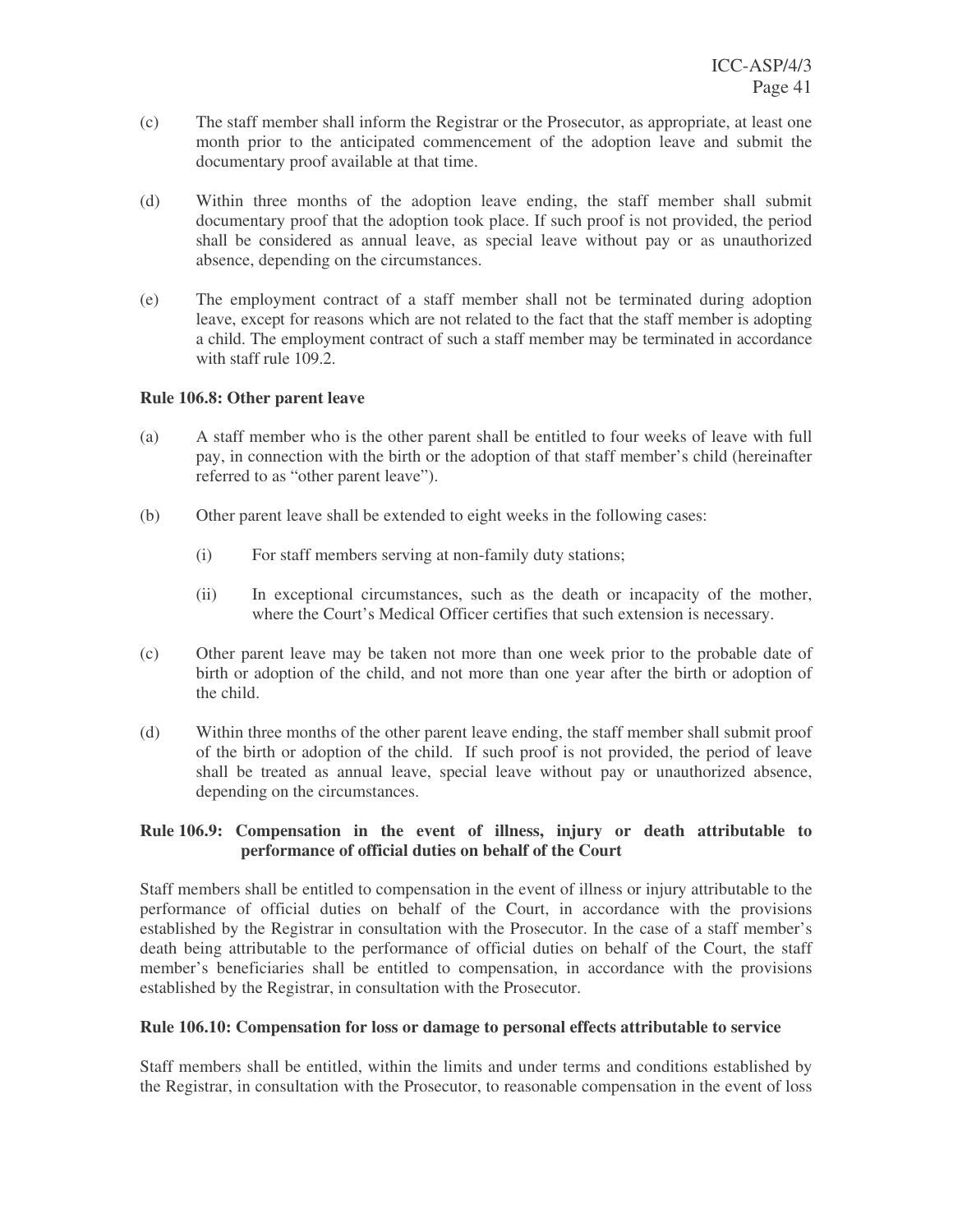or damage to their personal effects determined to be directly attributable to the performance of official duties on behalf of the Court.

# **Rule 106.11: Appeals of medical decisions**

A staff member may appeal against a medial decision made by the Court's Medical Officer to a medical referee, who shall be nominated jointly by the Registrar or the Prosecutor, as appropriate, and the staff member. The decision of the medical referee shall be final.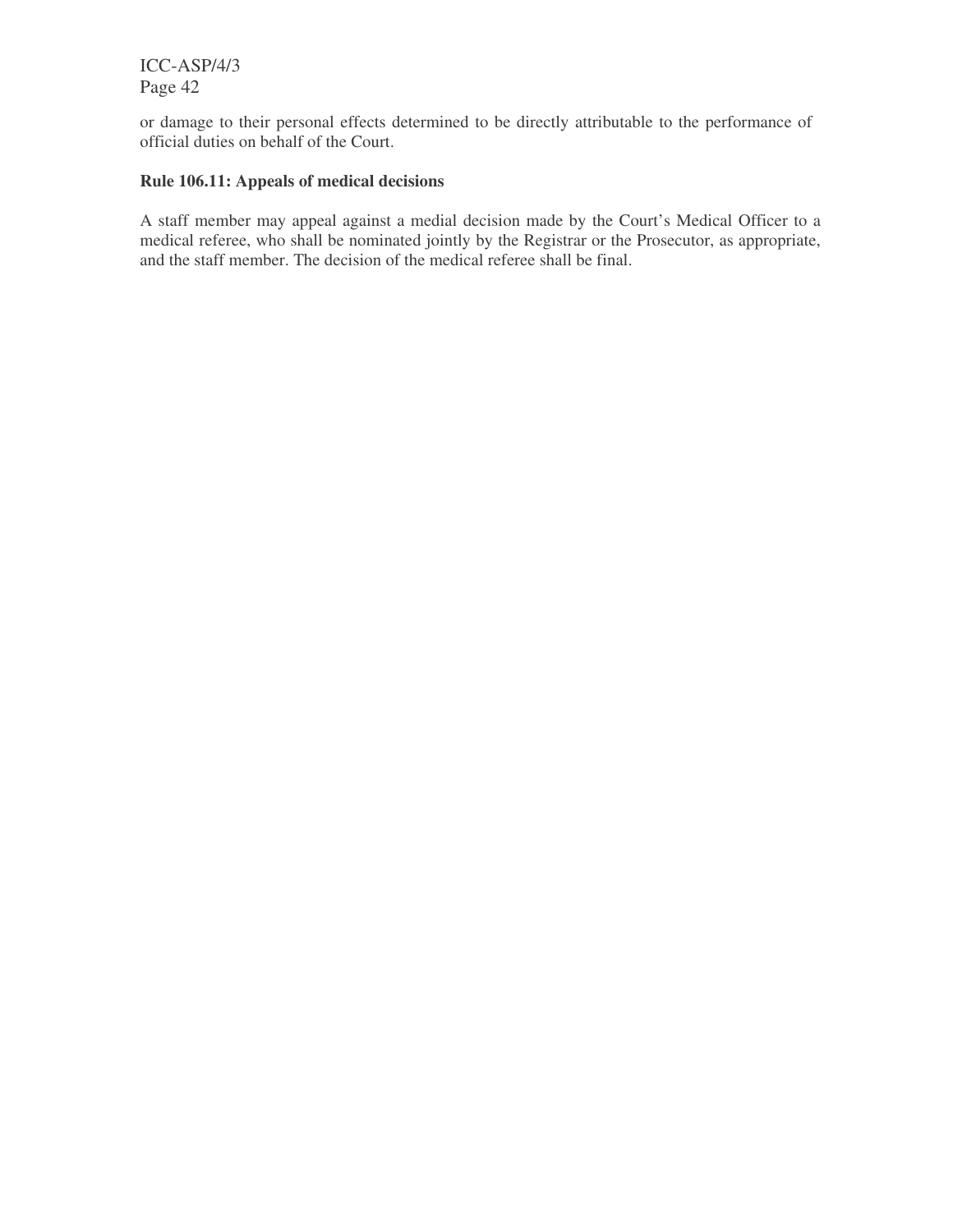### **CHAPTER VII: TRAVEL AND REMOVAL EXPENSES**

#### **Rule 107.1: General provisions**

- (a) Subject to the conditions specified below, the Court shall pay both the reasonable and necessary travel expenses, and the reasonable and necessary expenses incurred for transporting the personal effects and household goods of a staff member and/or each eligible family member in accordance with staff rule 107.2:
	- (i) On initial appointment of an internationally recruited staff member;
	- (ii) On assignment to another duty station;
	- (iii) On separation of an internationally recruited staff member from service;
	- (iv) On travel for business purposes;
	- (v) On home leave;
	- (vi) On family visit;
	- (vii) In relation to an education grant;
	- (viii) On travel authorized for medical, safety or security reasons; and
	- (ix) Where, in the opinion of the Registrar or the Prosecutor, as appropriate, there are compelling reasons for paying such expenses.
- (b) The travel expenses paid by the Court may include:
	- (i) Transportation expenses;
	- (ii) Terminal expenses; and
	- (iii) Daily subsistence allowance.
- (c) The expenses for transporting personal effects and household goods paid by the Court may include:
	- (i) An extra baggage allowance; and
	- (ii) An allowance for unaccompanied shipments.
- (d) Travel shall be authorized before it is undertaken.

#### **Rule 107.2: Eligible family members**

(a) Eligible family members, for the purposes of official travel, shall be deemed to comprise a spouse and those children recognized as dependent under rule 103.17(a). In addition, those children in respect of whom an education grant is payable, even though they are no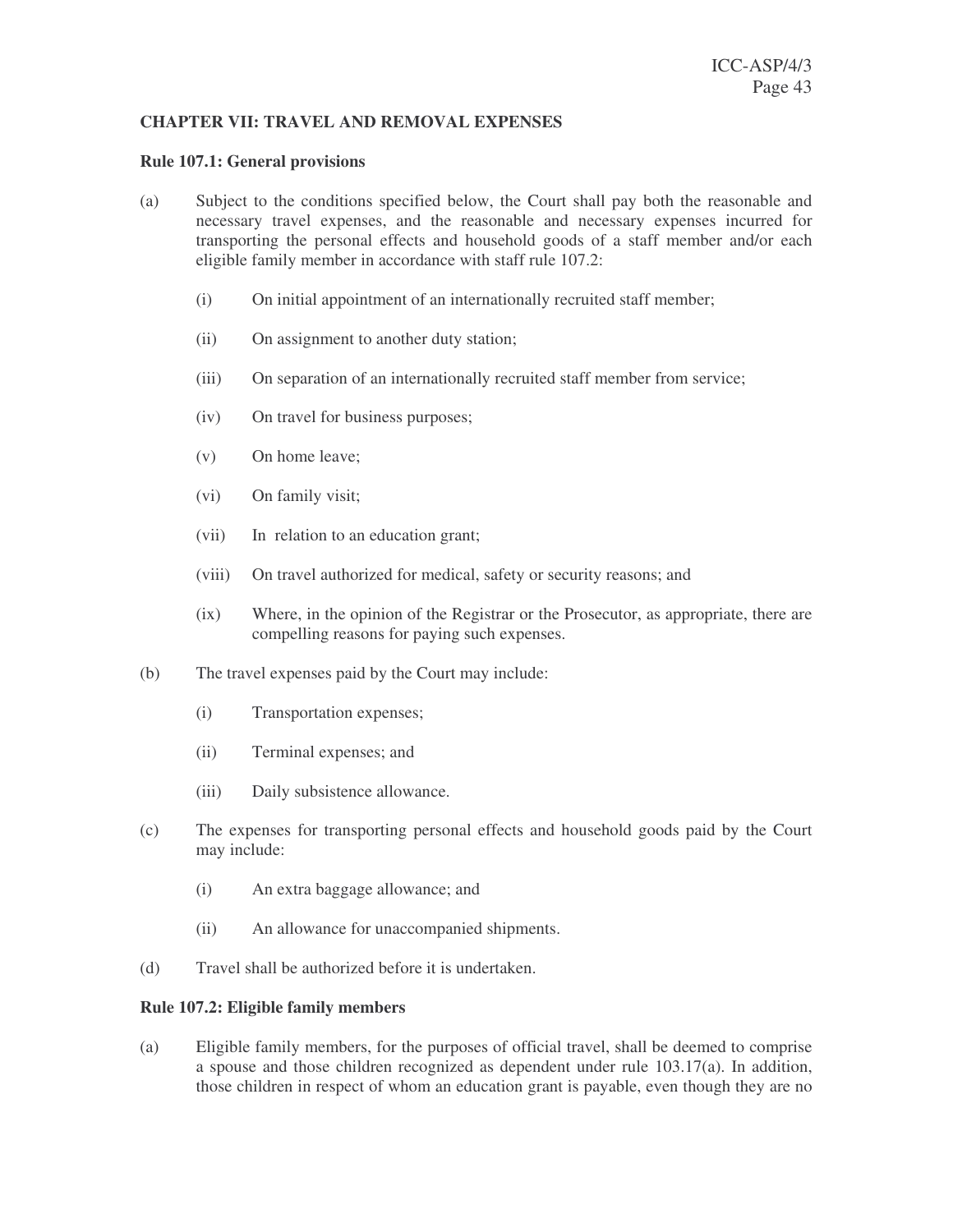longer recognized as dependent under staff rule 103.17(a), shall be eligible for education grant travel.

- (b) The Registrar, in consultation with the Prosecutor, may authorize payment of the travel expenses of a child for one trip either to the staff member's duty station or to his or her home country beyond the age when the dependency status of the child would otherwise cease under the relevant Staff Regulations and Staff Rules, either within one year or upon completion of the child's continuous full-time attendance at a university, when the attendance at a university commenced during the period of recognized dependency status.
- (c) The Registrar, in consultation with the Prosecutor, may also authorize payment of travel expenses for repatriation purposes of a former spouse.

# **Rule 107.3: Transportation expenses**

### **General**

- (a) Travel shall be undertaken by routes, modes and standards established by the Registrar, in consultation with the Prosecutor. The transportation expenses shall be limited to the amount payable for travel by such routes, modes and standards.
- (b) If travel is conducted by a more economical route, mode or standard than the one established, the Court shall only pay for the route, mode and standard of transportation actually used.
- (c) All tickets for travel by a staff member and/or each eligible family member shall be purchased by the Court, unless the staff member is explicitly authorized or requested to do otherwise.

# **Route**

(d) All travel shall be by the most direct and economical route appropriate.

# Mode and standard of travel

- (e) When travelling by air, a staff member and/or each eligible family member shall be provided with economy class transportation at the most economical rate appropriate. However, under conditions established by the Registrar, in consultation with the Prosecutor, transportation in a different class may be granted.
- (f) When travelling by train, a staff member and/or each family member shall be provided with first class or equivalent transportation, which includes sleeping and/or other facilities, as appropriate.
- (g) When travelling by car, a staff member shall be reimbursed fixed rates per kilometre or mile based on the distance indicated on official road maps or any other approved basis. Such reimbursement shall be paid per car, regardless of the number of persons travelling in such car. The fixed rates per kilometre or mile or any other approved basis for reimbursement shall be established by the Registrar, in consultation with the Prosecutor.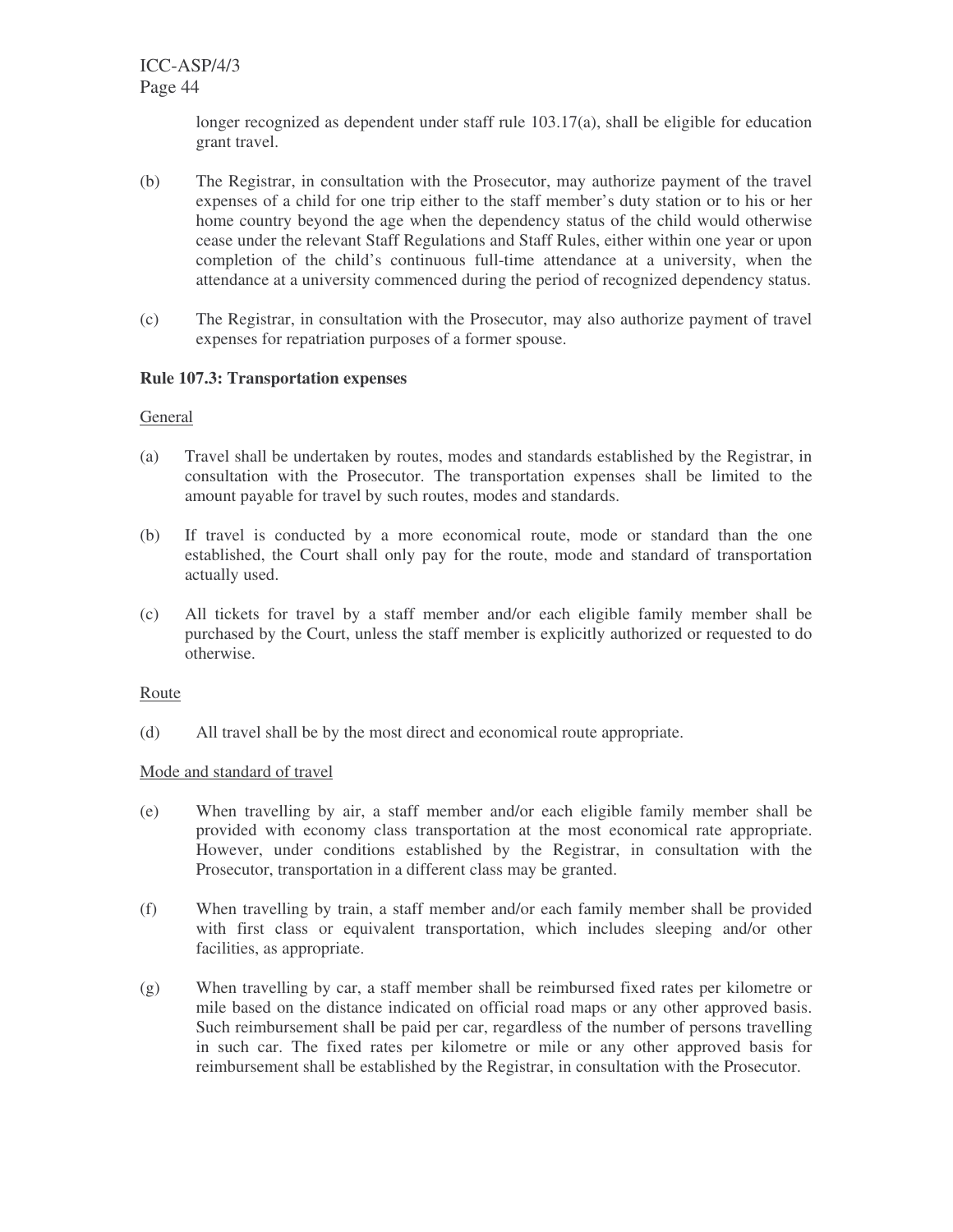(h) When travelling by any other mode, a staff member and/or each family member shall be provided with a standard of transportation which is, in the opinion of the Registrar, in consultation with the Prosecutor, suitable in the circumstances.

# Travel deviations

(i) If, for reasons of personal preference or convenience, a staff member requests a standard of transportation in excess of his or her entitlement, or requests travel by other than the approved route or mode of transportation, the staff member shall bear any additional costs incurred and any additional time required shall be charged to the staff member's leave entitlements.

# **Exceptions**

(j) Notwithstanding paragraph (i), the Registrar or the Prosecutor, as appropriate, may, in exceptional and compelling circumstances, authorize a standard of transportation in excess of the staff member's entitlement or travel by other than the approved route or mode of transportation at no additional cost to the staff member.

# **Rule 107.4: Appointment**

# Travel expenses

- (a) On initial appointment, the Court shall pay an internationally recruited staff member's travel expenses either from the place of recruitment or from his or her home country to the duty station.
- (b) In addition, the Court shall pay the travel expenses of each eligible family member either from the place of recruitment or from the staff member's home country to the duty station provided that:
	- (i) The term of initial appointment of the staff member is at least one year, or the staff member has been continuously employed for at least one year; and
	- (ii) The term of appointment of the staff member is expected to be at least six months beyond the date on which the travel of each eligible family member commences.

# Expenses for transporting personal effects and household goods

(c) On initial appointment, the Court shall pay an internationally recruited staff member the expenses for transporting personal effects and household goods either from the place of recruitment or from the staff member's home country to the duty station up to the maximum provided for under staff rule 107.13.

# **Rule 107.5: Assignment to another duty station**

# Travel expenses

(a) On assignment to another duty station, the Court shall pay a staff member the travel expenses from the previous duty station to the new duty station.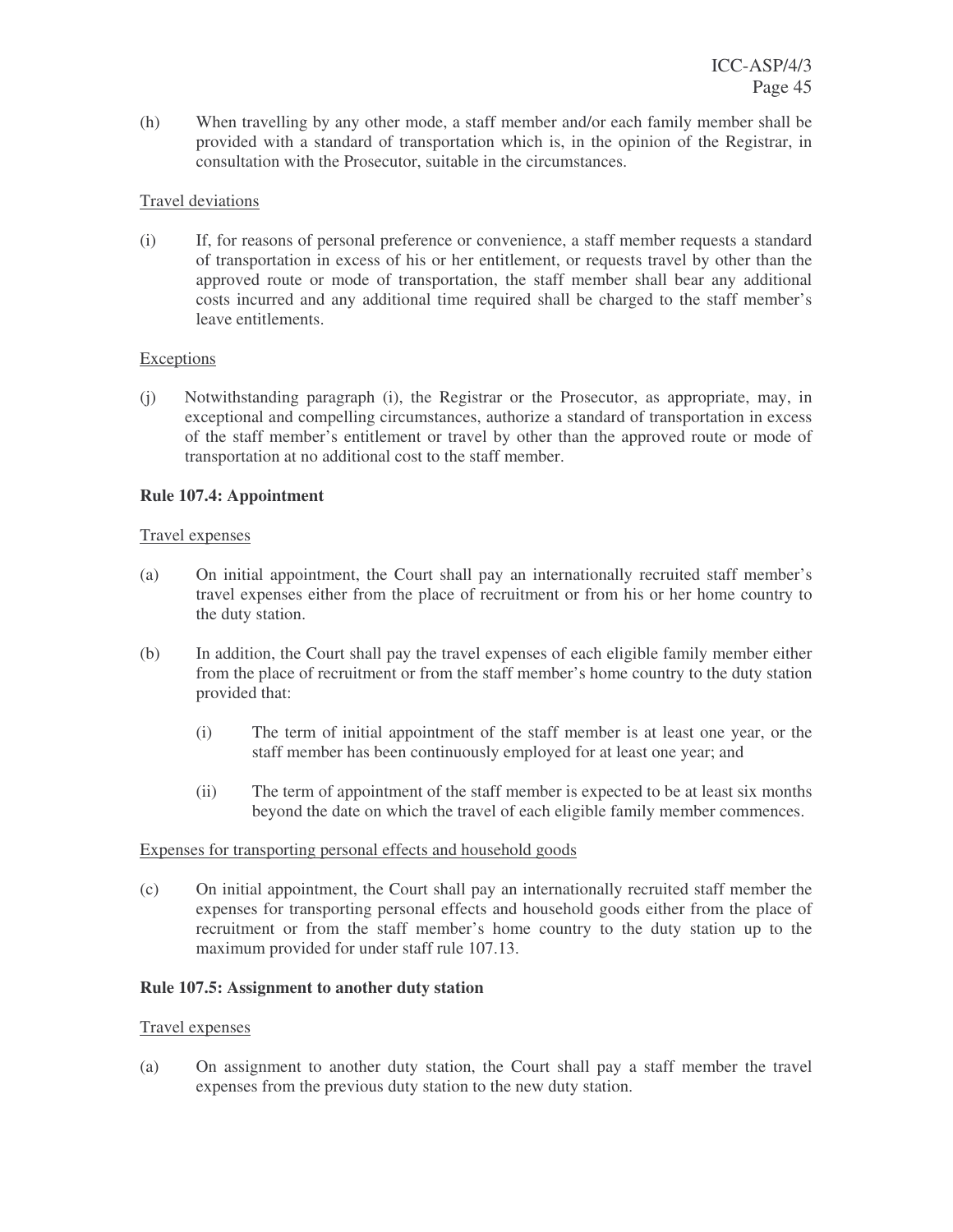- (b) In addition, if such assignment is to a family duty station, in conformity with the United Nations common system standards, the Court shall pay the travel expenses of each eligible family member from the previous duty station to the new duty station provided that:
	- (i) The term of assignment of the staff member is at least one year, or the staff member has been continuously assigned for at least one year; and
	- (ii) The term of assignment of the staff member runs for at least six months beyond the date on which the travel of each eligible family member commences.

### Expenses for transporting personal effects and household goods

(c) On assignment to another duty station, the Court shall pay a staff member the expenses for transporting personal effects and household goods from the previous duty station to the new duty station up to the maximum provided for under staff rule 107.13.

# **Rule 107.6: Separation from service**

### Travel expenses

- (a) On separation from service, the Court shall pay an internationally recruited staff member the travel expenses from the duty station to the place of his or her home leave or home country, as appropriate, except as otherwise provided in these Rules.
- (b) In addition, the Court shall pay the travel expenses of each eligible family member from the duty station to the place of his or her home leave or home country, as appropriate, provided that the staff member has been continuously employed by the Court for at least one year.

### Expenses for transporting personal effects and household goods

(c) On separation from service, the Court shall pay an internationally recruited staff member the expenses for transporting personal effects and household goods from the duty station to the place of his or her home leave or home country, as appropriate, up to the maximum provided for under staff rule 107.13.

#### Loss of entitlements

- (d) The entitlement to travel and shipment expenses on separation from service shall cease if travel and shipment has not commenced within one year of the date of separation from service. However, where two staff members are each other's spouse, and the spouse who separates first is entitled to return travel and shipment expenses, his or her entitlement shall not cease until one year after the date of separation of the other spouse.
- (e) Unless, in the opinion of the Registrar or the Prosecutor, as appropriate, there are compelling reasons for authorizing such payment, a staff member shall not be entitled to payment of return travel expenses for himself or herself and family member(s), if:
	- (i) The staff member's term of initial appointment is less than one year and the staff member resigns before completing his or her appointment;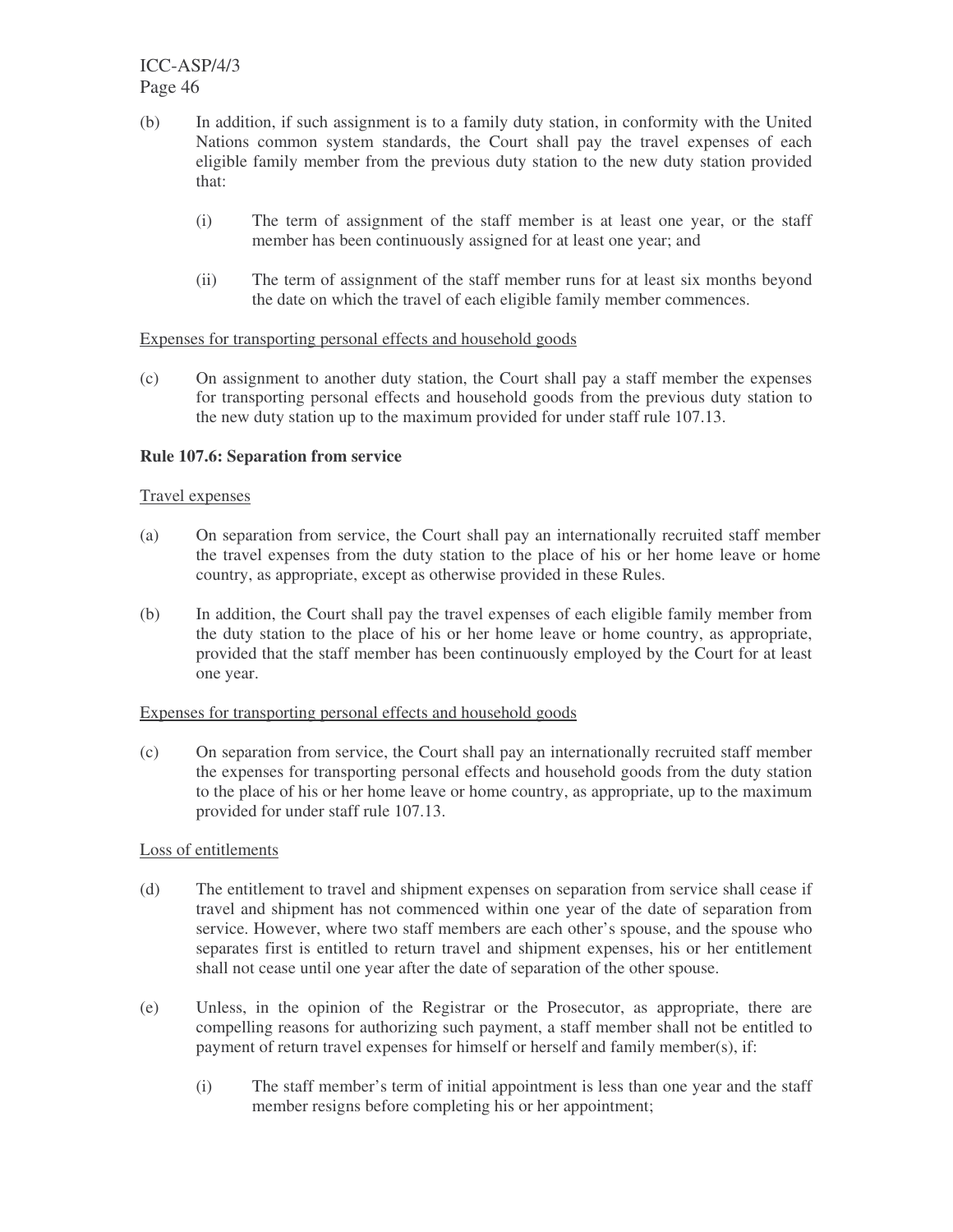- (ii) The staff member's term of initial appointment is for one year or longer, and the staff member resigns before completing one year of service; or
- (iii) The staff member resigns from the Court's service within six months of his or her return to work after home leave or a family visit.
- (f) In cases of separation initiated by the staff member, where the staff member does not complete the period of service in respect of which costs of unaccompanied shipment have been paid, such costs may be adjusted proportionately and recovery made under conditions established by the Registrar, in consultation with the Prosecutor.

# **Rule 107.7: Family visit**

- (a) Subject to conditions established by the Registrar, in consultation with the Prosecutor, the Court shall pay the travel expenses of a staff member for the purpose of visiting his or her eligible family member(s) at the place of recruitment, the place of his or her home leave or the previous duty station when:
	- (i) No eligible family member has been installed at the duty station at the Court's expense; and
	- (ii) During the preceding twelve months, no eligible family member has been present at the duty station after travel at the Court's expense, except on education grant travel.
- (b) Family visit travel may be granted once every year in which the staff member's home leave does not fall due.

# **Rule 107.8: Education grant travel**

- (a) A staff member to whom an education grant is payable under staff rule 103.18 for his or her child's attendance at an educational institution shall be entitled to travel expenses for the child of one return journey each academic year between the educational institution and the duty station, under conditions established by the Registrar, in consultation with the Prosecutor.
- (b) Travel expenses shall not be payable:
	- (i) If the child's attendance is for less than two thirds of the academic year; or
	- (ii) Beyond the cost of a journey by the child between the staff member's place of home leave and the duty station.
- (c) Where a staff member's disabled child attends an educational institution away from the duty station, travel costs may be paid for up to two round trips per academic year between the educational institution and the duty station, provided that the Registrar or the Prosecutor, as appropriate, is satisfied that the needs of the disabled child require attendance at that educational institution. In very exceptional circumstances, travel costs for the person accompanying the disabled child may also be reimbursed.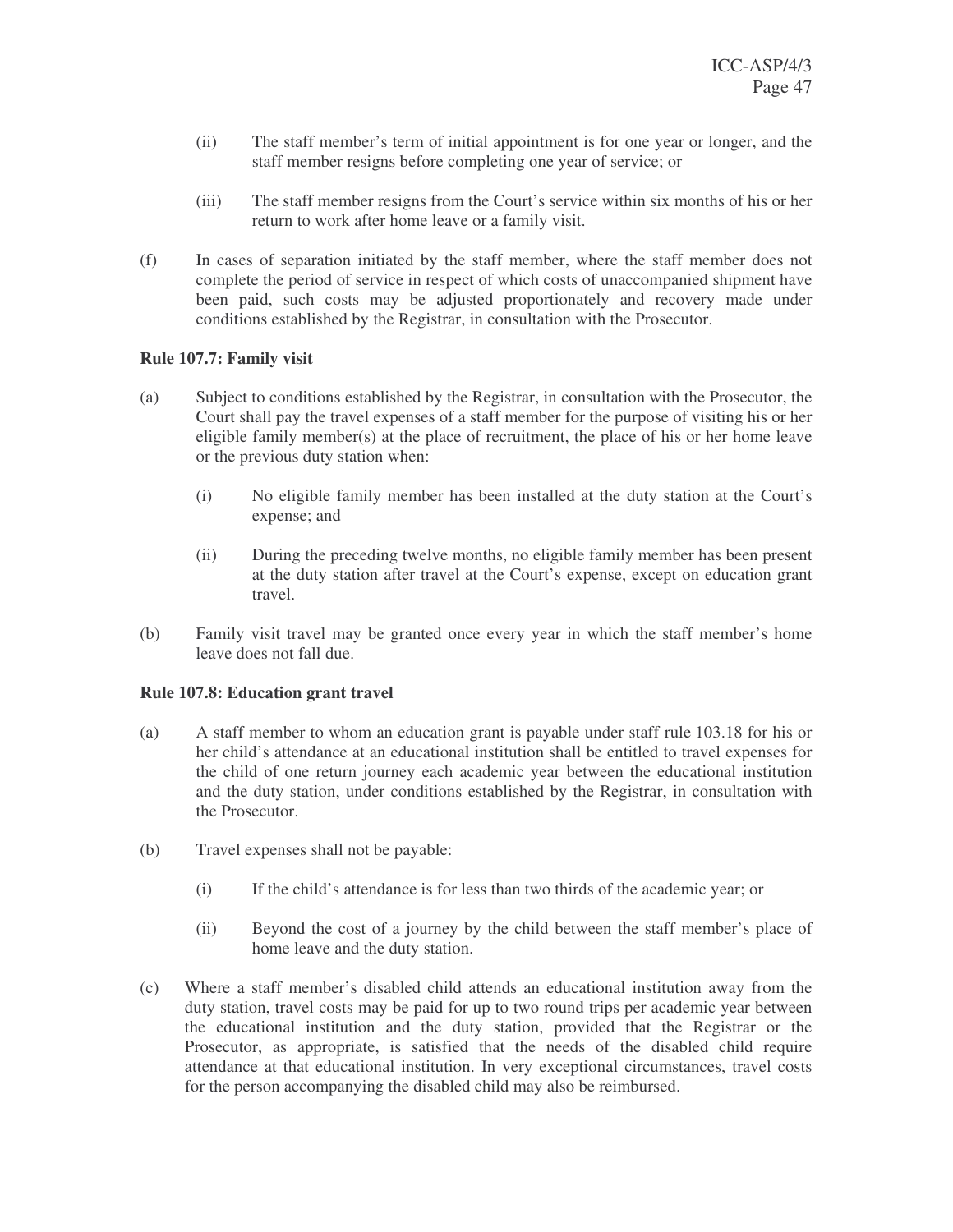(d) If travel to the duty station by the child is not possible, return travel by the staff member or spouse may be authorized in lieu of travel by the child, under conditions established by the Registrar, in consultation with the Prosecutor.

# **Rule 107.9: Transportation of decedents**

On the death of a staff member or of his or her spouse or dependent child, the Court shall pay the expenses of transportation of the body from the official duty station or, in the event of death having occurred while in travel status, from the place of death to a place to which the deceased was entitled to return transportation under staff rule 107.6. These expenses include reasonable costs for preparation of the body. If local interment is elected, reasonable expenses incurred for the interment may be reimbursed.

# **Rule 107.10: Daily subsistence allowance**

### **General**

- (a) A staff member authorized to travel shall receive a daily subsistence allowance, in conformity with the United Nations common system standards. This allowance shall be reduced if lodging and/or meals are provided free of charge, or in the form of an allowance from the Court, a Government or event organizers.
- (b) A daily subsistence allowance shall be paid to a staff member and/or each eligible family member on authorized stopovers and at business destinations involving an overnight stay away from their residence.
- (c) The daily subsistence allowance shall be the total contribution of the Court towards living and accommodation expenses. Additional expenses shall be reimbursed upon return to the duty station if the staff member submits the necessary supporting receipts and if his or her direct supervisor agrees that the expenses were reasonable and necessary. Such additional expenses may include:
	- (i) Hiring local transportation for the purpose of travelling to or from the place where the duties are to be performed;
	- (ii) Telephone calls, facsimiles and/or electronic mail messages for official business;
	- (iii) Hiring of rooms for official use other than for accommodation;
	- (iv) Hiring stenographic or word processing services or rental of equipment required for the preparation of official documents or correspondence; or
	- (v) Transporting or storing baggage or property of the Court.
- (d) The Registrar or the Prosecutor, as appropriate, may, in exceptional and compelling circumstances, authorize a reasonable increase in the daily subsistence allowance to be paid to a staff member who is required to accompany a senior official in receipt of a higher daily subsistence allowance, in conformity with the United Nations common system standards.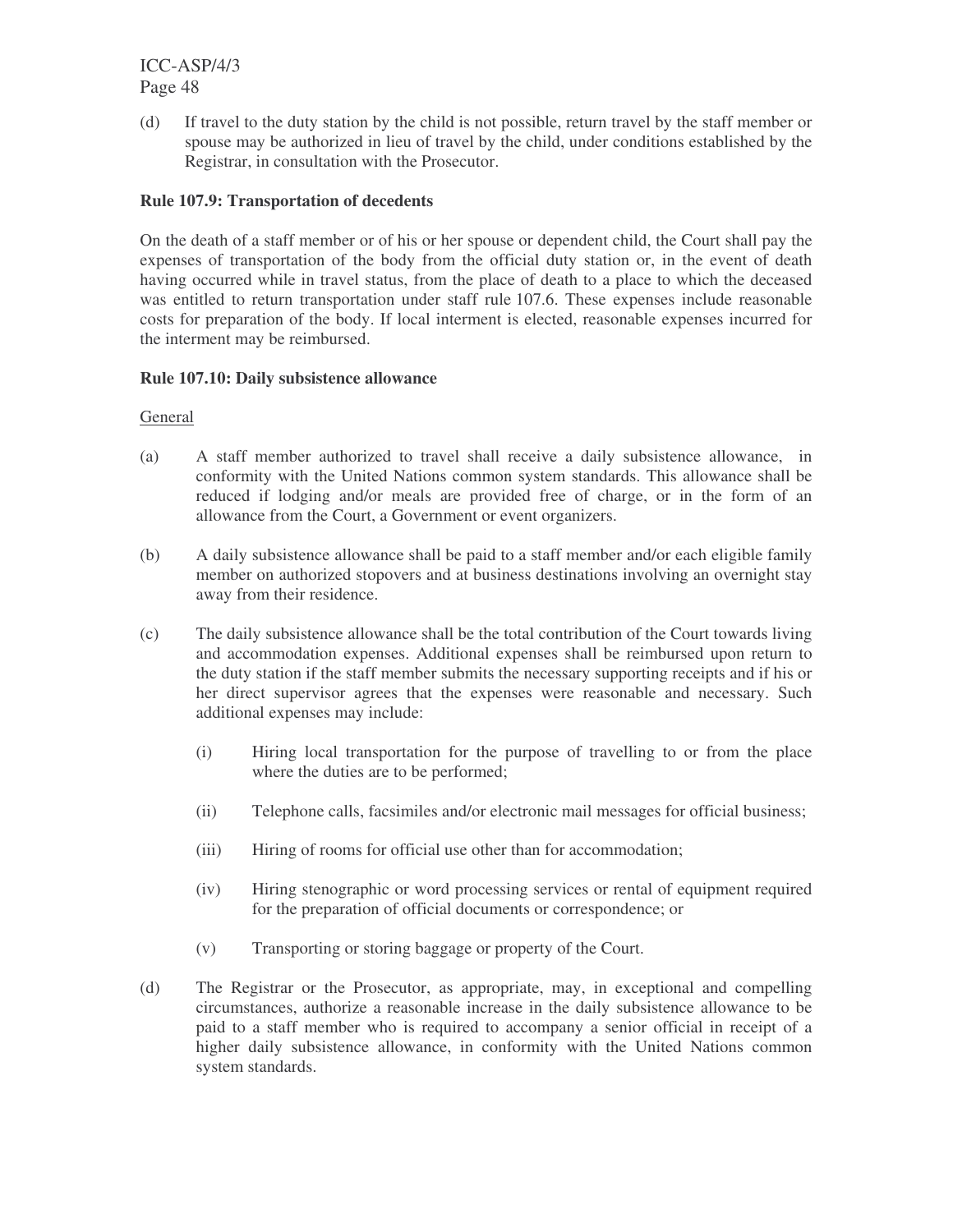- (e) When an eligible family member of a staff member is authorized to travel, the staff member shall be paid a daily subsistence allowance in respect of each eligible family member at half the rate applicable for the staff member.
- (f) A staff member shall not be paid a daily subsistence allowance in respect of any period of annual or special leave except under conditions established by the Registrar, in consultation with the Prosecutor. In any event, a daily subsistence allowance shall not be paid in respect of leave taken at the conclusion of active duty on an assignment but prior to the staff member's return to his or her duty station.
- (g) The daily subsistence allowance shall continue to be paid during periods of certified sick leave while in travel status, except that, if a staff member or an eligible family member is hospitalized, only one third of the appropriate daily rate shall be paid.
- (h) The daily subsistence allowance shall be paid for any days on which a staff member is required to perform official duties while on annual or home leave outside of the duty station.
- (i) During travel on repatriation, home leave, family visit or education grant, the daily subsistence allowance shall only be paid for authorized stopovers.
- (j) Where travel is authorized for medical, safety, security or other reasons, an appropriate amount of daily subsistence allowance may be paid at the discretion of the Registrar or the Prosecutor, as appropriate.

### Reduced daily subsistence allowance

(k) The Registrar, in consultation with the Prosecutor, may establish reduced amounts of daily subsistence allowance for staff members entitled to daily subsistence allowance for extended periods of duty.

# Computation of daily subsistence allowance

- (l) The daily subsistence allowance shall be paid for each calendar day or fraction thereof, provided that for a journey of twenty-four hours or longer, a full day's allowance at the appropriate rate shall be paid for the day on which travel begins, and that no allowance shall be paid for the day on which travel ends. No allowance shall be paid for a journey of less than ten hours, and 40 per cent of the allowance shall be paid for a journey of ten hours or more.
- (m) If more than one rate applies during the course of any one day, the rate applicable for the place of destination shall be paid.
- (n) The amount of daily subsistence allowance paid shall be calculated on the basis of the scheduled hour of departure from and the actual hour of arrival at the respective terminal.

# **Rule 107.11: Terminal expenses**

For all travel to or from the duty station, a staff member shall be entitled to reimbursement of terminal expenses. Terminal expenses are the expenses incurred by the staff member and/or each eligible family member for all travel by means of public conveyance between the point of arrival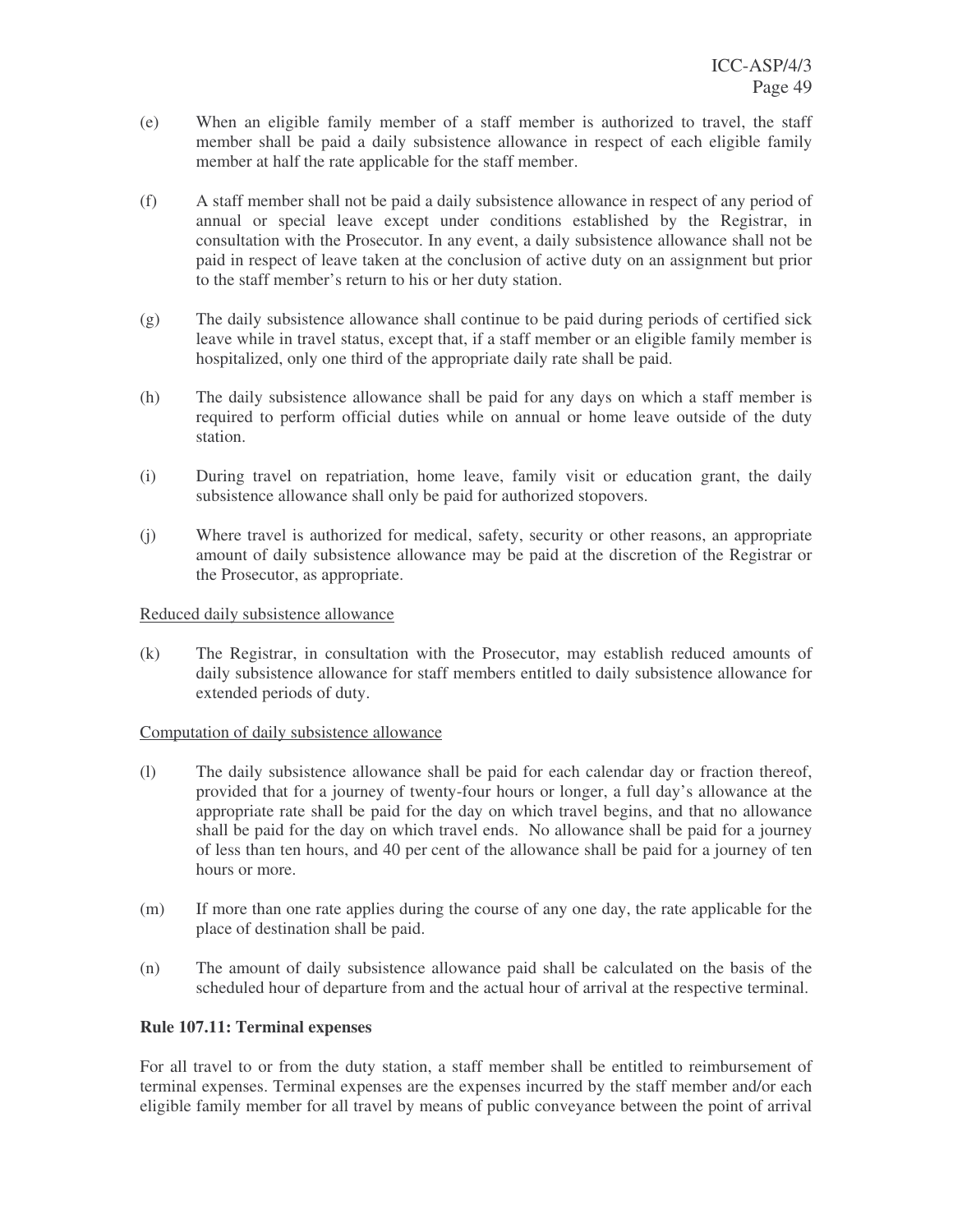or departure and the place of dwelling, at rates and under conditions established by the Registrar, in consultation with the Prosecutor. No expenses shall be reimbursable in respect of an intermediate stop that:

- (a) Is not authorized;
- (b) Does not involve leaving the terminal; or
- (c) Is exclusively for the purpose of making an onward connection.

# **Rule 107.12: Excess baggage**

Staff members and/or each eligible family member who are authorized to travel by air shall be entitled to excess baggage, in addition to the baggage allowed by the transportation company, of up to ten kilograms per staff member and/or each eligible family member per journey.

# **Rule 107.13: Unaccompanied shipments**

- (a) Staff members and/or each eligible family member shall be entitled to the payment of the following expenses for unaccompanied shipments:
	- (i) The costs of transportation of personal effects and household goods up to the maximum weight or volume as determined below (including packing but excluding crating material and lift vans), in one consignment by the most economical means, as determined by the Registrar, in consultation with the Prosecutor; and
	- (ii) The costs of packing, crating, using lift vans, unpacking and un-crating of the unaccompanied shipment.
- (b) Except where otherwise provided and under the conditions specified below, a staff member's maximum entitlement to expenses for transporting personal effects and household goods shall be determined by the duration of:
	- (i) His or her initial appointment or appointment upon transfer to another duty station; or
	- (ii) His or her continuous employment at a given duty station;

as follows: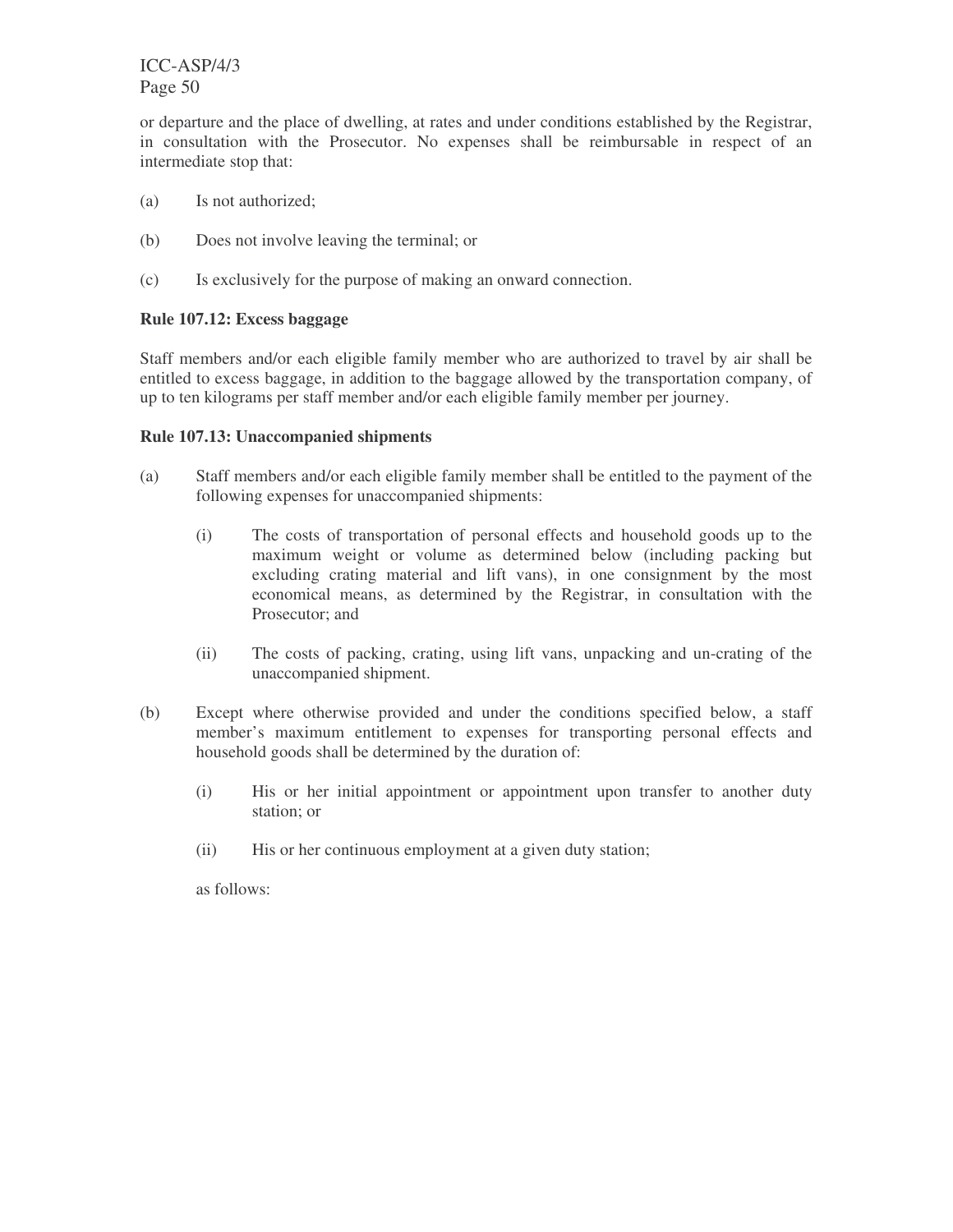| Duration of appointment<br><b>or</b><br>continuous employment                                                                  | $Kg$ or $m^3$ for<br>staff member                                                                 | $Kg$ or $m^3$ for the first<br>eligible<br>family<br>member<br>residing at the duty station  | $Kg$ or $m^3$ for each<br>other eligible family<br>member residing at<br>the duty station |
|--------------------------------------------------------------------------------------------------------------------------------|---------------------------------------------------------------------------------------------------|----------------------------------------------------------------------------------------------|-------------------------------------------------------------------------------------------|
| <b>Shipment category 1:</b> appointment<br>of less than 1 year                                                                 | 100 kg or 0.62<br>m <sup>3</sup>                                                                  |                                                                                              |                                                                                           |
| Shipment category 2 or limited<br>removal: appointment of less than<br>1 year but continuous employment<br>of 1 year or more   | Additional<br>shipment<br>up<br>to a total of<br>$1,000$ kg<br><sub>or</sub><br>6.23 <sup>3</sup> | 500 kg or $3.11 \text{ m}^3$                                                                 | 300 kg or $1.87 \text{ m}^3$                                                              |
| Shipment category 2 or limited<br>removal: appointment of 1 year or<br>more but less than two years                            | $1,000$ kg or<br>$6.23 \text{ m}^3$                                                               | 500 kg or $3.11 \text{ m}^3$ .                                                               | 300 kg or $1.87 \text{ m}^3$                                                              |
| Shipment category 2 or limited<br>removal: appointment of less than<br>2 years but continuous employment<br>of 2 years or more | No additional<br>shipment                                                                         |                                                                                              |                                                                                           |
| Shipment category 3 or full<br>removal: appointment of 2 years or<br>more                                                      | 4,890 kg<br>or<br>$30.58 \text{ m}^3$                                                             | Staff member with dependant(s) is entitled to a total<br>of 8,150 kg or 50.97 m <sup>3</sup> |                                                                                           |

(c) Unaccompanied shipment entitlements for home leave, family visit or education grant travel for a staff member and/or each eligible family member shall be as follows:

|                                                                             | Surface $kg$ or $m^3$ for staff<br>member and/or each eligible<br>family member per journey per<br>person | Substitution by air freight |
|-----------------------------------------------------------------------------|-----------------------------------------------------------------------------------------------------------|-----------------------------|
| Home leave, family visit or<br>education grant travel                       | 50 kg or $0.31 \text{ m}^3$                                                                               | $25 \text{ kg}$             |
| Education grant travel: first<br>outward journey or final return<br>journey | 200 kg or $1.24 \text{ m}^3$                                                                              |                             |

If the full entitlement is not used for any one section of the journey, the unused portion may be used to supplement the normal entitlement for the other section of the journey.

(d) All shipments shall be by the most direct and economical mode.

# Shipment deviations

- (e) If, for reasons of personal preference or convenience, a staff member requests:
	- (i) An unaccompanied shipment to or from a place other than the one authorized;
	- (ii) An unaccompanied shipment in excess of his or her entitlement;
	- (iii) An unaccompanied shipment by other than the approved means; or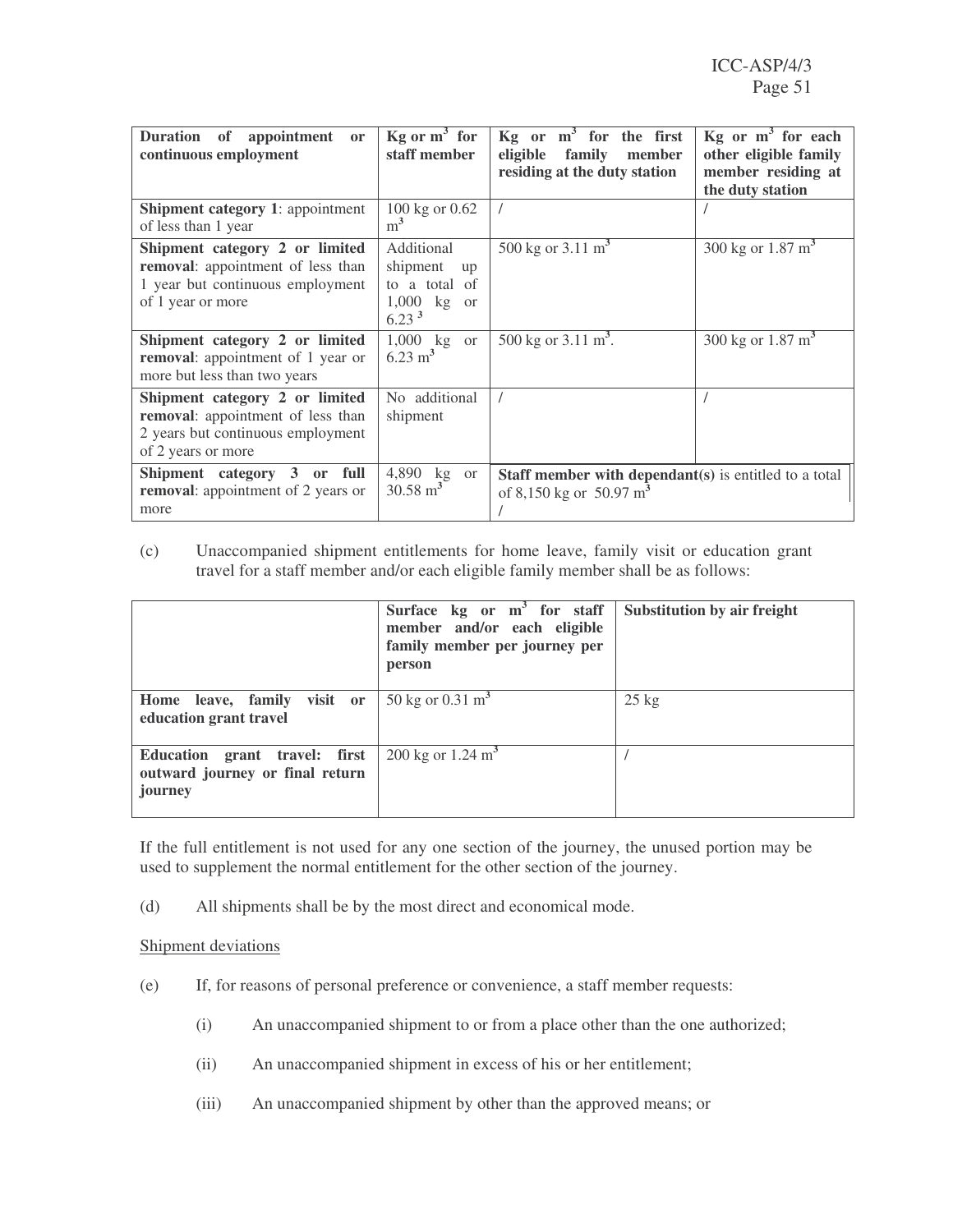(iv) More than one shipment,

The staff member shall bear any additional costs in excess of his or her entitlement under these Staff Rules.

# **Rule 107.14: Assignment grant**

- (a) A staff member who is authorized to travel for an assignment of at least one year shall be paid an assignment grant subject to the conditions set forth below. An assignment grant may also be paid to a staff member under staff rule 103.3 (e)(ii).
- (b) The amount of the assignment grant shall be equivalent to:
	- (i) Thirty days of daily subsistence allowance in accordance with staff rule 107.10 in respect of the staff member; and
	- (ii) Thirty days of daily subsistence allowance at half such daily rate in respect of each eligible family member.

The above-mentioned amounts shall be calculated on the basis of the rate prevailing on the date of arrival at the duty station of the staff member or each eligible family member, as appropriate. Where an assignment of less than one year, in respect of which daily subsistence allowance has been paid for six months or more, is extended to at least one year at the same duty station, the provisions of subparagraph  $(b)(i)$  shall not apply and only the lump sum portion under paragraph (c) shall be paid.

- (c) In addition to any amount of grant paid under paragraph (b), a lump sum calculated on the basis of the staff member's net base salary and, where appropriate, post adjustment at the duty station of assignment may be paid under conditions established by the Registrar, in consultation with the Prosecutor. The lump sum shall be paid at the following rates:
	- (i) At headquarters or other such designated duty stations, a lump sum equivalent to one month's net base salary and, where appropriate, post adjustment, provided the staff member is not entitled to full removal under staff rule 107.13 (b);
	- (ii) At all other duty stations:
		- a. Where the staff member is entitled to full removal under staff rule 107.13(b), one month's net base salary and, where appropriate, post adjustment;
		- b. Where the staff member is not entitled to full removal costs under staff rule 107.13(b), one month's net base salary and, where appropriate, post adjustment if the assignment is for less than three years, and two months' net base salary and, where appropriate, post adjustment if the assignment is for three years or more.
		- c. If an assignment for less than three years is extended to three years or more, the staff member shall be paid at that time a second one-month lump sum.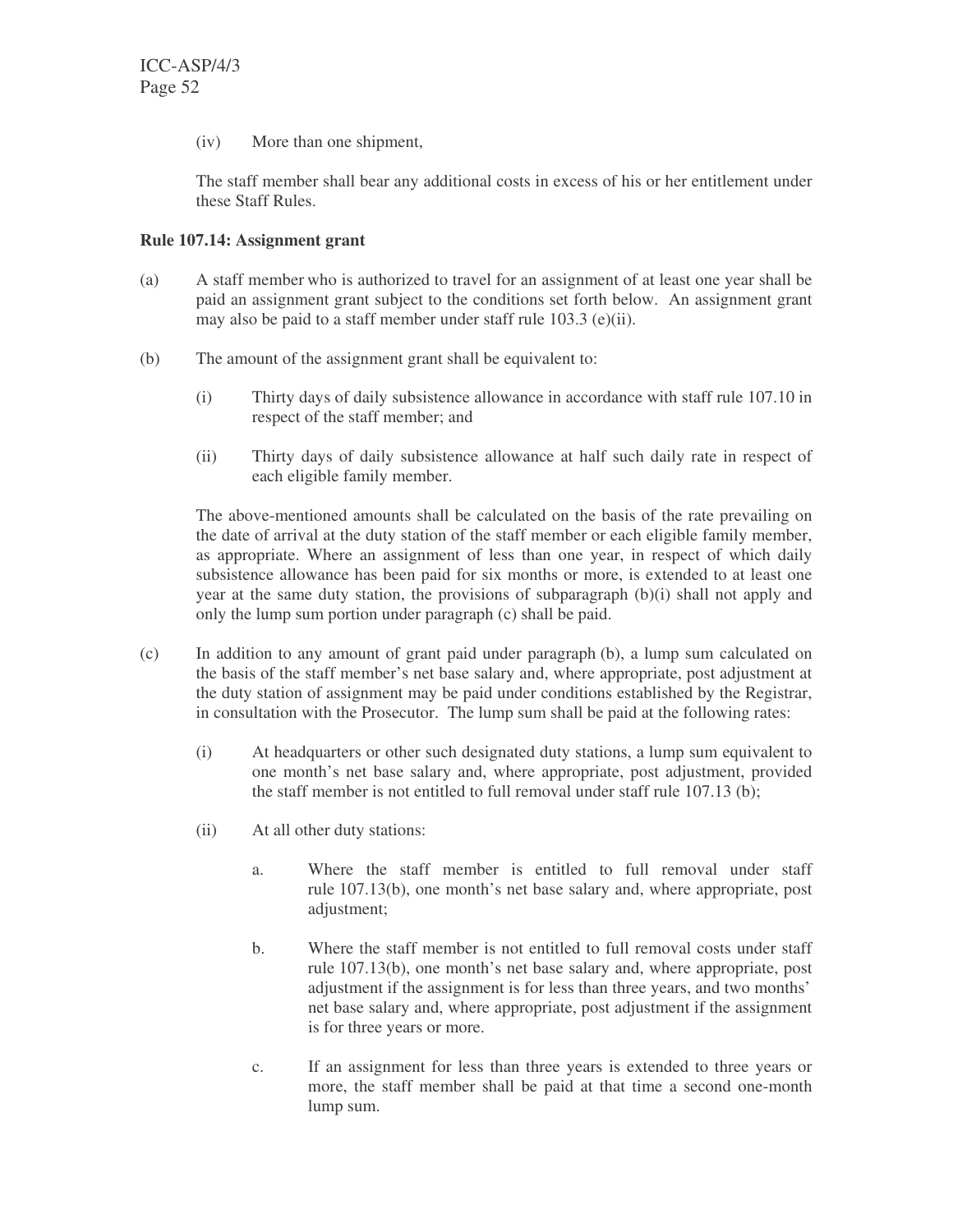- (d) If an assignment involves a return to a place at which a staff member was previously stationed, the full amount of the assignment grant shall not be paid unless the staff member has been absent from that place for at least one year. In the case of a shorter absence, the amount paid shall normally be that proportion of the full grant corresponding to the completed months of absence proportionate to one year.
- (e) Where two staff members who are each other's spouse are both entitled to an assignment grant for the same duty station, the daily subsistence allowance portion of the assignment grant shall be paid to each staff member in respect of himself or herself. If they have a dependent child or children, the assignment grant in respect of such child or children shall be paid to the staff member on whom the child is recognized to be dependent. If both spouses qualify for the lump sum portion of the grant, such lump sum shall be paid only to the spouse whose lump sum portion yields the higher amount.
- (f) Where a staff member does not complete the period of service in respect of which an assignment grant is paid, the assignment grant shall be adjusted proportionately and recovery made under conditions established by the Registrar, in consultation with the Prosecutor, who, in exceptional circumstances, may decide to waive recovery.
- (g) The Registrar or the Prosecutor, as appropriate, may, in suitable cases, authorize payment of all or part of the assignment grant where the Court is not required to pay travel expenses upon assignment of a staff member regarded as internationally recruited.

# **Rule 107.15: Insurance for travel and shipment**

- (a) The travel expenses paid by the Court shall not include any personal accident insurance or insurance for accompanied personal baggage. Staff members who wish to be covered under such insurances shall make their own arrangements. The costs thereof shall not be reimbursed by the Court, and the Court shall not be responsible and shall not assume liability for any personal accidents or any loss of or damage to accompanied personal baggage.
- (b) Authorized shipments arranged by the Court, except on home leave, family visit and education grant travel, shall be insured for normal loss or damage up to a maximum amount established by the Registrar, in consultation with the Prosecutor. If an authorized shipment is not arranged by the Court, staff members shall be responsible for obtaining insurance. The cost of such insurance shall be reimbursed by the Court within the limits of the entitlement. The Court shall not be responsible and shall not assume liability for any loss of or damage to shipments.
- (c) In relation to authorized travel by private vehicle, it shall be the responsibility of the staff member to ensure that the vehicle has appropriate insurance in respect of accidents, covering both injury to and death of persons, and loss of or damage to property caused by accidents. The Court shall not be responsible and shall not assume liability for any such injury to and death of persons, or loss of or damage to property.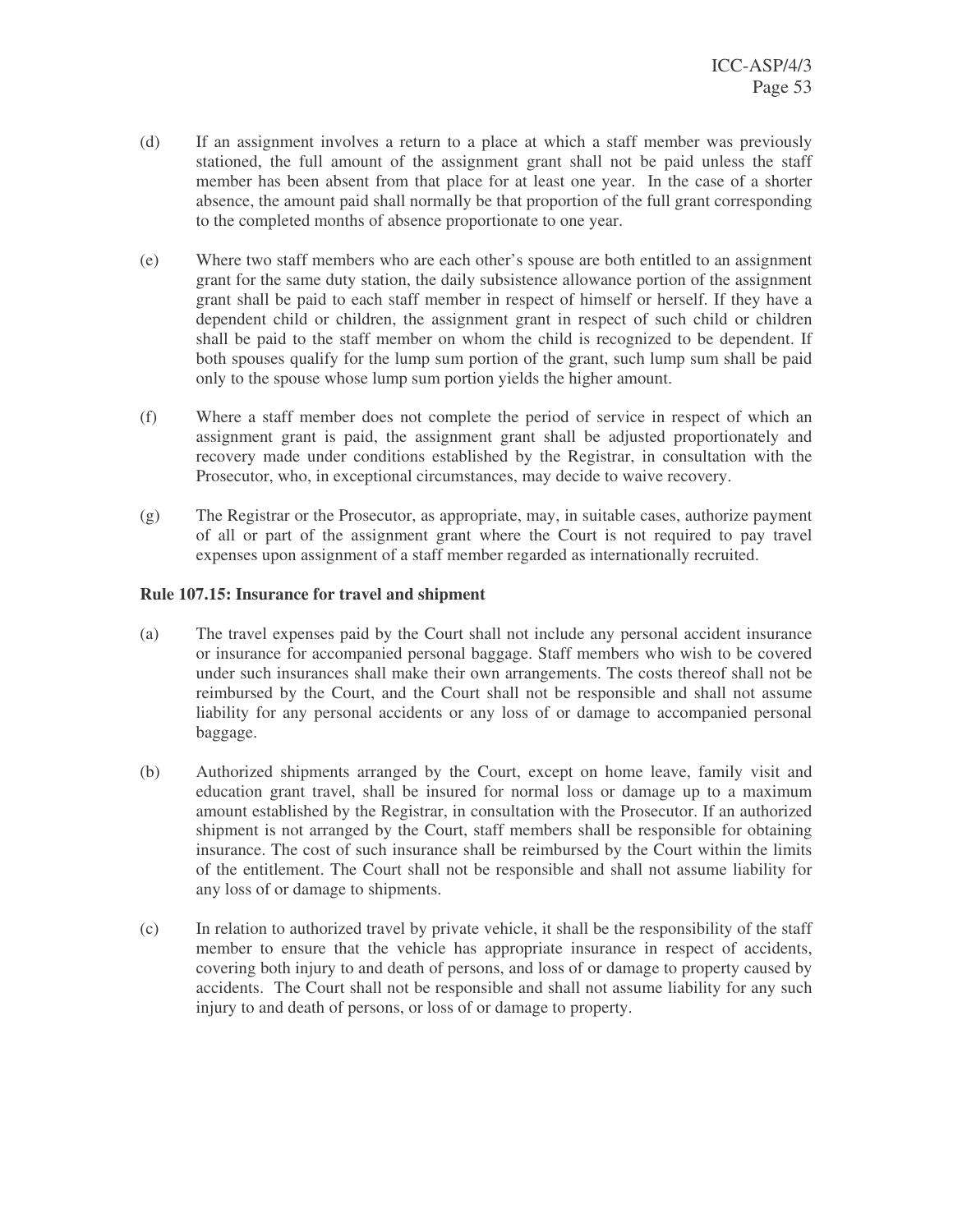### **CHAPTER VIII: STAFF RELATIONS**

#### **Rule 108.1: Staff representative body**

- (a) The Registrar, in consultation with the Prosecutor, shall facilitate the elections of the staff representative body in accordance with staff regulation 8.1. The procedures for elections shall allow for fairness and for voting by secret ballot.
- (b) The staff representative body shall prepare and submit its electoral regulations to the Registrar and the Prosecutor for review, in accordance with staff regulation 8.1(b). Upon agreement by the Registrar and the Prosecutor, the electoral regulations shall enter into force.
- (c) In accordance with the principle of freedom of association, staff members may form and join other associations, unions or other groups. Participation in such other associations, unions or groups shall take place outside office hours. However, formal contact and communication with the Registrar and the Prosecutor, for the purpose set forth in subparagraph (a) of staff regulation 8.1, shall be through the staff representative body, which shall be the sole and exclusive representative body for that purpose.
- (d) The Registrar shall make available facilities for meetings of the staff representative body. The Registrar and the Prosecutor shall allow members of the staff representative body time for the performance of these official functions during office hours.
- (e) Any proposal to change the Staff Regulations or Rules, and any proposed administrative issuances concerning matters set forth in staff regulation 8.1(a), shall be referred to the staff representative body for consideration and comment prior to implementation.
- (f) A staff member shall remain entitled to address the Registrar or the Prosecutor, as appropriate, in any matter relating to his or her own rights and obligations, and the staff representative body shall not intervene in any such matter unless requested to do so by the staff member concerned.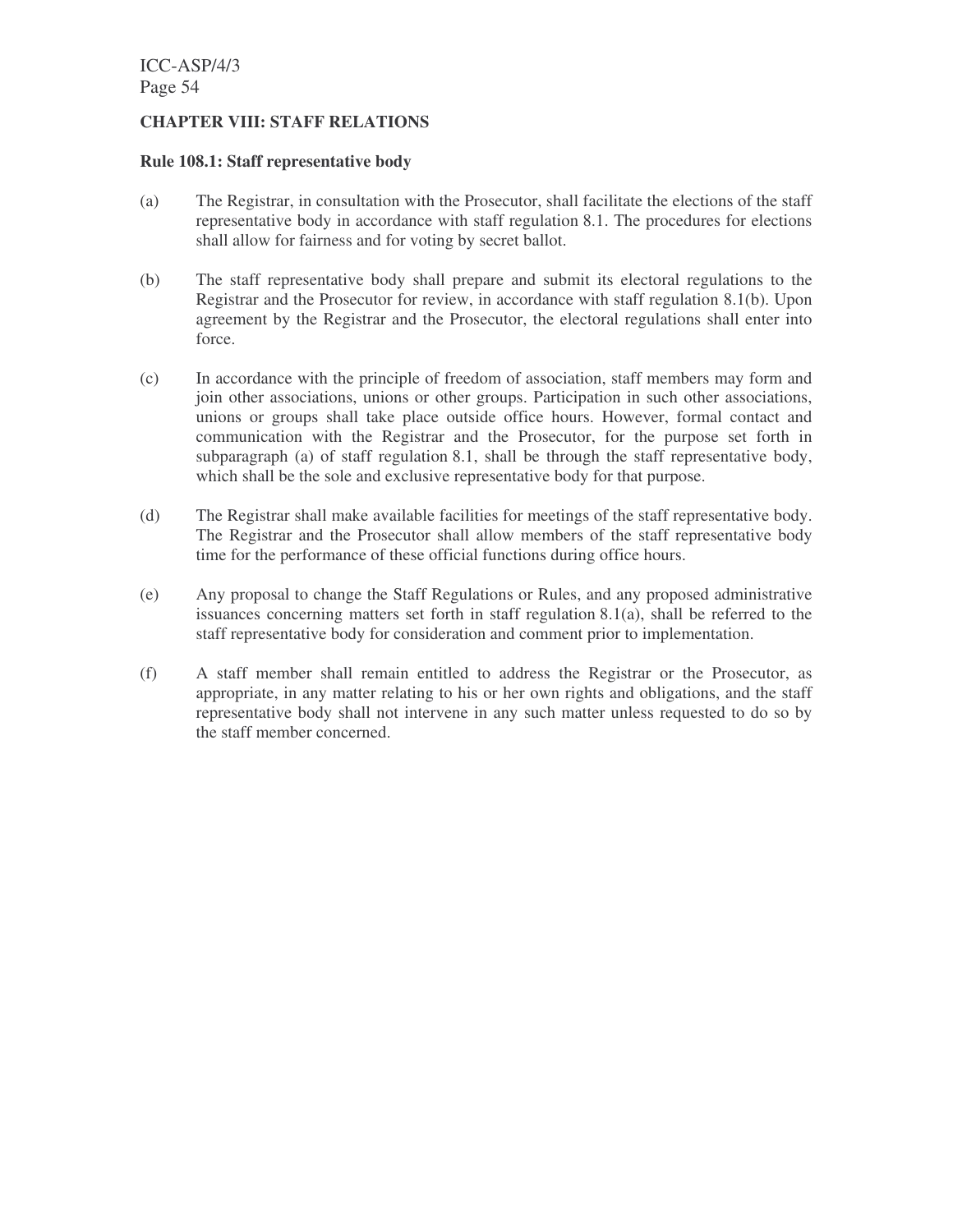# **CHAPTER IX: SEPARATION FROM SERVICE**

#### **Rule 109.1: General provisions**

- (a) The appointment of a staff member shall expire on the expiration date specified in the letter of appointment.
- (b) The appointment may be ended prior to this expiration date as a result of:
	- (i) Termination, in accordance with staff regulation 9.1(b);
	- (ii) Summary dismissal for serious misconduct;
	- (iii) A mutual agreement between a staff member and the Registrar or the Prosecutor, as appropriate;
	- (iv) Resignation of a staff member;
	- (v) The retirement of a staff member in accordance with staff regulation 9.5;
	- (vi) Abandonment of post; or
	- (vii) Death of a staff member.
- (c) Upon separation from service for whatever reason, a staff member shall return to the Court all documents relating to the Court, and all hard and electronic copies thereof, and all objects belonging to the Court which the staff member has received for the performance of his or her work.
- (d) The obligations of a staff member regarding confidentiality as set out in staff rule 101.4 shall not cease upon separation from service.

#### **Rule 109.2: Termination**

#### Reasons for termination

- (a) The termination of the appointment of a staff member shall take place in accordance with staff regulation 9.1(b). The reasons for termination shall be given in writing.
- (b) For the purposes of staff regulation 9.1(b)(ii), a staff member's services shall be considered unsatisfactory if he or she does not or cannot perform the functions of the post to which he or she is assigned.
- (c) Without limiting the generality of the discretion in staff regulation 9.1(b)(vi), a staff member's appointment may be terminated by the Registrar or the Prosecutor, as appropriate, in the interest of the Court, if the staff member is unsuited to his or her work with the Court or to international service, such as by failing to establish satisfactory working relationships with other staff members or with nationals of other nations with whom he or she is working.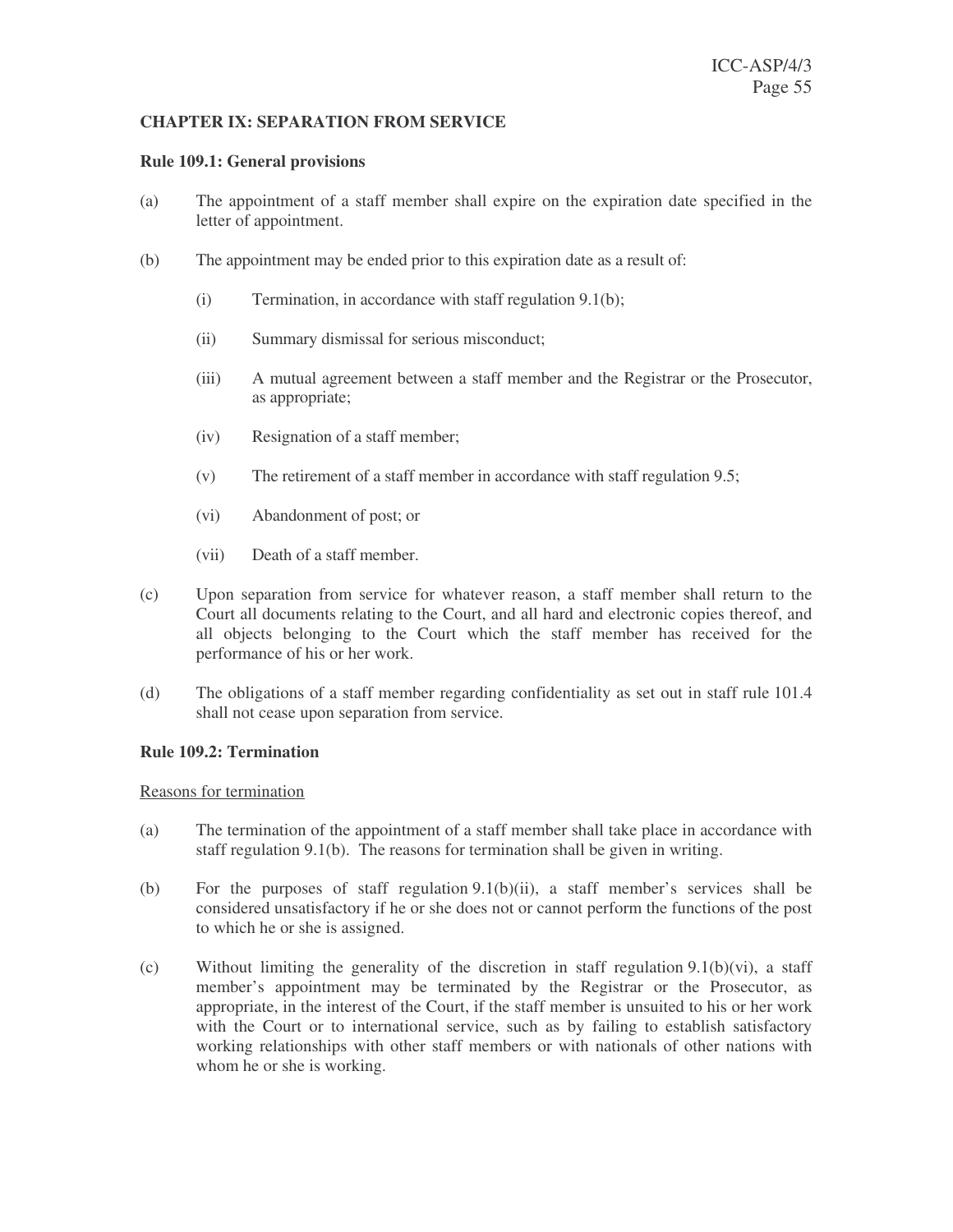(d) The appointment of a staff member shall not be terminated during pregnancy, maternity leave, other parent leave or adoption leave, except for reasons which are not related to the fact that the staff member is expecting or adopting a child.

# Written notice

- (e) A staff member whose appointment is to be terminated shall be given at least thirty days written notice of such termination or such written notice period as may otherwise be stipulated in his or her letter of appointment.
- (f) In lieu of the notice period, the Registrar or the Prosecutor, as appropriate, may authorize compensation equivalent to salary, applicable post adjustment and allowances that the staff member would have received had the date of termination been at the end of the relevant notice period, less any amount owed to the Court under staff rule 109.8.

# Termination indemnity

(g) Except as provided in paragraphs (j), (k) and (l), a staff member whose appointment exceeds six months, and whose appointment is terminated, shall be paid a termination indemnity as follows:

| <b>Completed period of service</b> | Months of base salary                                                                                                                    |
|------------------------------------|------------------------------------------------------------------------------------------------------------------------------------------|
| Less than six years                | One week for each month of uncompleted<br>service subject to a minimum of six weeks'<br>and a maximum of three months' indemnity<br>pay. |
| 6                                  | 3                                                                                                                                        |
|                                    | 5                                                                                                                                        |
| 8                                  | 7                                                                                                                                        |
| 9                                  | 9                                                                                                                                        |
| 10                                 | 9.5                                                                                                                                      |
| 11                                 | 10                                                                                                                                       |
| 12                                 | 10.5                                                                                                                                     |
| 13                                 | 11                                                                                                                                       |
| 14                                 | 11.5                                                                                                                                     |
| 15 or more                         | 12                                                                                                                                       |

- (h) For the purposes of paragraph (g), a staff member's completed period of service comprises the period of a staff member's continuous service with the Court, regardless of types of appointment. Continuity of service shall not be broken by periods of special leave; however, periods of special leave without pay of more than 20 working days shall not be included in the calculation of a staff member's completed period of service.
- (i) For the purposes of paragraph  $(g)$ , the base salary shall be:
	- (i) For a staff member in the Professional and higher categories, his or her base salary as set out in staff rule 103.3;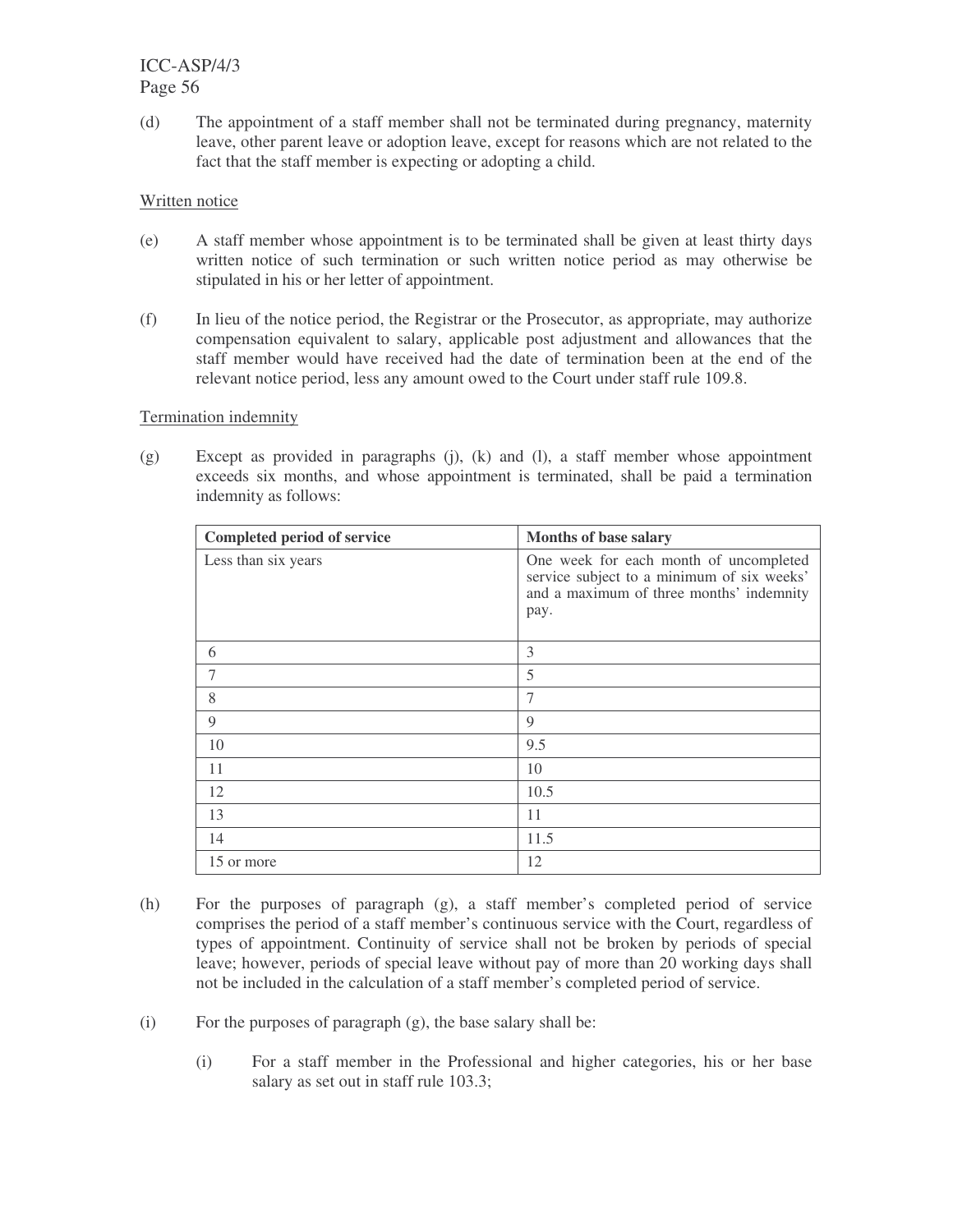- (ii) For a staff member in the General Service category, his or her base salary as set out in staff rule 103.2 and language allowance, if any.
- (j) A staff member whose appointment is terminated for reasons of health shall be paid an indemnity equal to the termination indemnity in paragraph (g), less the amount of any disability benefit that the staff member receives for the corresponding months under the Regulations of the United Nations Joint Staff Pension Fund.
- (k) A staff member whose appointment is terminated for unsatisfactory service, or who for disciplinary reasons is dismissed for misconduct other than by summary dismissal, may be paid, at the discretion of the Registrar or the Prosecutor, as appropriate, an indemnity not exceeding one half of the termination indemnity in paragraph (g).
- (l) A staff member whose appointment is ended by mutual agreement pursuant to staff rule 109.1(b)(iii), may be paid, at the discretion of the Registrar or the Prosecutor, as appropriate, an indemnity of up to one and a half times the termination indemnity in paragraph (g).
- (m) No termination indemnity is paid to:
	- (i) A staff member who resigns;
	- (ii) A staff member whose appointment is completed on the expiration date specified in his or her letter of appointment;
	- (iii) A staff member whose appointment is not confirmed at the end of a probationary period;
	- (iv) A staff member who is separated as a result of fulfilment or non-fulfilment of a specific condition stipulated in the letter of appointment;
	- (v) A staff member who abandons his or her post;
	- (vi) A staff member who is summarily dismissed; or
	- (vii) A staff member who, upon separation from service, receives a retirement benefit under article 28 of the United Nations Joint Staff Pension Fund Regulations or compensation for total disability under staff rule 106.9.
- (n) A staff member who is to be separated as a result of mutual agreement pursuant to staff rule 109.1(b)(iii), the abolition of a post or a reduction in staff may be placed on special leave without pay pursuant to staff rule 105.3 (b) (viii). In such cases, the Court shall, on the written request of the staff member prior to being placed on special leave, pay the pension contribution of the Court and/or the staff member during the period of special leave. The total amount of the contributions shall be deducted from the termination indemnity otherwise payable to the staff member.
- (o) A staff member selecting the option of special leave referred to in paragraph (n) shall sign an undertaking acknowledging that his or her status on special leave shall be solely for pension purposes, and that his or her entitlements and those of any dependents to all other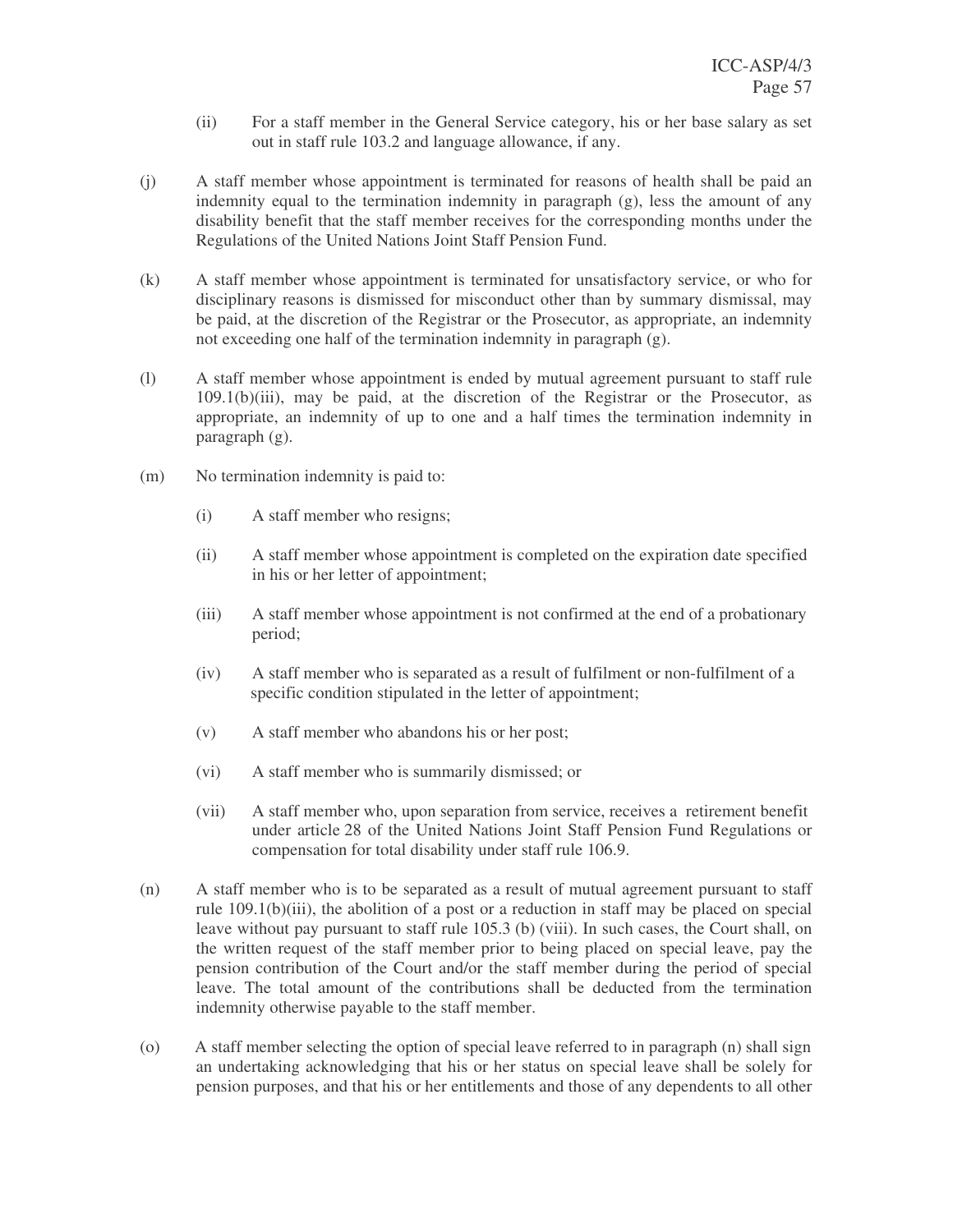> emoluments and benefits under the Staff Regulations and Rules shall be determined to be final as of the date of commencement of such leave.

### **Rule 109.3: Resignation**

A staff member who resigns shall give at least thirty days' written notice unless otherwise specified in his or her letter of appointment. The Registrar or the Prosecutor, as appropriate, may accept resignations on shorter notice.

### **Rule 109.4: Abandonment of post**

- (a) A staff member who is absent from duty without authorization may be subject to disciplinary measures under staff regulation 10.2(a).
- (b) A staff member who is absent from duty without authorization for more than 15 calendar days shall be considered to have abandoned his or her post, and the staff member's service with the Court shall be deemed to cease on the day preceding the first day of his or her absence.

### **Rule 109.5: Separation upon death of a staff member**

#### Death grant

(a) If a staff member dies while in service, a death grant shall be paid to his or her surviving spouse and/or dependent children or a secondary dependant in respect of whom a dependency allowance is payable. The death grant shall be calculated according to the following schedule:

| <b>Completed period of service</b> | Months of base salary |
|------------------------------------|-----------------------|
|                                    |                       |
| Less than 1 year                   |                       |
| $1 - 3$                            |                       |
|                                    |                       |
|                                    |                       |
|                                    |                       |
|                                    |                       |
|                                    |                       |
| 9 or more                          |                       |

- (b) The death grant may be paid as a lump sum as soon as the pay accounts and related matters can be closed.
- (c) For a staff member in the Professional or higher categories, the death grant shall be calculated on the basis of the staff member's base salary as set out in staff rule 103.3.
- (d) For a staff member in the General Service category, the death grant shall be calculated on the basis of the staff member's base salary as set out in staff rule 103.2, and language allowance, if any.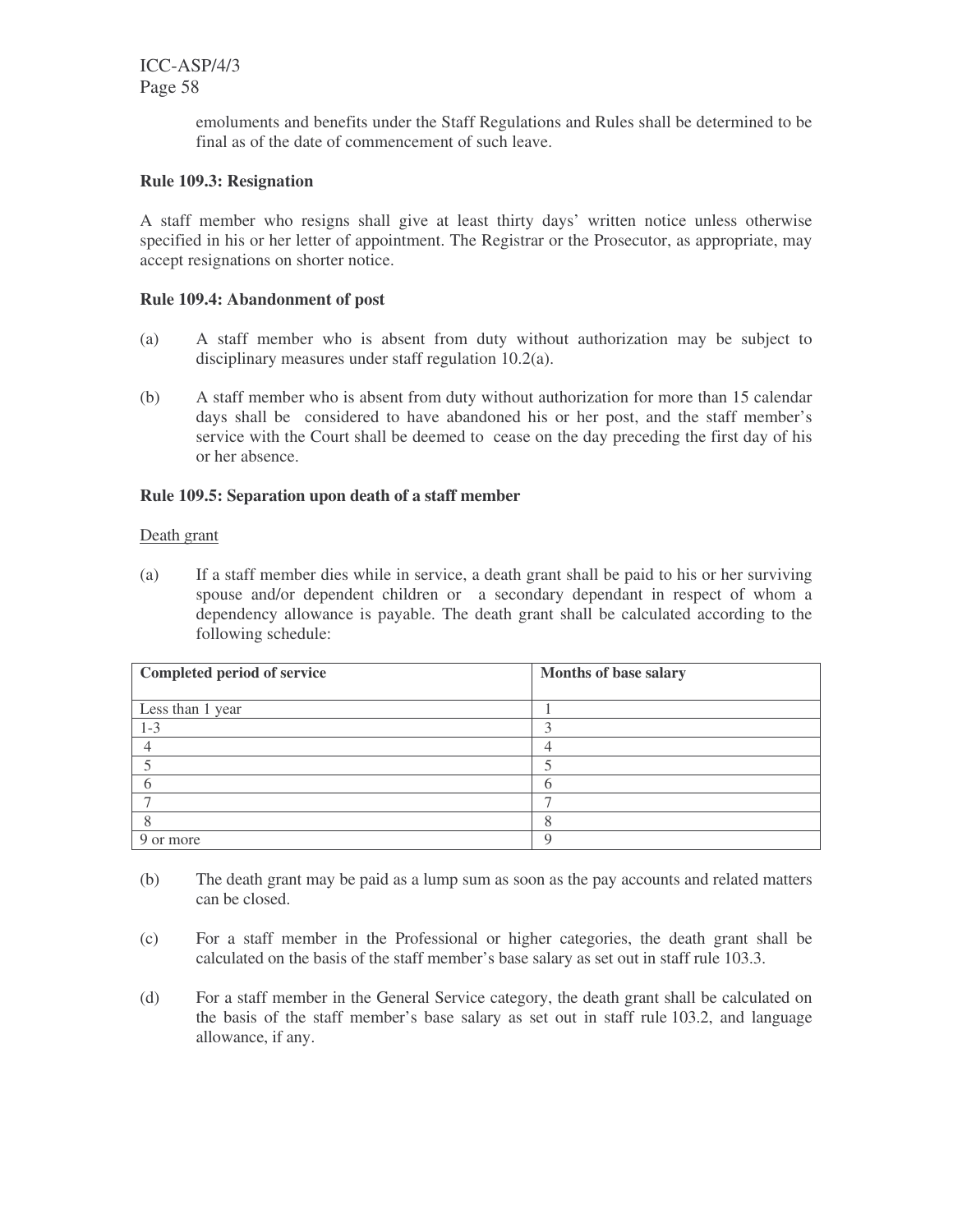#### Transportation of a deceased staff member

(e) The expenses for transportation of a deceased staff member shall be paid in accordance with staff rule 107.9.

### Repatriation grant and other entitlements in case of death of a staff member

- (f) A repatriation grant shall be paid in accordance with staff rule 109.6 in the event of the death of an eligible staff member.
- (g) All other entitlements and accrual of benefits shall cease as of the date of death, except as provided by staff rule 103.18 for payment of the education grant when a staff member dies while in service after the beginning of the academic year.

# **Rule 109.6: Repatriation grant**

### Purpose

(a) The repatriation grant is intended to facilitate the relocation of expatriate staff members to a country other than the country of their last duty station, provided that such staff members meet the conditions contained in this rule.

### Definitions

- (b) For the purpose of this rule:
	- (i) "Country of nationality" is the country of nationality recognized by the Court;
	- (ii) "Dependent child" is a child recognized as dependent under staff rule 103.17 at the time of a staff member's separation from service;
	- (iii) "Home country" is the country of home leave entitlement under staff rule 105.6 or such other country as the Registrar or the Prosecutor, as appropriate, may determine;
	- (iv) "Obligation to repatriate" is the obligation to return a staff member and his or her spouse and dependent children, upon separation, at the Court's expense, to a place outside the country of the last duty station;
	- (v) "Qualifying service" is one year or more of continuing service and residence away from the home country and the country of nationality of a staff member, or the country where the staff member has acquired permanent resident status. Continuity of service is not broken by periods of special leave; however, periods of special leave without pay of more than 20 working days are not included in the calculation of qualifying service.

# Eligibility

(c) An internationally recruited staff member shall be entitled to be paid a repatriation grant if the following conditions are met: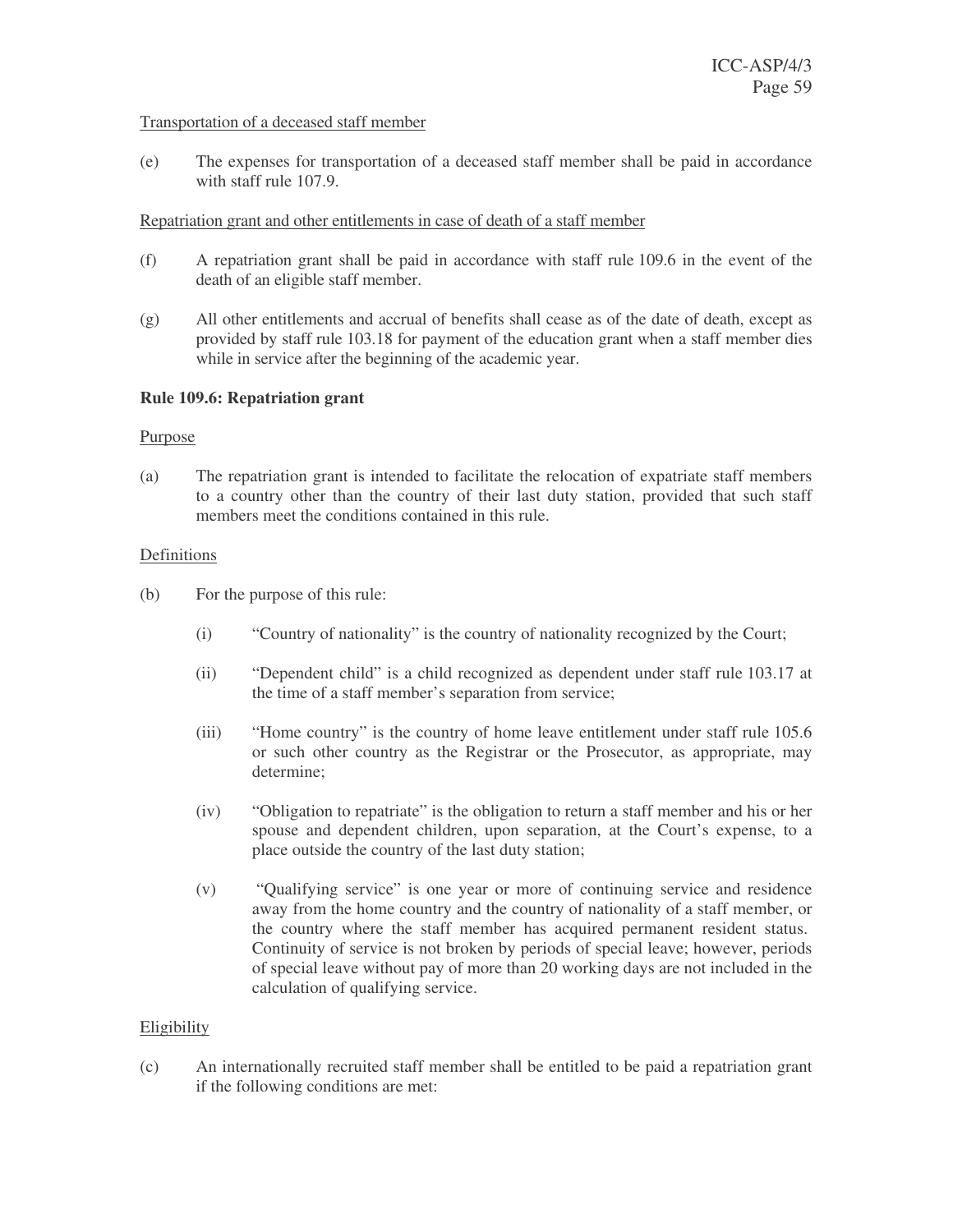- (i) The Court has an obligation to repatriate the staff member;
- (ii) The staff member completes qualifying service of one year or more; and
- (iii) The staff member resides outside his or her country of nationality while serving at the last duty station.
- (d) No repatriation grant shall be paid to:
	- (i) A staff member who is summarily dismissed;
	- (ii) A staff member who is separated from service by reason of abandonment of post;
	- (iii) A staff member locally recruited under staff rule 104.9;
	- (iv) A staff member who has permanent resident status in the country of the duty station at the time of separation.

# Evidence of relocation

(e) Payment of the repatriation grant after separation of an eligible staff member shall be subject to the prior submission of documentary evidence satisfactory to the Registrar or the Prosecutor, as appropriate, that the former staff member has relocated away from the country of the last duty station.

### Amount and computation of the grant

(f) The amount of repatriation grant for an eligible staff member shall be calculated as follows:

|                                                                           | spouse<br>or  <br>a<br>dependent child at<br>time<br>the<br>of | Staff member with Staff member with neither a spouse<br>nor dependent child at the time of<br>separation |                                 |
|---------------------------------------------------------------------------|----------------------------------------------------------------|----------------------------------------------------------------------------------------------------------|---------------------------------|
|                                                                           | separation                                                     | <b>Professional</b><br>higher categories                                                                 | and General Service<br>category |
| continuous<br><sub>of</sub><br>Years<br>service away from home<br>country |                                                                | <b>Weeks of base salary</b>                                                                              |                                 |
|                                                                           | $\overline{4}$                                                 | 3                                                                                                        | $\overline{2}$                  |
| $\overline{2}$                                                            | 8                                                              | 5                                                                                                        | 4                               |
| 3                                                                         | 10                                                             | 6                                                                                                        | 5                               |
| $\overline{4}$                                                            | 12                                                             | 7                                                                                                        | 6                               |
| 5                                                                         | 14                                                             | 8                                                                                                        | 7                               |
| 6                                                                         | 16                                                             | 9                                                                                                        | 8                               |
| 7                                                                         | 18                                                             | 10                                                                                                       | 9                               |
| 8                                                                         | 20                                                             | 11                                                                                                       | 10                              |
| 9                                                                         | 22                                                             | 13                                                                                                       | 11                              |
| 10                                                                        | 24                                                             | 14                                                                                                       | 12                              |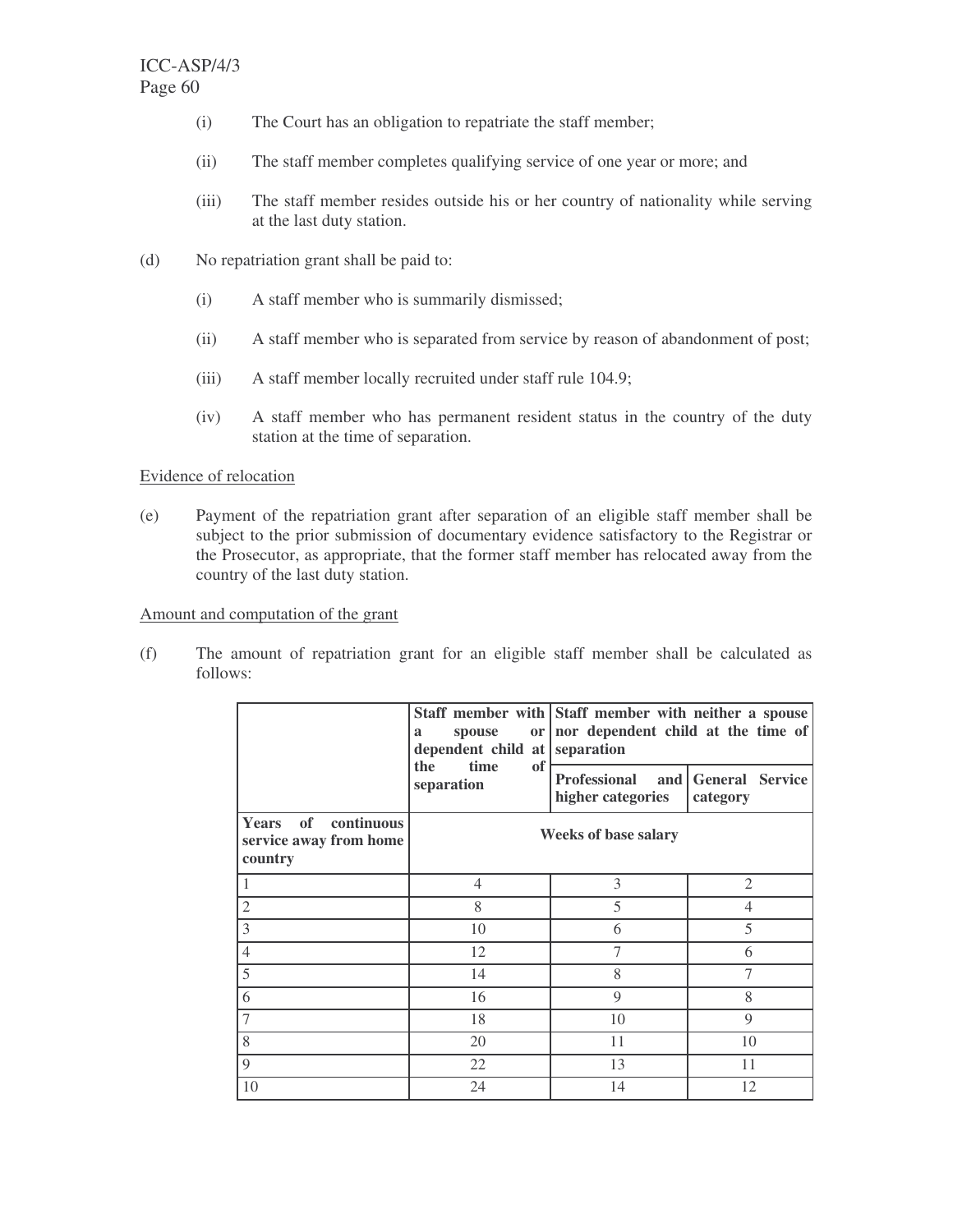|                                                                                             | spouse<br>a<br>dependent child at separation<br>time<br>the<br>of<br>separation | Staff member with Staff member with neither a spouse<br>or nor dependent child at the time of |                                 |
|---------------------------------------------------------------------------------------------|---------------------------------------------------------------------------------|-----------------------------------------------------------------------------------------------|---------------------------------|
|                                                                                             |                                                                                 | <b>Professional</b><br>higher categories                                                      | and General Service<br>category |
| <b>Years</b><br>$\overline{\textbf{of}}$<br>continuous<br>service away from home<br>country |                                                                                 | <b>Weeks of base salary</b>                                                                   |                                 |
|                                                                                             | 26                                                                              | 15                                                                                            | 13                              |
| 12 or more                                                                                  | 28                                                                              | 16                                                                                            | 14                              |

(g) Where both spouses are staff members of organizations applying the United Nations common system standards and each is entitled, on separation, to payment of a repatriation grant, payment shall be made to each staff member, at single rates, according to their respective entitlements. In cases where dependent children are recognized, the first parent to be separated may claim payment at the rate applicable to a staff member with a spouse or dependent child. In this event, the second parent, on separation, may claim payment at the single rate for the whole period of qualifying service, or, if eligible, at the rate applicable to a staff member with a spouse or dependent child for the whole period of his or her qualifying service, from which is normally deducted the difference between the dependency rate and the single rate of the repatriation grant paid to the first parent.

### Time limitation for submission of the claim

(h) Entitlement to the repatriation grant shall cease if no claim is submitted within two years of the effective date of separation. However, where both spouses are staff members and the spouse who separates first is entitled to the repatriation grant, the claim for payment of the grant by that spouse may be submitted within two years of the date of separation of the other spouse.

# Payment in case of the death of an eligible staff member

(i) In the event of the death of an eligible staff member, no payment shall be made unless there is a surviving spouse or one or more dependent children whom the Court is obliged to repatriate. If there are one or more such survivors, payment shall be made in accordance with paragraph (f), subject to the provision of sufficient evidence of relocation.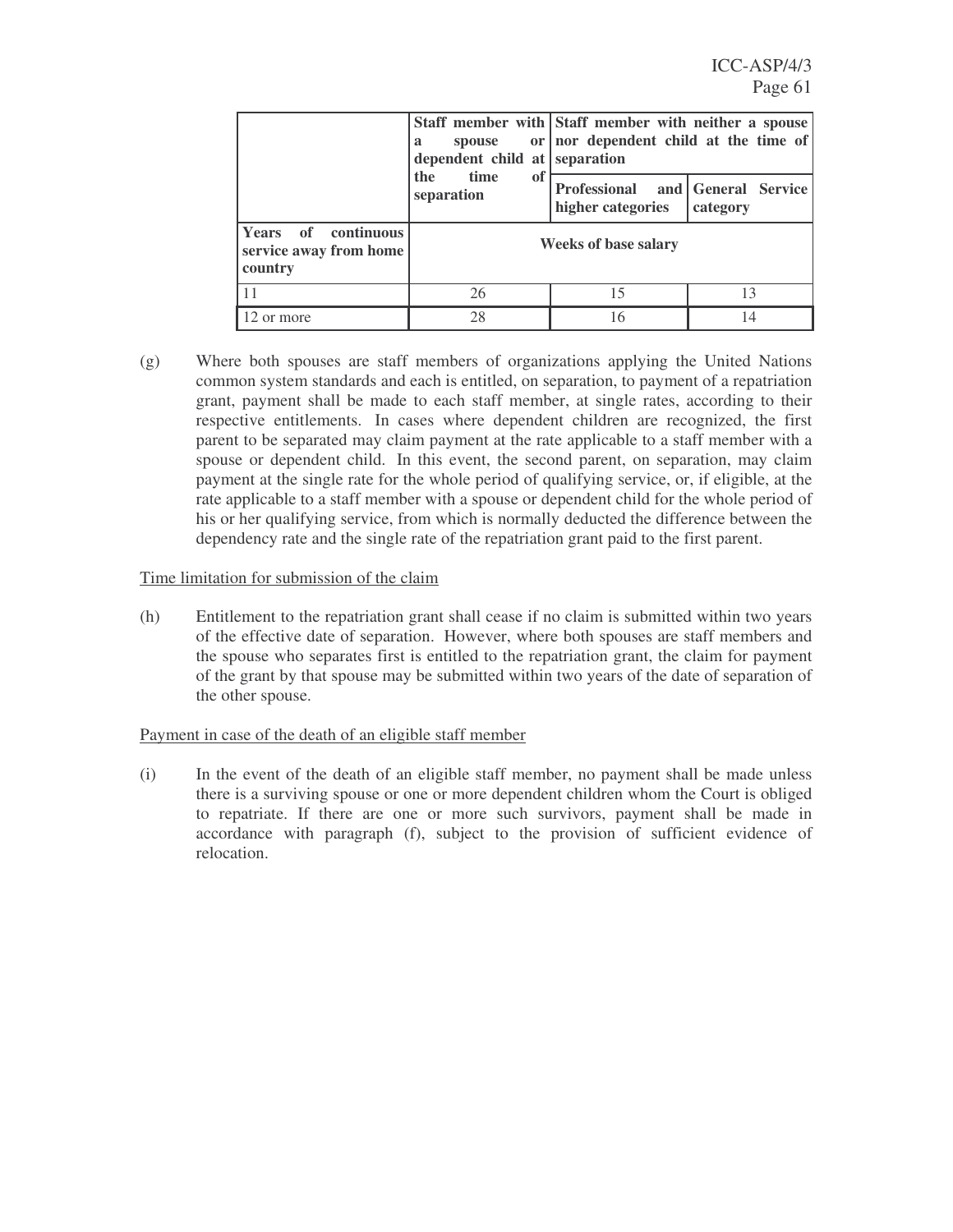### **Rule 109.7: Commutation and restitution of leave**

### Commutation

- (a) If, upon separation from service, a staff member has accrued annual leave, the staff member shall be paid a lump sum covering the number of days of such accrued leave up to a maximum of 60 working days. The payment shall be calculated:
	- (i) For a staff member in the Professional and higher categories, on the basis of the staff member's base salary and post adjustment at the time of separation;
	- (ii) For a staff member in the General Service category, on the basis of the staff member's base salary and language allowance, if any, at the time of separation.

# Restitution

(b) Upon separation, a staff member who has taken advance annual or sick leave beyond that which he or she has subsequently accrued shall make restitution for such advance leave by means of a cash refund or an offset against monies due to the staff member from the Court, equivalent to the remuneration received, including allowances and other payments, in respect of the advance leave period.

# **Rule 109.8: Recovery**

- (a) Upon separation, any amount owed to the Court by a staff member shall be deducted from any outstanding payments or entitlements due to the staff member.
- (b) If there is no possibility of recovery in accordance with paragraph (a), the staff member shall reimburse the Court for the amount due within 30 days of separation from service.

# **Rule 109.9: Last day for pay purposes**

- (a) Upon separation from service, the date on which a staff member's entitlement to salary, allowances and benefits ceases shall be determined in accordance with the following provisions:
	- (i) On resignation, the date is either the date of expiration of the notice period under staff rule 109.3 or such other date as the Registrar or the Prosecutor, as appropriate, accepts. A staff member is expected to perform his or her duties during the period of notice of resignation, except when the resignation takes effect upon the completion of maternity leave or following sick or special leave. Annual leave may be granted during the notice of resignation only for brief periods;
	- (ii) On expiration of a fixed-term appointment, the date is the date specified in the letter of appointment;
	- (iii) On termination, the date is the date provided in the notice of termination;
	- (iv) In the case of summary dismissal, the date is the date of dismissal.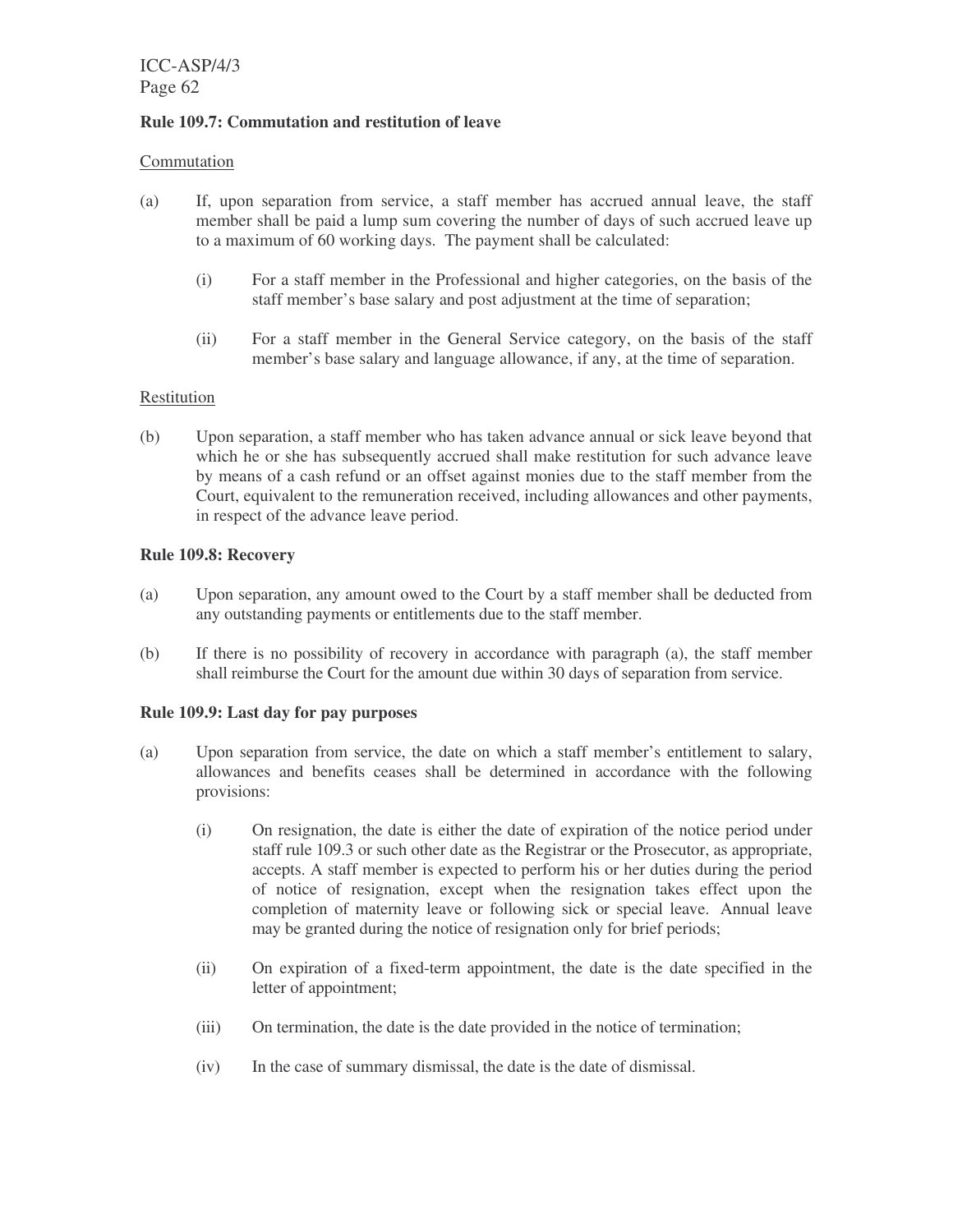(b) When an internationally recruited staff member has an entitlement to return travel under staff rule 107.1 (a)(iii), this shall not affect the determination of the last day for pay purposes in accordance with the provisions of paragraph (a). In the case of resignation, expiration of fixed-term appointment or termination, the staff member shall be paid, on separation, an additional amount for days of authorized travel estimated on the basis of uninterrupted travel by an approved route and mode from the duty station to the place of entitlement to return travel. Such amount shall be calculated in the same manner as the commutation of accrued annual leave under staff rule 109.7.

### **Rule 109.10: Certification of service**

Upon separation from service, a staff member shall be given, upon request, a statement relating to the nature of his or her duties and the length of service.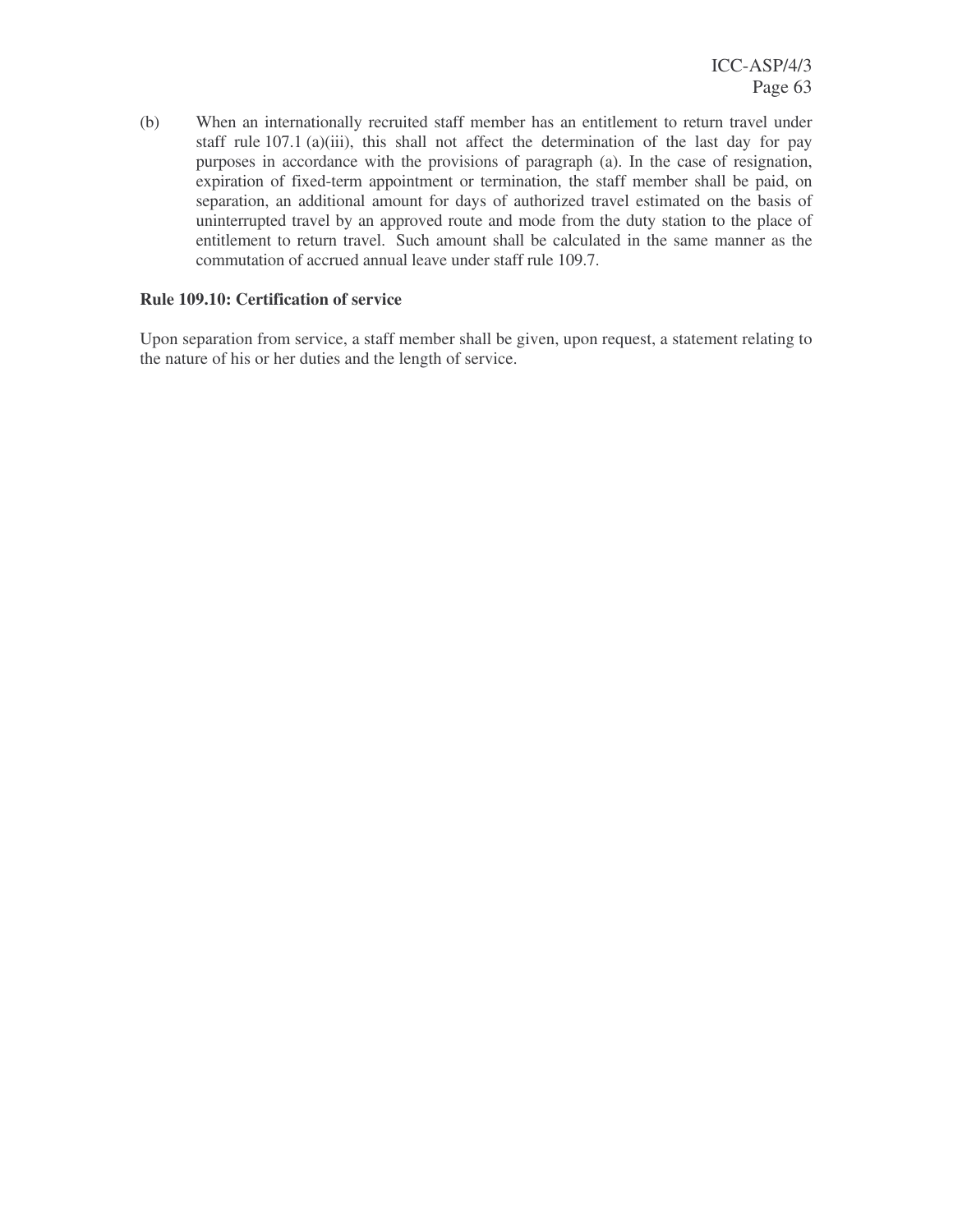# **CHAPTER X: DISCIPLINARY MEASURES**

### **Rule 110.1: Unsatisfactory conduct**

Failure by a staff member to act in accordance with any official document of the Court governing rights and obligations of staff members, such as the Staff Regulations and Rules and the Financial Regulations and Rules, or any relevant resolutions and decisions of the Assembly of States Parties, or failure to observe the standards of conduct expected of an international civil servant, may amount to unsatisfactory conduct within the meaning of staff regulation 10.2(a), leading to the institution of disciplinary proceedings and the imposition of disciplinary measures.

# **Rule 110.2: Due process**

- (a) No disciplinary proceedings may be instituted against a staff member until after he or she has been notified in writing of the allegations against him or her and of the right to seek the assistance of another person in his or her defence, and has been given a reasonable opportunity to respond to those allegations.
- (b) No staff member may be subject to disciplinary measures until after the referral of the matter to a Disciplinary Advisory Board for advice as to what measures, if any, are appropriate, except that no such advice shall be required:
	- (i) If referral to the Disciplinary Advisory Board is waived by mutual agreement of the staff member concerned and the Registrar or the Prosecutor, as appropriate; or
	- (ii) In respect of summary dismissal imposed by the Registrar or the Prosecutor, as appropriate, in cases of serious misconduct.
- (c) In cases of summary dismissal imposed without prior referral of the case to a Disciplinary Advisory Board in accordance with paragraph (b)(ii), the former staff member concerned may, within sixty days of receiving written notification of the measure, request that the measure be reviewed by a Disciplinary Advisory Board. Such a request shall not have the effect of suspending the measure. After receipt of the advice of the Disciplinary Advisory Board, the Registrar or the Prosecutor, as appropriate, shall decide as soon as possible what action to take in respect thereof.
- (d) A staff member shall be entitled to be represented or assisted by a staff member or a former staff member of his or her choosing during the course of disciplinary proceedings at his or her own expense.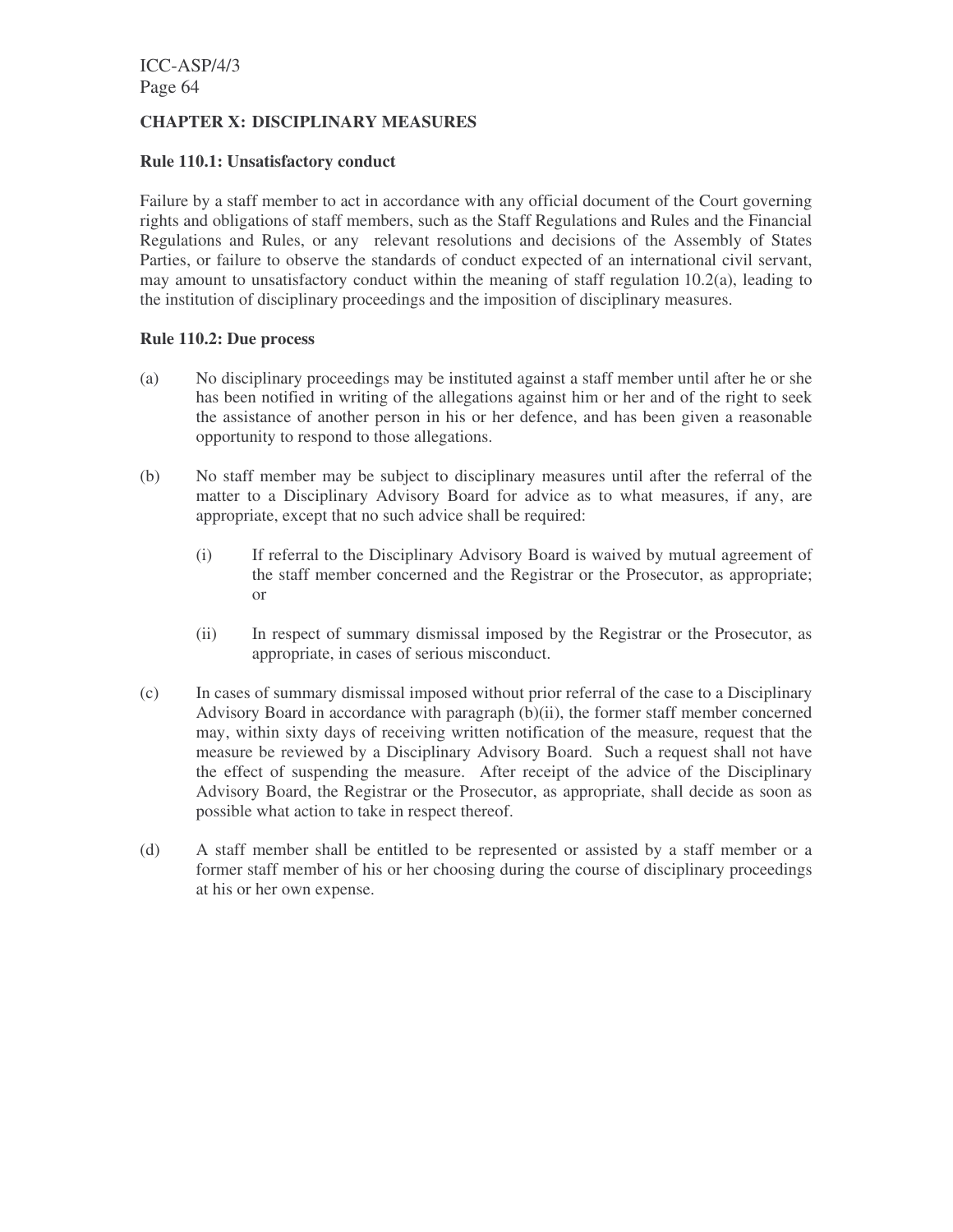### **Rule 110.3: Disciplinary Advisory Board**

- (a) A Disciplinary Advisory Board, consisting of three members, shall advise the Registrar or the Prosecutor, as appropriate, in disciplinary cases.
- (b) The Disciplinary Advisory Board shall be composed of:
	- (i) One member and two alternate members appointed by the Registrar, in consultation with the Presidency;
	- (ii) One member and two alternate members appointed by the Prosecutor;
	- (iii) One member and two alternate members elected by the staff representative body, at least one of whom shall be a staff member of the Office of the Prosecutor.
- (c) The members of the Disciplinary Advisory Board shall decide by majority vote which of them shall act as chairperson of the Disciplinary Advisory Board.
- (d) A Secretary and an alternate Secretary shall be appointed to the Disciplinary Advisory Board by the Registrar, in consultation with the Prosecutor. The Secretary shall convene meetings of and coordinate all matters related to the Disciplinary Advisory Board.
- (e) The members of the Disciplinary Advisory Board, their alternates, the Secretary and his or her alternate shall be staff members of the Court.
- (f) The members of the Disciplinary Advisory Board, their alternates, the Secretary and his or her alternate shall be appointed or elected for two years, shall be eligible for reappointment or re-election, and shall remain in office until their successors are appointed or elected.
- (g) If it is necessary to replace a member of the Disciplinary Advisory Board or an alternate because he or she has left the service of the Court, or for any other reason, such replacement shall be made for the remainder of the term of office, in accordance with paragraph (b) or (d), respectively.
- (h) Any member of the Disciplinary Advisory Board may be removed for cause from the Disciplinary Advisory Board by the Registrar, in consultation with the Presidency, the Prosecutor or the staff representative body, as appropriate.
- (i) A staff member facing disciplinary proceedings shall be entitled to be informed of the composition of the Disciplinary Advisory Board.
- (j) Any member or alternate member of the Disciplinary Advisory Board, at the request of either party or on his or her own motion, may disqualify himself or herself from the consideration of a specific case if, in his or her opinion, such action is warranted to ensure impartiality. The Chairperson may also excuse any member from the consideration of a case.
- (k) An alternate member shall serve on the Disciplinary Advisory Board to consider any case for which a member is unavailable, disqualified, excused or barred on the grounds of confidentiality pursuant to paragraph (l).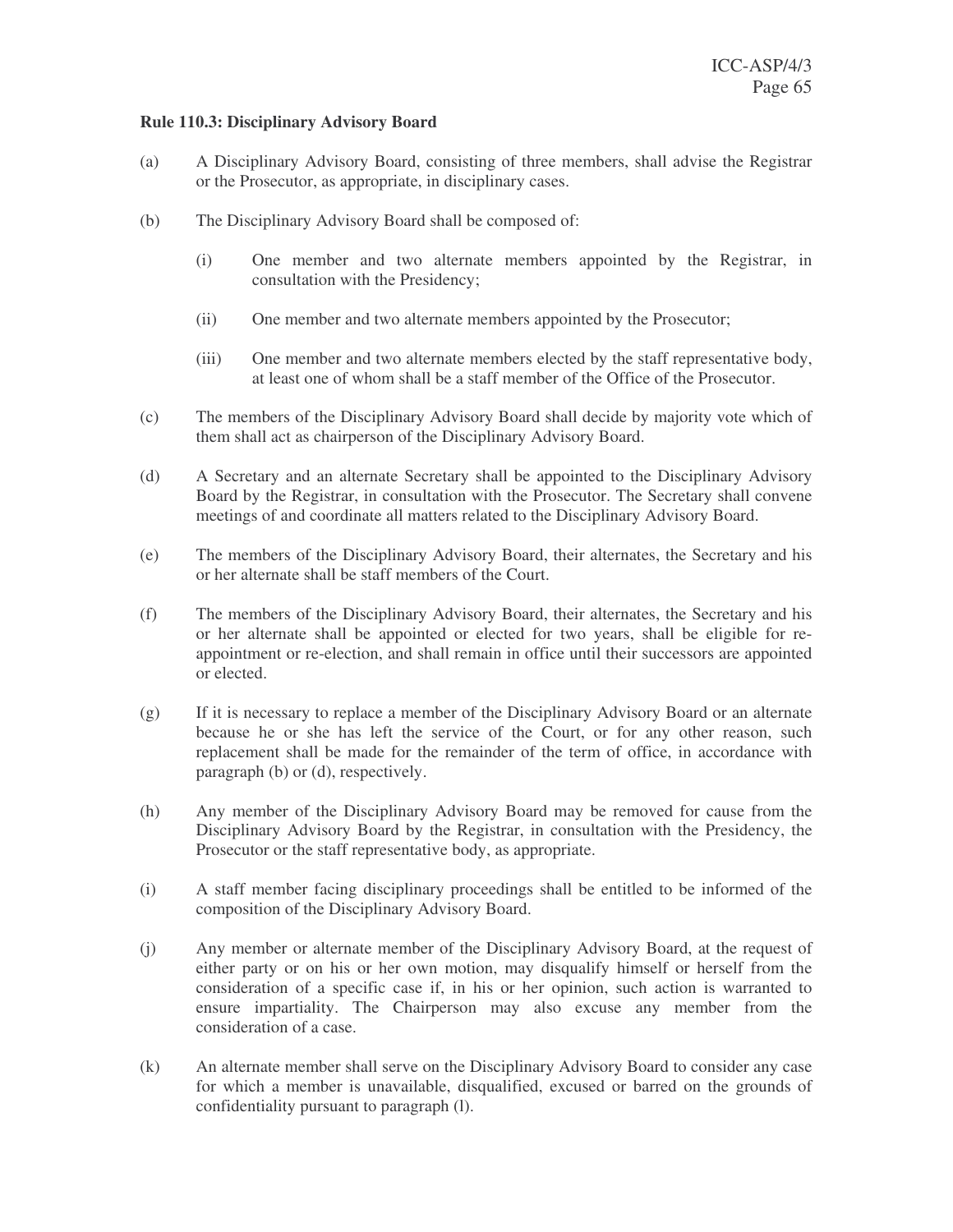(l) If, in the opinion of the Registrar or the Prosecutor, as appropriate, consideration of the case involves sensitive matters specific to one organ, he or she may require, on an exceptional basis, the Secretary of the Disciplinary Advisory Board to constitute a Disciplinary Advisory Board composed solely of members who are staff members of the organ concerned.

# **Rule 110.4: Procedures of the Disciplinary Advisory Board**

- (a) The Disciplinary Advisory Board shall consider a disciplinary case at the request of the Registrar or the Prosecutor, as appropriate.
- (b) In considering a case, the Disciplinary Advisory Board shall act with the maximum dispatch and shall provide its advice to the Registrar or the Prosecutor, as appropriate, within thirty calendar days of the case being referred by the Registrar or the Prosecutor, as appropriate, to the Disciplinary Advisory Board.
- (c) Normally, proceedings before the Disciplinary Advisory Board shall be limited to the original presentation of the case together with brief statements and rebuttals, which may be made orally or in writing, without delay by the staff member in one of the working languages of the Court.
- (d) If the Disciplinary Advisory Board considers that it requires the testimony of the staff member concerned or of other witnesses, it may, at its sole discretion, obtain such testimony by written deposition, by personal appearance before the Board, or by telephone or other means of communication.
- (e) The Disciplinary Advisory Board shall, by majority vote, adopt and submit a report to the Registrar or the Prosecutor, as appropriate. The report shall constitute the record of the proceedings in the case and shall include a summary of the case, together with the Board's advice as to what disciplinary measures, if any, should be taken. Votes on the advice shall be recorded, and any dissenting opinion of a member of the Disciplinary Advisory Board included in the report.
- (f) The Registrar, in consultation with the Prosecutor, shall establish further rules on disciplinary proceedings.

# **Rule 110.5: Suspension during disciplinary proceedings**

- (a) If the Registrar or the Prosecutor, as appropriate, decides that the staff member's continuance in service would prejudice the interests of the Court, the staff member may be suspended from duty during the fact finding and pending completion of disciplinary proceedings for a period which should normally not exceed three months. Such suspension shall be with pay unless, in exceptional circumstances, the Registrar or the Prosecutor, as appropriate, decides that suspension without pay is appropriate. The suspension shall be without prejudice to the rights of the staff member and shall not constitute a disciplinary measure.
- (b) A staff member suspended pursuant to paragraph (a) shall be given a written statement of the reasons for the suspension and its probable duration.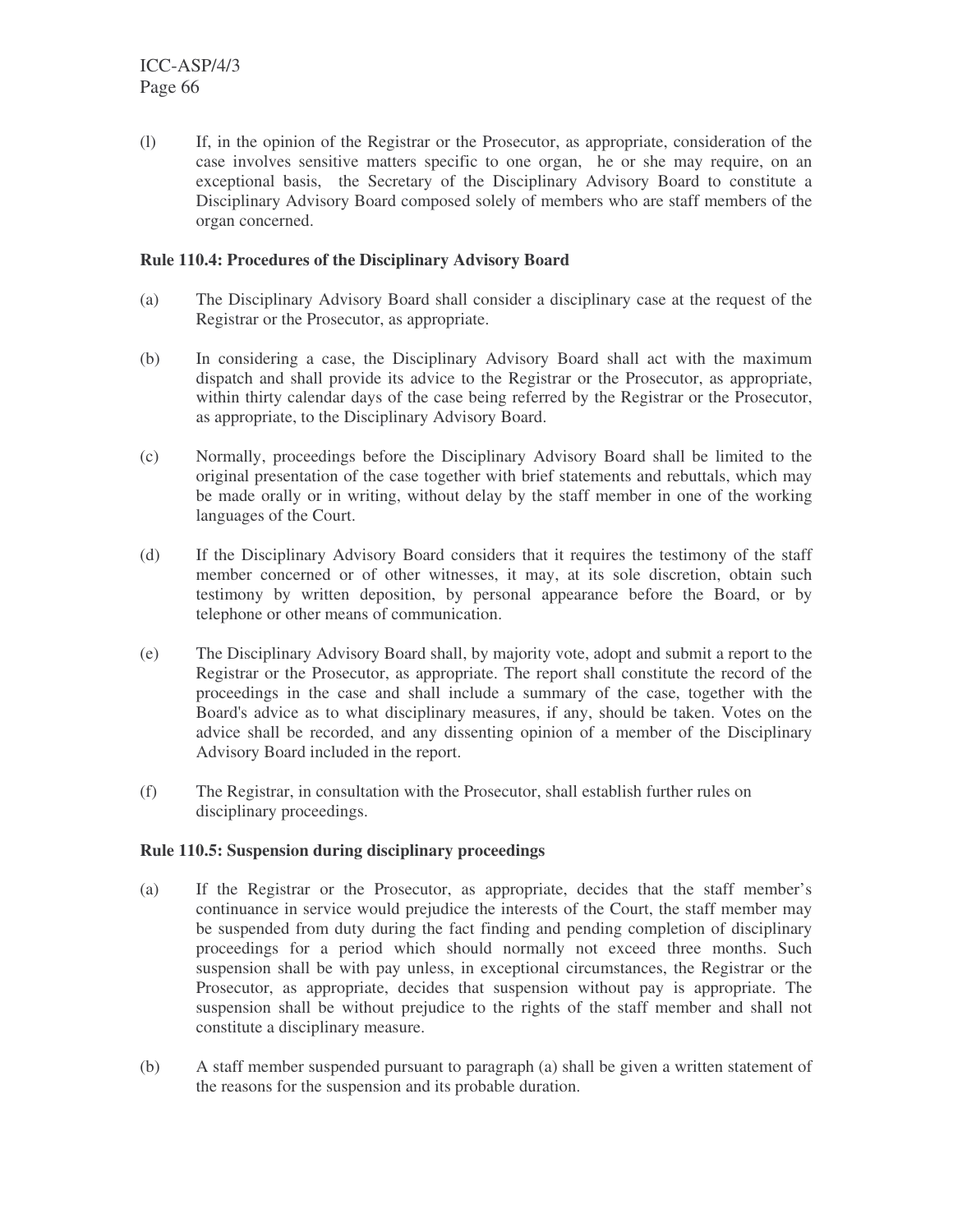(c) If the staff member is not summarily dismissed, he or she shall be paid for any period of suspension without pay as if he or she had not been suspended. In the event of summary dismissal, the effective date of such dismissal shall be the date when the decision of suspension without pay has been communicated to the staff member. No entitlements shall accrue during the period of suspension.

### **Rule 110.6: Disciplinary measures**

- (a) Disciplinary measures may be imposed by the Registrar or the Prosecutor, as appropriate, and may take one or more of the following forms:
	- (i) Written censure;
	- (ii) Deferment for a specified period or withholding of within-grade increment;
	- (iii) Loss of one or more within-grade increments;
	- (iv) Suspension without pay;
	- (v) Fine;
	- (vi) Demotion;
	- (viii) Termination of appointment, with or without notice, or compensation in lieu thereof, notwithstanding staff rule 109.2; or
	- (viii) Summary dismissal for serious misconduct pursuant to staff rule 110.7.
- (b) The following measures shall not be disciplinary measures within the meaning of the Staff Rules:
	- (i) Reprimand, written or oral, by a supervisor;
	- (ii) Recovery of monies owed to the Court; or
	- (iii) Suspension pursuant to staff rule 110.5.

#### **Rule 110.7: Summary dismissal for serious misconduct**

- (a) If a staff member is guilty of serious failure to observe the standards of conduct set forth in staff rule 110.1, the sanction of summary dismissal may be applied to him or her by the Registrar or the Prosecutor, as appropriate.
- (b) Without limiting the circumstances in which a staff member may be summarily dismissed, a staff member's failure to observe the standards of confidentiality set out in staff regulation 1.2(j) may warrant his or her summary dismissal.
- (c) Summary dismissal of a staff member for serious misconduct shall not abrogate that staff member's right to due process, pursuant to staff rule 110.2.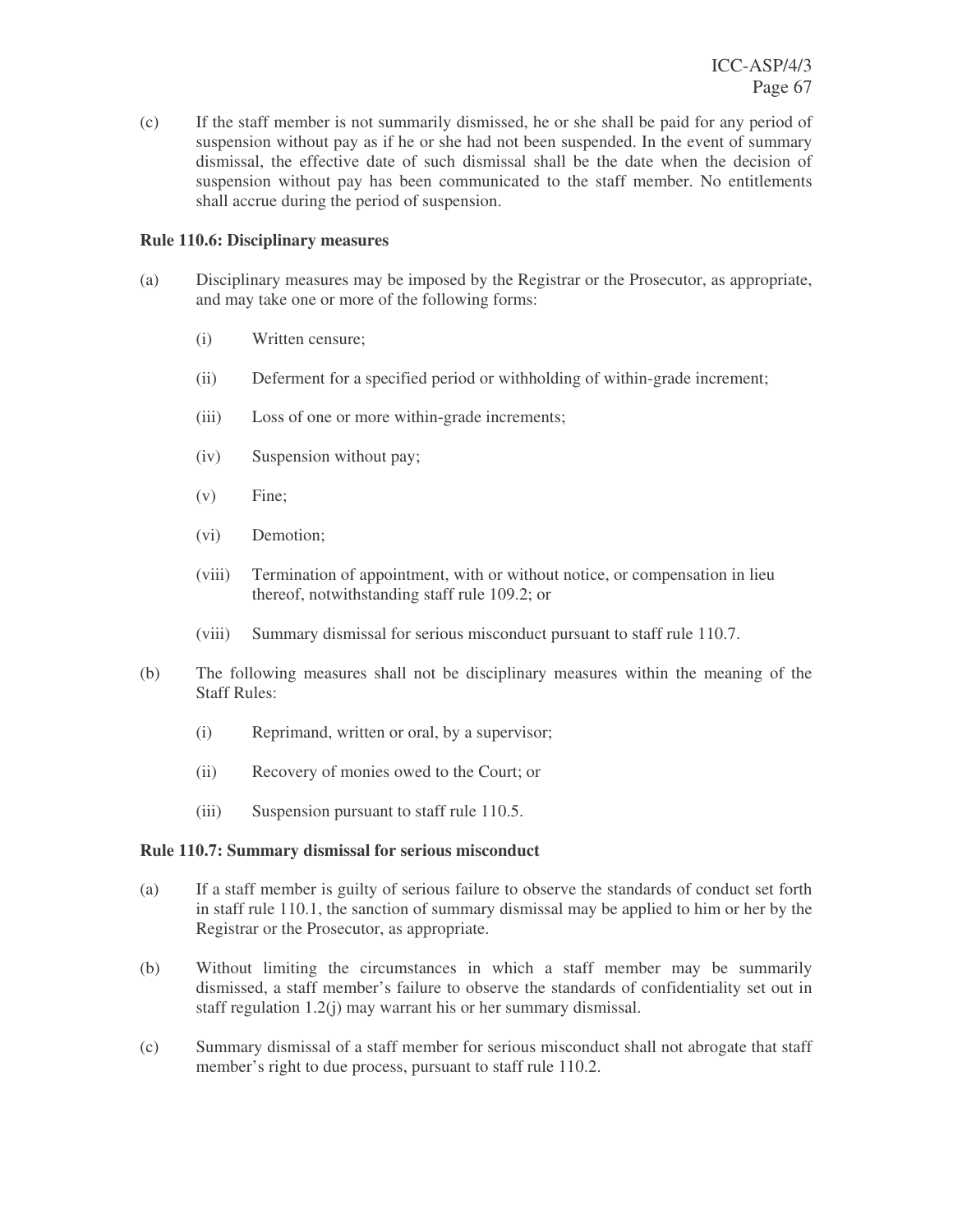# **Rule 110.8: Appeal against disciplinary decision**

A final disciplinary decision by the Registrar or the Prosecutor, as appropriate, reached at the conclusion of disciplinary proceedings in which the advice of the Disciplinary Advisory Board is sought, may be appealed to the Administrative Tribunal of the International Labour Organization.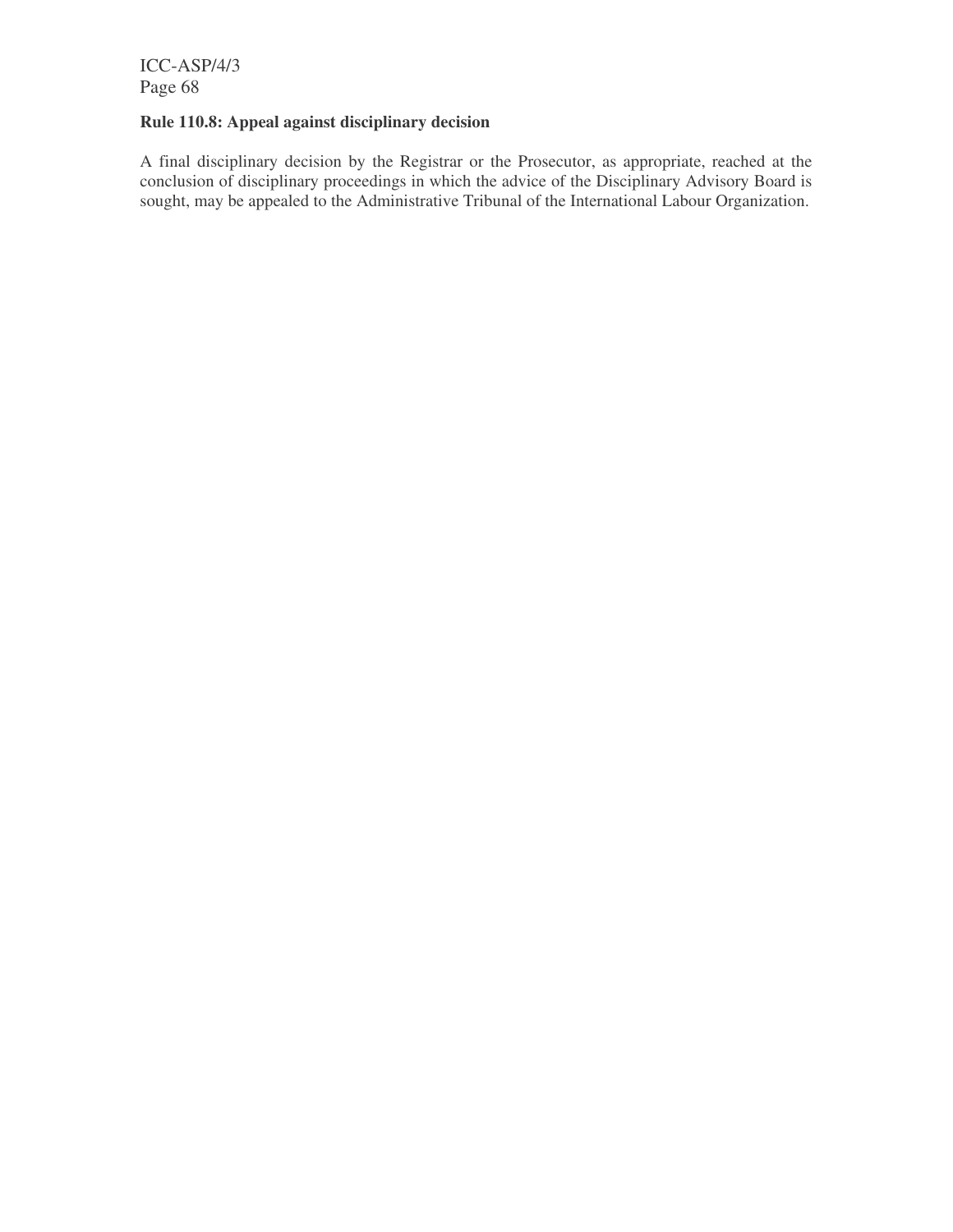### **CHAPTER XI: APPEALS**

#### **Rule 111.1: Appeals against administrative decisions**

- (a) Every staff member shall have the right to appeal against an administrative decision alleging the non-observance of his or her terms of appointment, including all pertinent regulations and rules.
- (b) A staff member who wishes to exercise his or her right to appeal against an administrative decision shall first submit a request in writing to the Secretary of the Board, within thirty days of notification of the decision, for a review of the decision by the Registrar or the Prosecutor, as appropriate.
- (c) In reviewing an administrative decision, the Registrar or the Prosecutor, as appropriate, may, with the consent of the staff member concerned, seek the assistance of a member of the Appeals Board with a view to resolving the case. This procedure shall be without prejudice to the staff member's right to appeal to the Appeals Board if the issue cannot be resolved by conciliation.
- (d) After the review, the Registrar or the Prosecutor, as appropriate, shall inform the staff member in writing of his or her decision. A staff member who wishes to appeal against the decision resulting from the review shall do so in writing to the Secretary of the Board within thirty days of notification of the decision. The Registrar or the Prosecutor, as appropriate, shall forward this request to the Appeals Board.
- (e) A staff member shall be entitled to be represented or assisted by a staff member or a former staff member of his or her choosing during the course of appeals proceedings at his or her own expense.

#### **Rule 111.2: Appeals Board**

- (a) An Appeals Board, consisting of three members, shall advise the Registrar or the Prosecutor, as appropriate, regarding appeals brought by any staff member under staff regulation 11.1.
- (b) The Appeals Board shall be composed of:
	- (i) One member and two alternate members appointed by the Registrar, in consultation with the Presidency;
	- (ii) One member and two alternate members appointed by the Prosecutor; and
	- (iii) One member and two alternate members elected by the staff representative body, at least one of whom shall be a staff member of the Office of the Prosecutor.
- (c) The members of the Appeals Board shall decide by majority vote which of them shall act as Chairperson of the Appeals Board.
- (d) A Secretary and an alternate Secretary shall be appointed to the Appeals Board by the Registrar, in consultation with the Prosecutor. The Secretary shall convene meetings of and coordinate all matters related to the Appeals Board.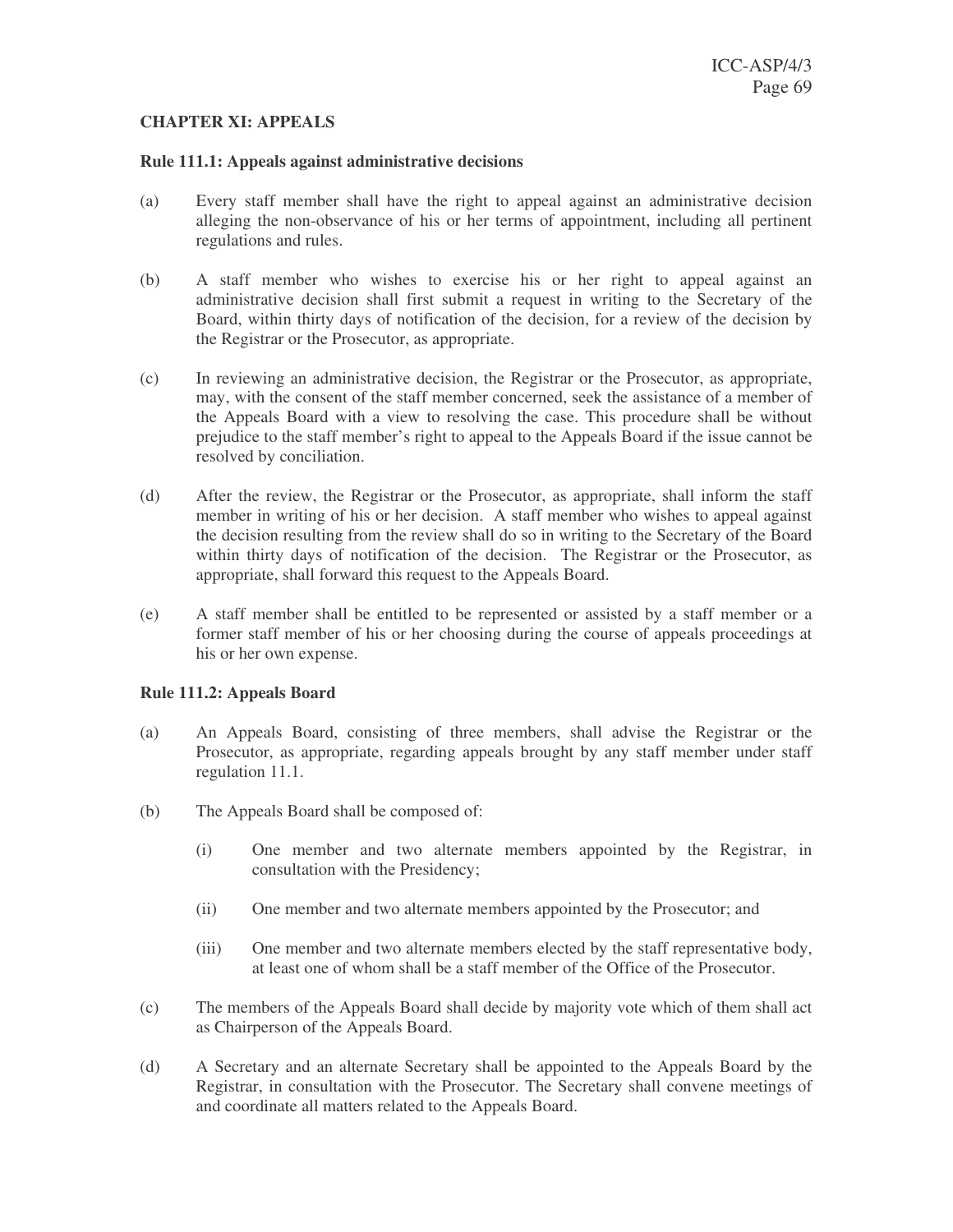- (e) The members of the Appeals Board, their alternates, the Secretary and his or her alternate shall be staff members of the Court.
- (f) The members of the Appeals Board, their alternates and the Secretary and his or her alternate shall be appointed or elected for two years, shall be eligible for re-appointment or re-election and shall remain in office until their successors are appointed or elected.
- (g) If it is necessary to replace a member of the Appeals Board, an alternate, or the Secretary or his or her alternate because he or she has left the service of the Court or for any other reason, such replacement shall be made for the remainder of the term of office, in accordance with paragraph (b) or (d), respectively.
- (h) Any member of the Appeals Board may be removed for cause from the Appeals Board by the Registrar, in consultation with the Presidency, the Prosecutor, or the staff representative body, as appropriate.
- (i) A staff member who appeals against an administrative decision shall be entitled to be informed of the composition of the Appeals Board.
- (j) Any member or alternate member of the Appeals Board, at the request of either party or on his or her own motion, may disqualify any member of the Appeals Board from considering a specific appeal, if, in his or her opinion, such action is warranted to ensure impartiality. The Chairperson may also excuse any member from considering an appeal. No person who has participated in the conciliation process during consideration of a specific case may serve on the Appeals Board considering an appeal relating to the same case.
- (k) An alternate member shall serve on the Appeals Board to consider an appeal for which a member is unavailable, disqualified or excused or barred on the grounds of confidentiality pursuant to paragraph (l).
- (l) If, in the opinion of the Registrar or the Prosecutor, as appropriate, consideration of the appeal involves matters of confidentiality specific to one organ, he or she may require the Secretary of the Appeals Board to constitute an Appeals Board comprised solely of members who are staff members of the organ concerned.

# **Rule 111.3: Procedures of the Appeals Board**

- (a) The Appeals Board shall decide on questions of its own competence.
- (b) An appeal may not be heard by the Appeals Board until all of the time limits established by staff rule 111.1 have been met or have been waived by the Appeals Board by reason of exceptional circumstances beyond the control of the staff member.
- (c) In considering an appeal, the Appeals Board shall act with the maximum dispatch consistent with a fair review of the issues before it and shall advise the Registrar or the Prosecutor, as appropriate, within ninety calendar days of the case being brought to the attention of the Appeals Board.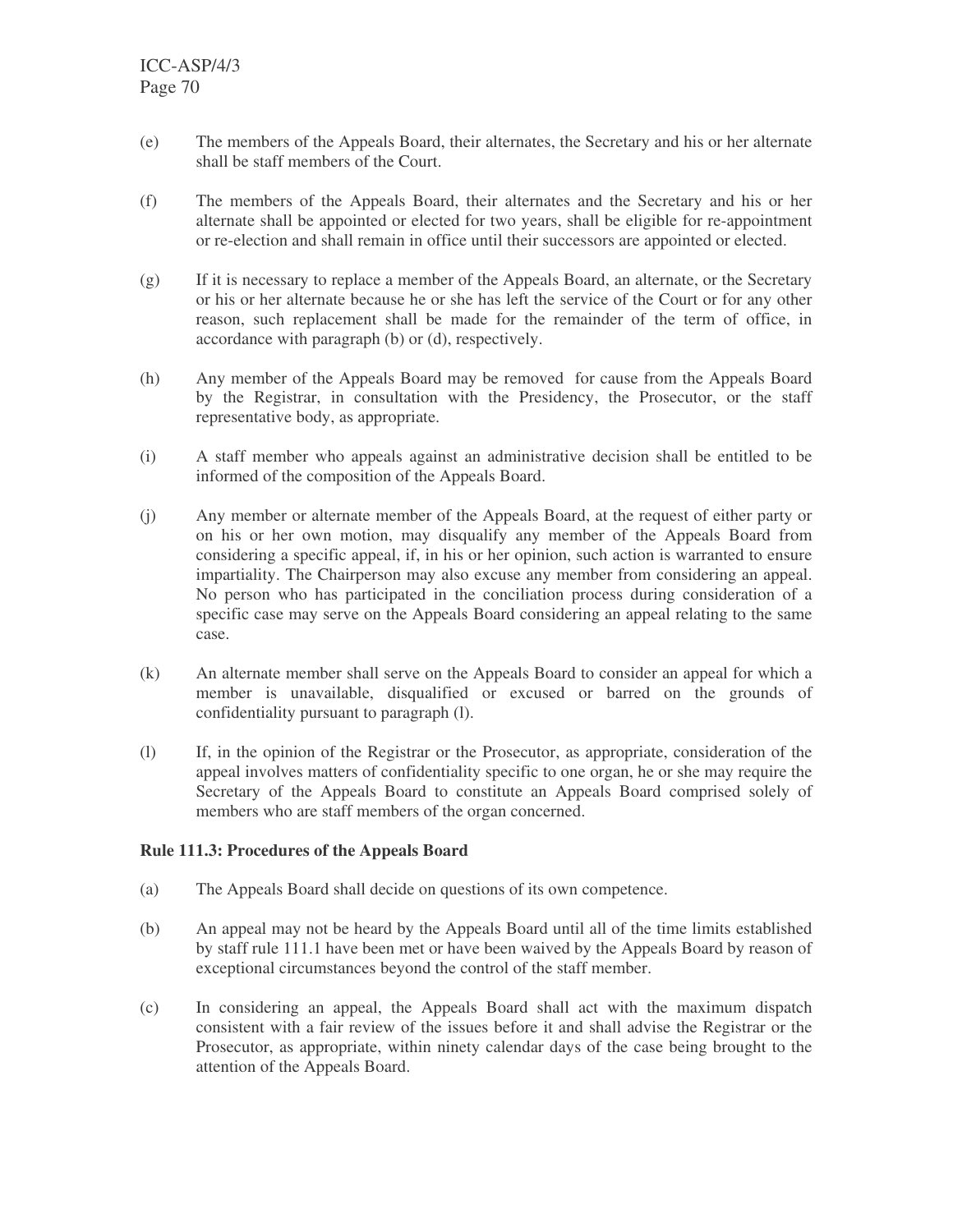- (d) The Appeals Board shall have the authority to obtain evidence, in any form it requires, from any staff member or third party, if appropriate, who may be able to provide information concerning the issues in the appeal.
- (e) In the event of termination or other action on grounds of unsatisfactory services or unsuitability of a staff member, the Appeals Board shall not consider the substantive questions of unsatisfactory service or unsuitability, but only evidence that the decision has been motivated by prejudice or by some other extraneous factor.
- (f) The Appeals Board shall, by majority vote, adopt and submit a report to the Registrar or the Prosecutor, as appropriate, as soon as possible after considering the appeal. The report shall constitute the record of the proceedings in the appeal and shall include a summary of the appeal, together with the Appeals Board's advice on the appeal. Votes on the advice shall be recorded, and any dissenting opinion of a member of the Appeals Board included in the report.
- (g) Within thirty days of the Appeals Board submitting its report, the final decision on the appeal shall be taken by the Registrar or the Prosecutor, as appropriate, and communicated to the staff member, together with a copy of the Appeals Board's report. No final decision by the Registrar or the Prosecutor, as appropriate, shall be deemed a rejection of the appeal.
- (h) To enable a staff member to exercise his or her right to file a complaint with the Administrative Tribunal of the International Labour Organization under article VII, paragraph 3, of its Statute, the Secretary of the Appeals Board, at the request of the staff member, shall provide him or her with a copy of the Appeals Board's report if the Registrar or the Prosecutor, as appropriate, has not made a final decision on the appeal within thirty days of the report being submitted.

# **Rule 111.4: Suspension of the administrative decision during appeal**

- (a) Neither a request for administrative review, an attempt at conciliation, nor the filing with the Appeals Board of an appeal against a decision resulting from a review shall have the effect of suspending action on the contested decision.
- (b) Notwithstanding paragraph (a), a staff member may request a suspension of action on such a decision by writing to the Appeals Board Secretary, setting out the relevant facts and how implementation would directly and irreparably injure the staff member's rights.
- (c) Upon receipt of such a request, the Appeals Board shall hear the request promptly and expeditiously and consider the views of the appealing staff member, as well as of the Registrar or the Prosecutor, as appropriate. If the Appeals Board determines that the decision has not been implemented, and that its implementation would result in irreparable injury to the staff member, it may recommend to the Registrar or the Prosecutor, as appropriate, the suspension of action on that decision until the time limits in staff rule 111.1 have passed without an appeal being filed or, if an appeal is filed, until a final decision on the appeal is made.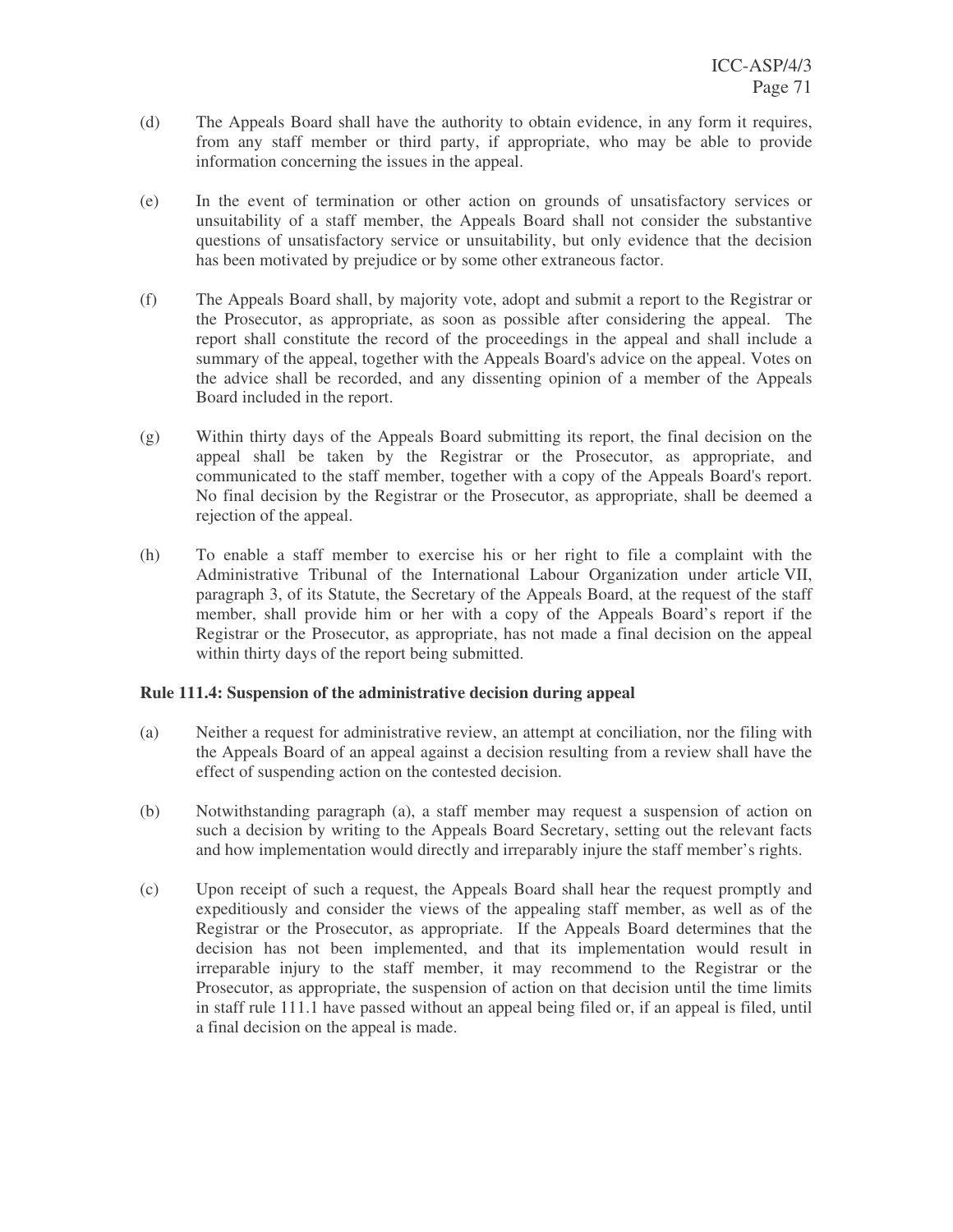(d) The decision of the Registrar or the Prosecutor, as appropriate, on a recommendation under paragraph (c) shall be final and shall not be subject to appeal within the Court.

# **Rule 111.5: Appeal to the administrative tribunal of the International Labour Organization**

A staff member may appeal to the Administrative Tribunal of the International Labour Organization within ninety calendar days of the final decision by the Registrar or the Prosecutor, as appropriate, pursuant to staff rule 111.3(g), or the advice of the Appeals Board in the case of no final decision, also pursuant to staff rule 111.3(g).